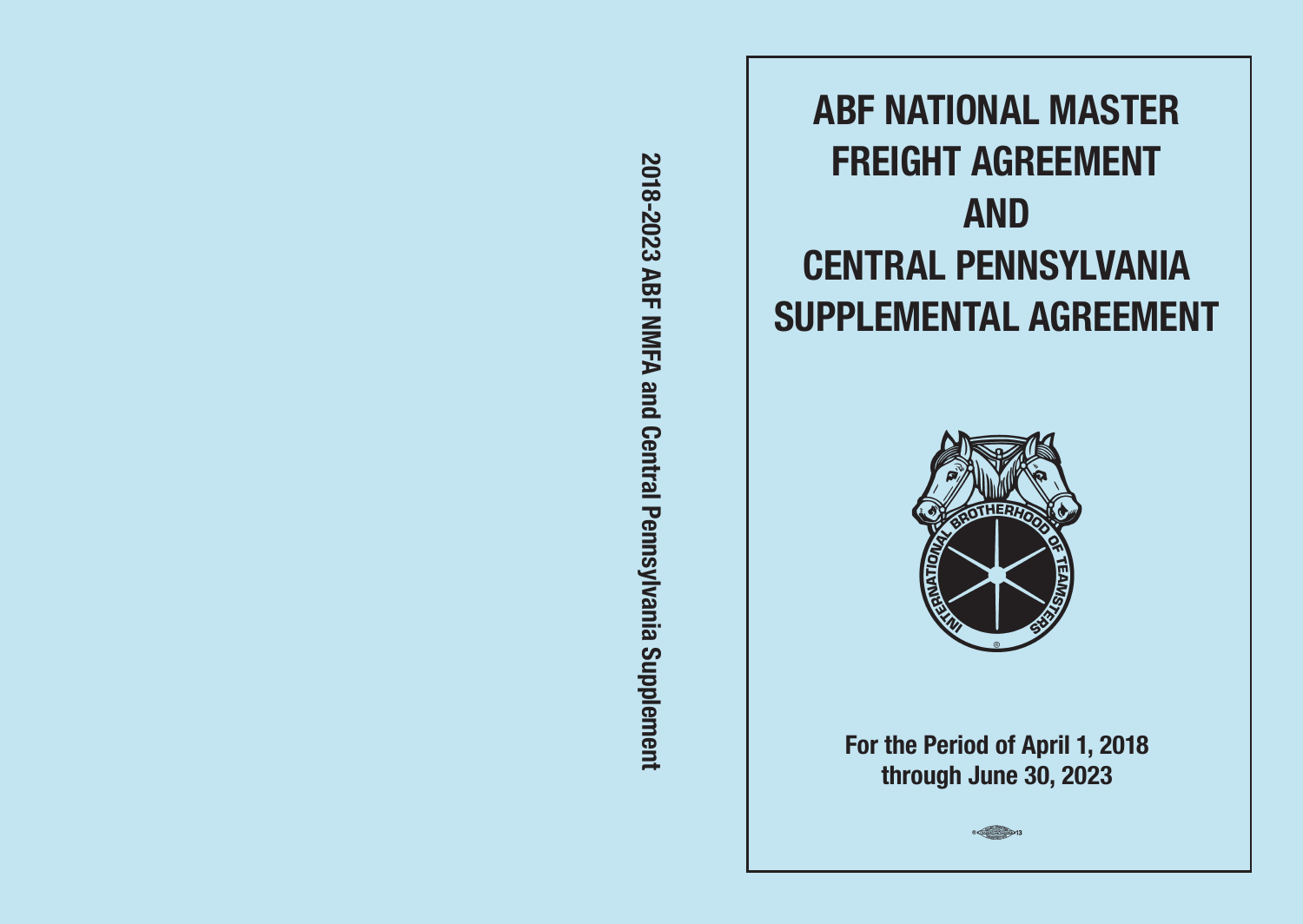# MASTER AGREEMENT WILL PRINT IN FRONT, FOLLOWED BY CENTRAL PENNSYLVANIA SUPPLEMENT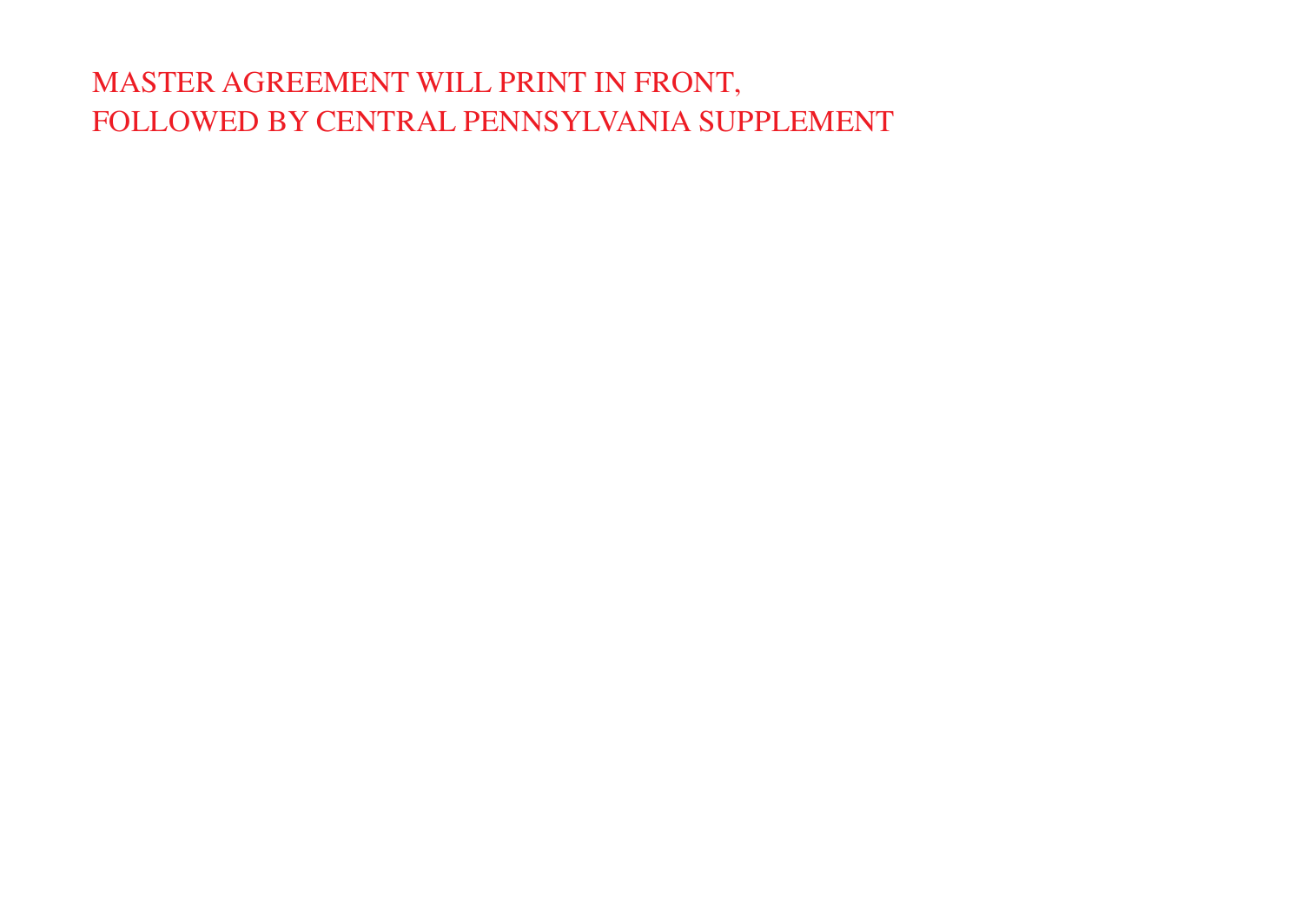# **CENTRAL PENNSYLVANIA ABF OVER-THE-ROAD AND LOCAL CARTAGE SUPPLEMENTAL AGREEMENT**



**For the Period of April 1, 2018 through June 30, 2023**

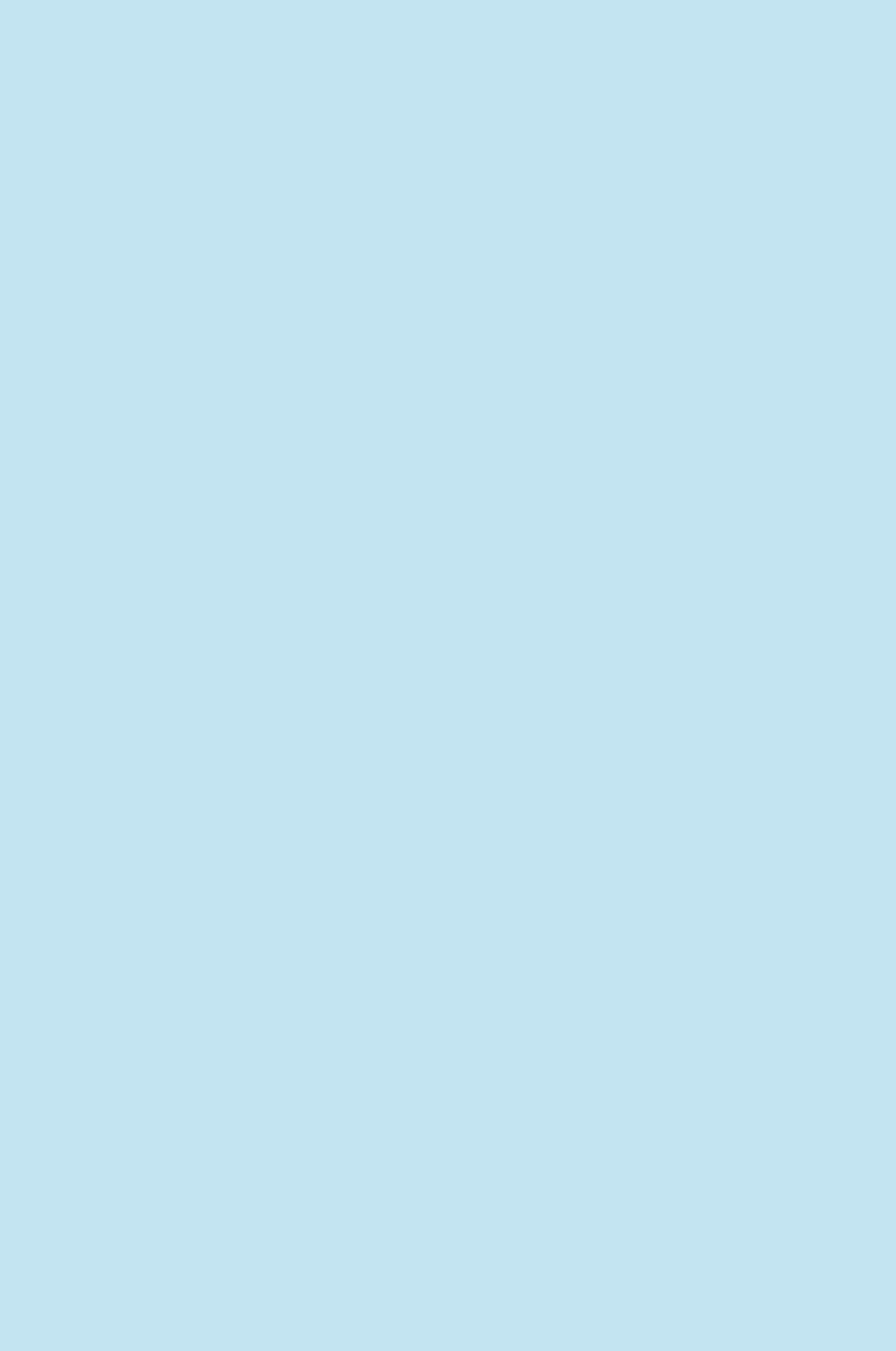# **TABLE OF CONTENTS**

| Section 1. Time Off for Union Activities181         |  |
|-----------------------------------------------------|--|
|                                                     |  |
|                                                     |  |
|                                                     |  |
|                                                     |  |
|                                                     |  |
|                                                     |  |
|                                                     |  |
|                                                     |  |
|                                                     |  |
|                                                     |  |
|                                                     |  |
| Section 2. A.B.F. Joint Area Grievance Committee190 |  |
|                                                     |  |
|                                                     |  |
| Section 4. Right to Institute Legal Proceedings194  |  |
| Section 5. Claim for Delinquent Contributions to    |  |
| Health and Welfare and Pension Funds 194            |  |
| Section 6. National Grievance Committee195          |  |
| ARTICLE 44. DISCHARGE OR SUSPENSION 195             |  |
| ARTICLE 45. EXAMINATION AND                         |  |
|                                                     |  |
|                                                     |  |
|                                                     |  |
|                                                     |  |
| ARTICLE 46. PAY PERIOD AND ELECTRONIC               |  |
|                                                     |  |
|                                                     |  |
|                                                     |  |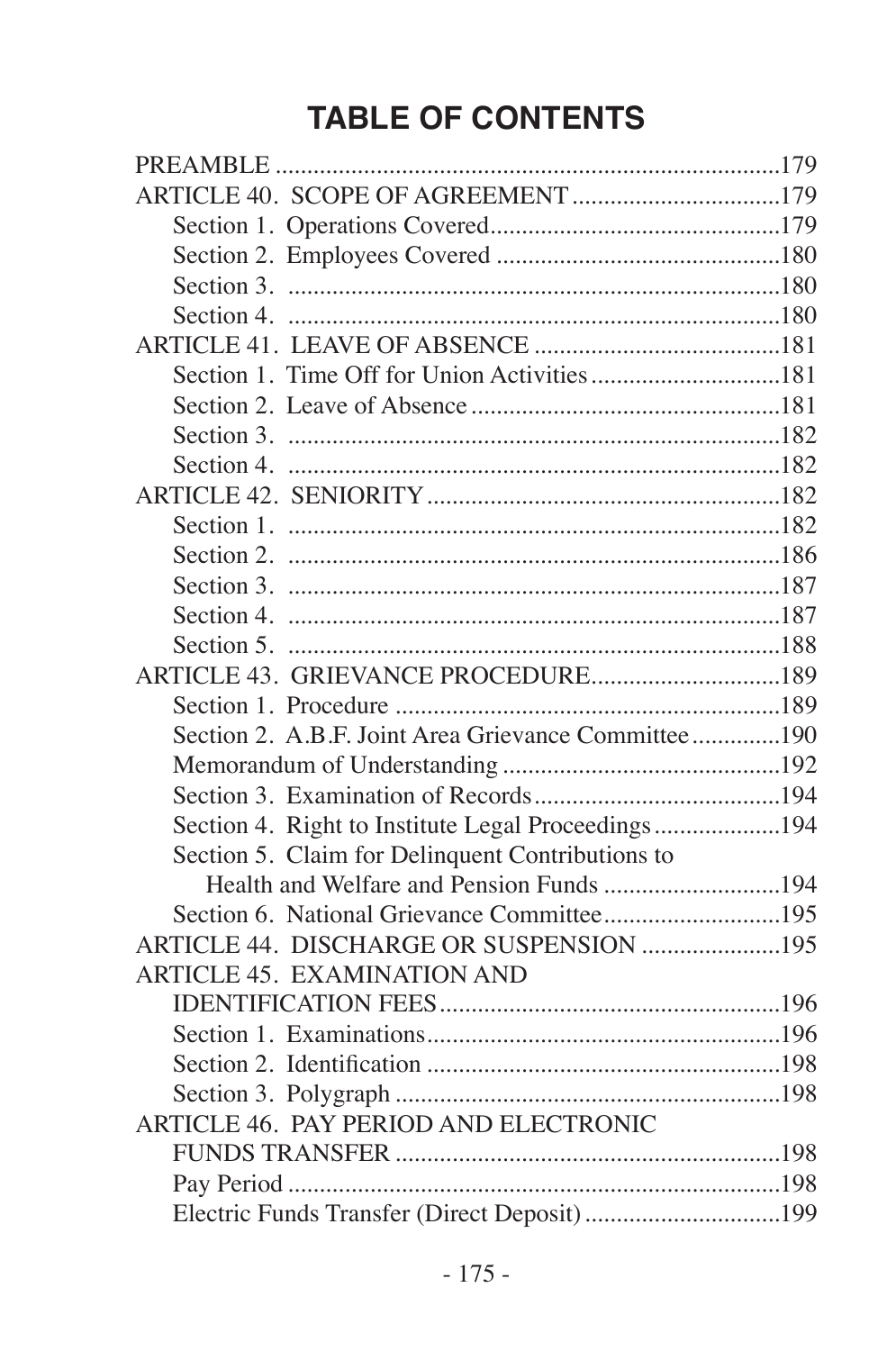| Section 4. Holiday Pay During Vacation Period 204       |  |
|---------------------------------------------------------|--|
|                                                         |  |
|                                                         |  |
|                                                         |  |
|                                                         |  |
|                                                         |  |
| ARTICLE 51. DEATH IN FAMILY-SICK LEAVE-                 |  |
|                                                         |  |
|                                                         |  |
|                                                         |  |
|                                                         |  |
|                                                         |  |
|                                                         |  |
| ARTICLE 54. COMPLIANCE WITH LAW AND                     |  |
|                                                         |  |
| ARTICLE 55. BID JOBS-POSTING & CANCELLATION 217         |  |
|                                                         |  |
|                                                         |  |
|                                                         |  |
|                                                         |  |
| ARTICLE 57. OVER-THE-ROAD PROVISIONS219                 |  |
|                                                         |  |
|                                                         |  |
|                                                         |  |
|                                                         |  |
| Sub-Section 2. Mileage Formula and Mileage Rates 225    |  |
|                                                         |  |
| Sub-Section 4. Pickup and Delivery Compensation227      |  |
| Sub-Section 5. Trailer Drop and Pickup Compensation 228 |  |
|                                                         |  |
|                                                         |  |
| Sub-Section 8. Reimbursement of Moneys Expended 229     |  |
|                                                         |  |
|                                                         |  |
|                                                         |  |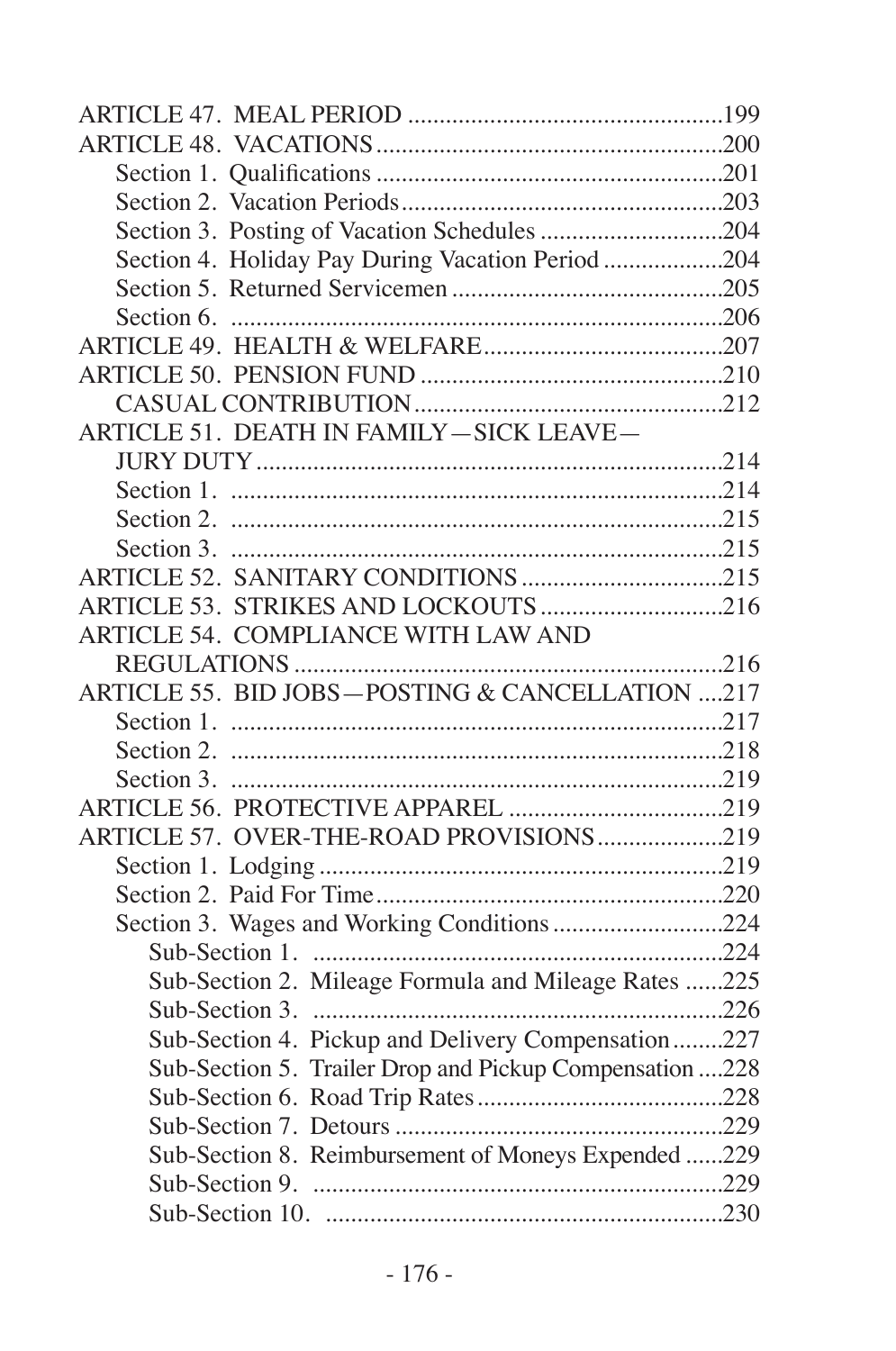| ARTICLE 58. LOCAL CARTAGE PROVISIONS231             |  |
|-----------------------------------------------------|--|
|                                                     |  |
|                                                     |  |
|                                                     |  |
| Section 2. Wages and Working Conditions 232         |  |
| Sub-Section 1. City Drivers and Tow Motor Operators |  |
| Teamster Riggers* Switchers (Hostlers)232           |  |
| Sub-Section 2. Platform Men, Freight Handlers and   |  |
|                                                     |  |
|                                                     |  |
| Sub-Section 4. Workday, Workweek Applicable to      |  |
| City Drivers, Tow Motor Operators, Teamster         |  |
| Riggers, Switchers (Hostlers), Platform Men,        |  |
| Freight Handlers and Helpers on Trucks234           |  |
| Sub-Section 5. Compensation for Work in Different   |  |
|                                                     |  |
| Sub-Section 6. Overtime Application 236             |  |
|                                                     |  |
|                                                     |  |
| Sub-Section 9. Workweek for Peddle Run Drivers 237  |  |
|                                                     |  |
|                                                     |  |
|                                                     |  |
|                                                     |  |
|                                                     |  |
|                                                     |  |
|                                                     |  |
|                                                     |  |
|                                                     |  |
|                                                     |  |
| ARTICLE 59. WORK ASSIGNMENT and PAY                 |  |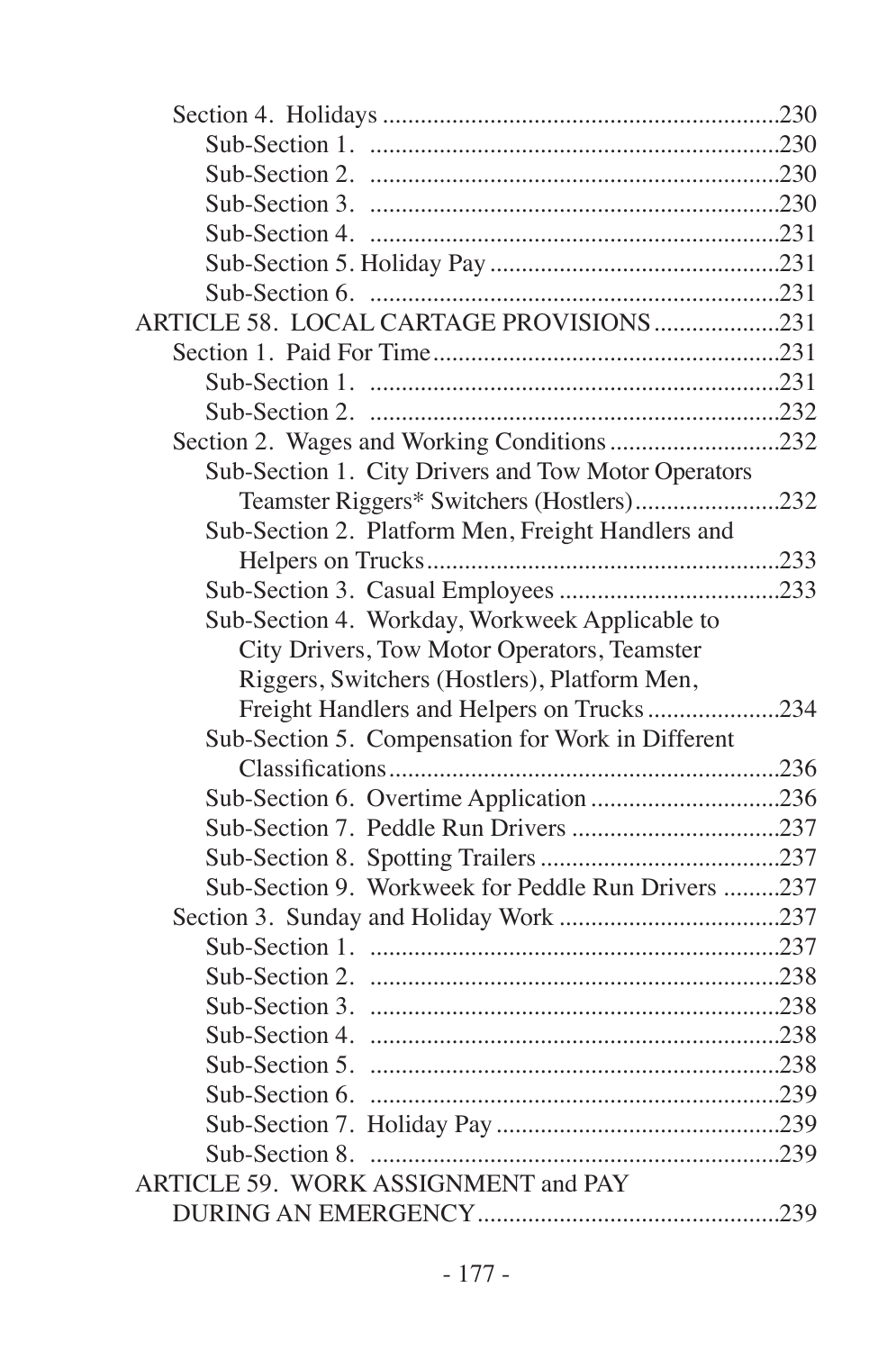| ARTICLE 60. COMBINATION CITY AND ROAD WORK241 |  |
|-----------------------------------------------|--|
|                                               |  |
|                                               |  |
|                                               |  |
|                                               |  |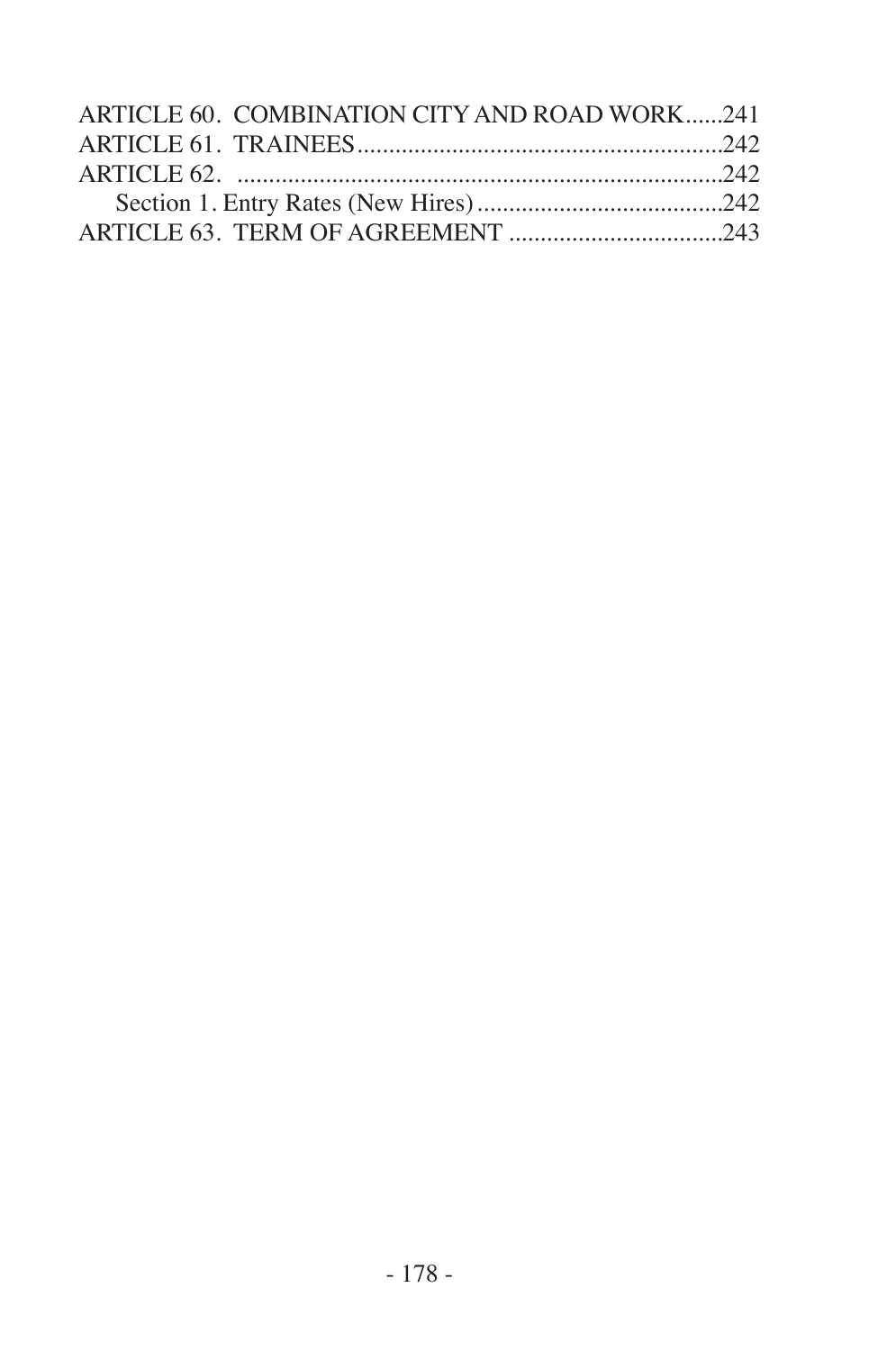# **CENTRAL PENNSYLVANIA ABF OVER-THE-ROAD AND LOCAL CARTAGE SUPPLEMENTAL AGREEMENT**

# **For the Period: April 1, 2018 to June 30, 2023**

### **PREAMBLE**

The Employer, ABF Freight System, Inc., its successors, administrators, executors, heirs and assigns (hereinafter referred to as the Employer) and Local Union Nos. 229, 401, 429, 764, 771, 773 and 776, affiliated with the Eastern Region of Teamsters and the International Brotherhood of Teamsters (hereinafter referred to as the Union) agree to be bound by the terms and provisions of this Agreement.

This Over-the-Road and Local Cartage Supplemental Agreement is supplemental to and becomes a part of the Master Freight Agreement hereinafter referred to as the A.B.F. Master Freight Agreement for the period commencing April 1, 2018, which Master Agreement shall prevail over the provisions of this Supplement in any case of conflict between the two, except as such Master Agreement may specifically permit. Questions arising out of alleged conflicts shall be submitted directly to the National Grievance Committee.

# **ARTICLE 40. SCOPE OF AGREEMENT**

#### **Section 1. Operations Covered**

The execution of this Agreement on the part of the Employer shall cover all truck drivers, helpers, platform men, freight handlers, tow motor operators, checkers, switchers (or hostlers), Teamster Riggers and such other employees as may be presently or hereafter represented by the Union, engaged in over-the-road operations and/ or in local pickup, delivery and assembling of freight within the area located within the jurisdiction of the Local Union.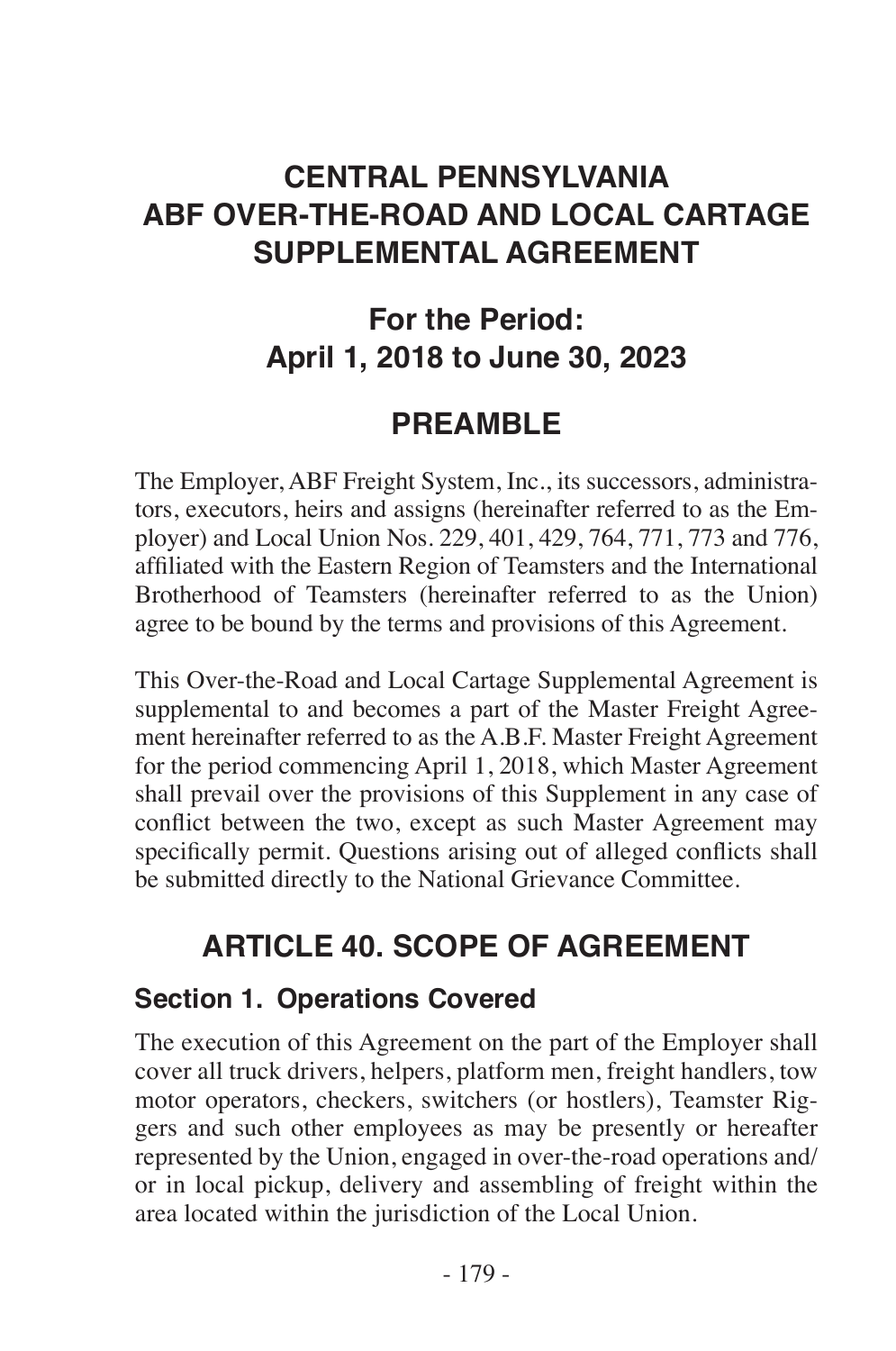### **Section 2. Employees Covered**

Employees covered by this Agreement shall be construed to mean, but not limited to, any driver, chauffeur, or driver-helper operating a truck, tractor, motorcycle, passenger or horse-drawn vehicle, or any other vehicle operated on the highway, street or private road for transportation purposes when used to defeat the purposes of this Agreement. The term employee also includes, but is not limited to, all employees used in dockwork, checking, stacking, loading, unloading, handling, shipping, receiving and assembling.

Employees on student trips shall be paid in accordance with the provisions of this Agreement.

Over-the-road employee shall be any driver, chauffeur, or driver-helper, operating a truck or tractor, or any other vehicle, for line haul transportation purposes between the terminals operated by the Employer.

In all cases, hired or leased equipment shall be operated by an employee of the certificated or permitted carrier. The Employer expressly reserves the right to control the manner, means and details of, and by which the owner-operator performs his/her services, as well as the ends to be accomplished.

#### **Section 3.**

Over-the-road drivers shall not be permitted to perform dock work, city pickup and delivery services or peddle run service, except as specifically permitted in Article 57, Section 3, Subsection 6(b) and Article 60. The prevailing local hourly wage rates shall govern all wages and conditions of runs exclusively within a radius of the home terminal, provided the hourly wage rates are equal to or higher than the mileage rates.

#### **Section 4.**

(a) This Area Supplement to the A.B.F. Master Freight Agreement does not cover or prescribe the terms and conditions of employment for the following classifications of employees which had been covered in the expired Central Pennsylvania Local Motor Freight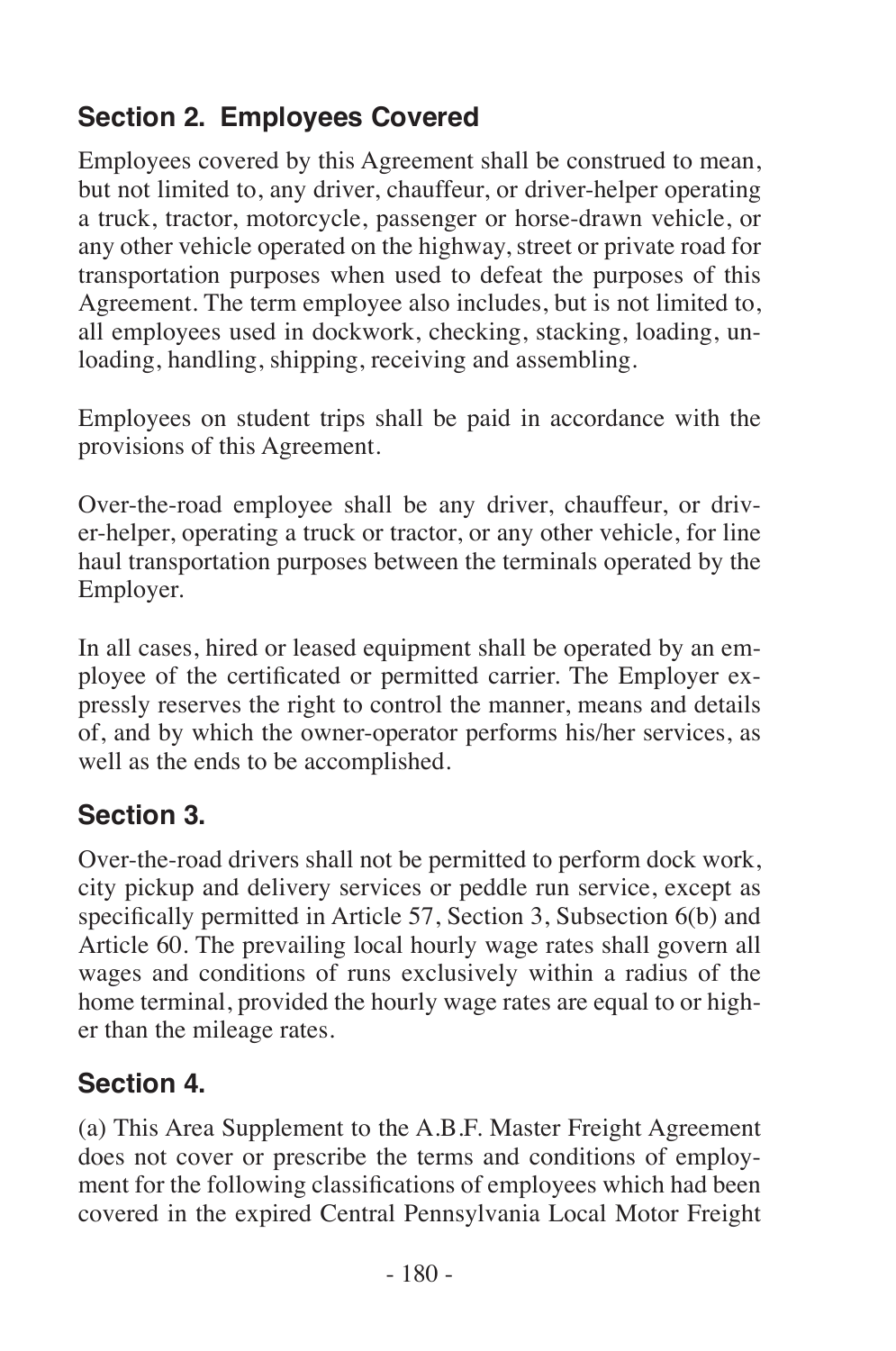Agreement for the period August 15, 1962 through August 31, 1964: office employees, mechanics, garage employees, garage helpers, greasers.

Wage rates and other conditions of employment covering these job classifications are now prescribed in the Central Pennsylvania Mechanics and Office Employees Agreement, effective April 1, 2008. It is agreed, however, that employees in these categories continue to be a part of the Transport Employers Association, Inc. bargaining unit.

(b) It is agreed that the employees in the classifications of mechanics, garage employees, garage helpers and greasers which classifications have been excluded from this Supplemental Agreement, shall continue, however, to accrue, and hold Company and terminal seniority and the right to claim work in the job classifications remaining in this Supplemental Agreement, according to their seniority and subject to their qualifications for the work claimed, where such right has prevailed in the past.

# **ARTICLE 41. LEAVE OF ABSENCE**

#### **Section 1. Time Off for Union Activities**

The Employer agrees to grant the necessary time off without discrimination or loss of seniority rights and without pay, to any employee designated by the Union to attend a labor convention or serve in any capacity on other official Union business, provided twenty-four (24) hours' written notice is given to the Employer by the Union, specifying length of time off. The Union agrees that, in making its request for time off for Union activities, due consideration shall be given to the number of men affected in order that there shall be no disruption of the Employer's operations due to lack of available employees.

#### **Section 2. Leave of Absence**

Any employee desiring leave of absence from his/her employment shall secure written permission from both the Union and Employer. The maximum leave of absence shall be for ninety (90) days and may be extended for like periods. Permission for same must be se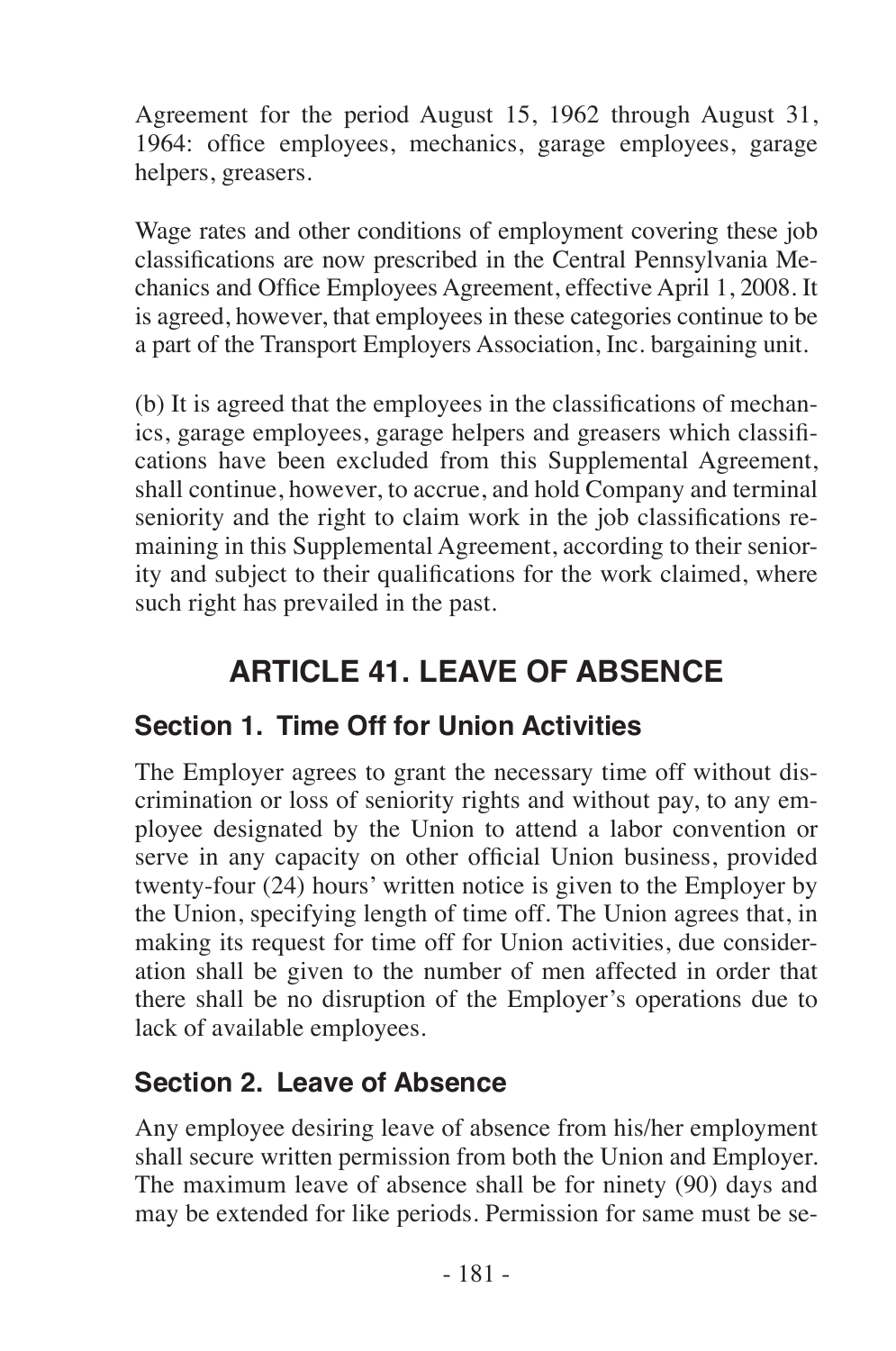cured from both the Union and Employer. During the period of absence the employee shall not engage in gainful employment unless there is an agreement to the contrary between the Employer and Union. Failure to comply with this provision shall result in the complete loss of seniority rights for the employees involved. Inability to work because of proven sickness or injury shall not result in the loss of seniority rights.

#### **Section 3.**

Agreements between the individual Employer and the Local Union involved regarding employees on leave of absence because of employment by the Union shall prevail.

A Union member elected or appointed to serve as a Union official shall be granted a leave of absence during the period of employment in such position without discrimination or loss of seniority rights and without pay.

### **Section 4.**

When a driver's permit has been revoked for reasons other than those for which he/she can be discharged by the Company, under such circumstances he/she shall be offered available work other than driving at the bottom of the extra list for the period of revocation; however, he/she shall be offered such available work before it is assigned to new employees. He/she shall be granted leave of absence for the time his/her permit is revoked, but not to exceed three (3) years.

# **ARTICLE 42. SENIORITY**

### **Section 1.**

(a) Seniority as measured by length of continuous service with the Employer shall prevail at all times. The applications of seniority shall be determined by mutual agreement between the Employer and the Local Union.

(b) A new employee shall work under the provisions of this Agreement but shall be employed only for a thirty (30) day probationary period, during which period he/she may be terminated without fur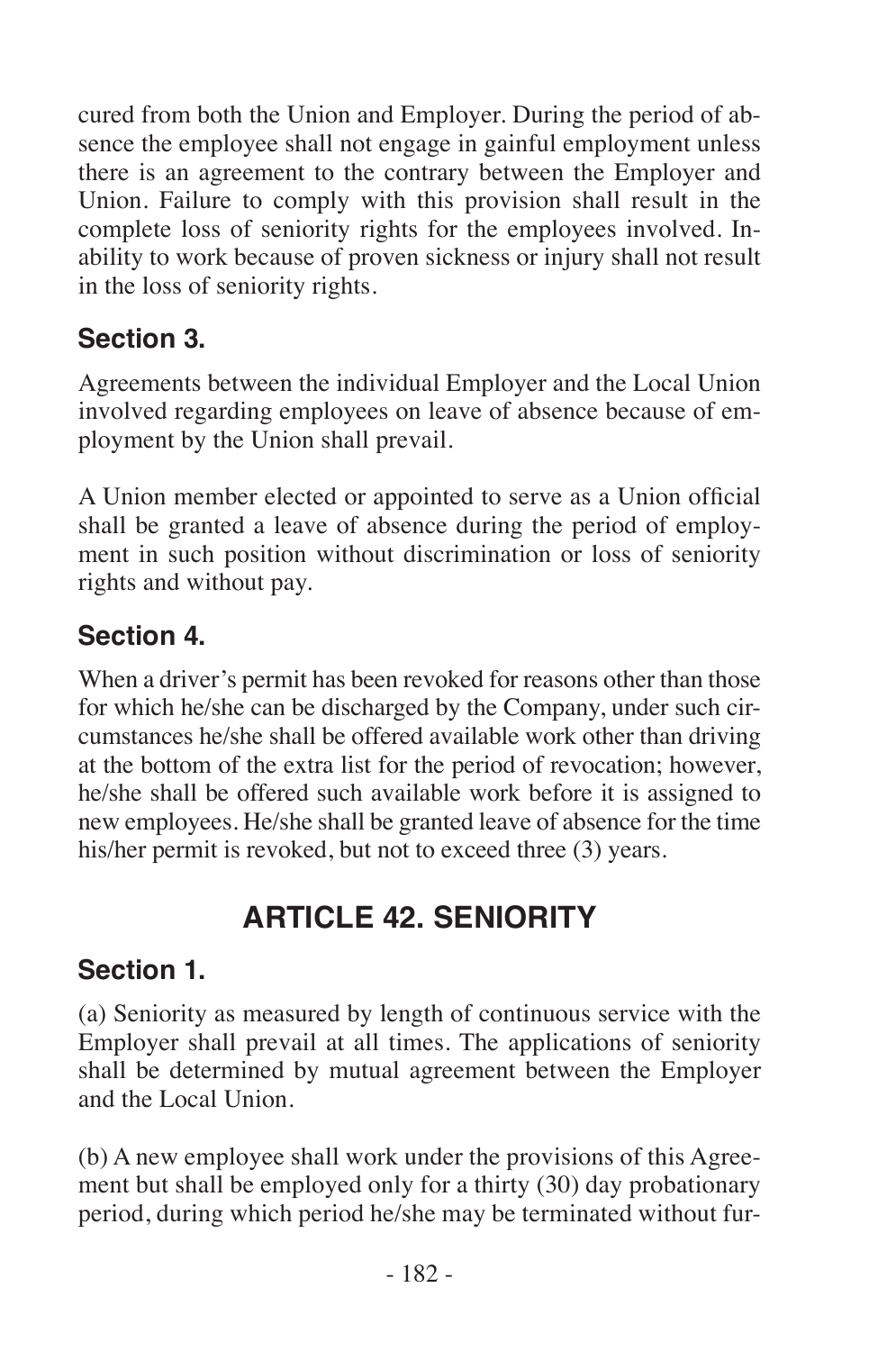ther recourse; provided however, that the Employer may not terminate a probationary employee for the purpose of evading this Agreement or discriminating against Union members. An Employer is not required to give an explanation for termination within the thirty (30) day probationary period; however, he/she shall advise the Local Union, in writing, when a probationary employee will not be recalled for work no later than ten (10) days from the date of termination. After working fifteen (15) days of the probationary period, a probationary employee will be placed on the regular extra list in accordance with his/her date of hire, and shall be afforded work opportunity in accordance with such position standing. However, this position standing does not entitle the probationary employee to any benefits of this Article during such probationary period. After working thirty (30) days within a six (6) month period, the employee shall be placed on the regular seniority list. The first day worked in the qualifying six (6) month period shall be the employee's seniority date.

In case of discipline within the thirty (30) day period, the Employer shall notify the Local Union in writing.

Consistent abuse of the above provisions shall subject the Employer to the grievance procedure.

A probationary employee who is terminated by the Employer during the probationary period and is then worked again at any time during the next full twelve months at any of that Employer's locations within the jurisdiction of the Local Union covering the terminal where he/she first worked, shall be added to the regular seniority list with a seniority date as of the date that person is subsequently worked. Probationary employees shall be paid at the new hire rate of pay during the probationary period; however, if the employee is terminated by the Employer during such period, he/she shall be compensated at the full contract rate of pay for all hours worked retroactive to the first day worked in such period.

(c) (1) A casual employee is an individual who is not on the regular seniority list and who is not serving a probationary period. A casual may be either a replacement casual or a supplemental casual as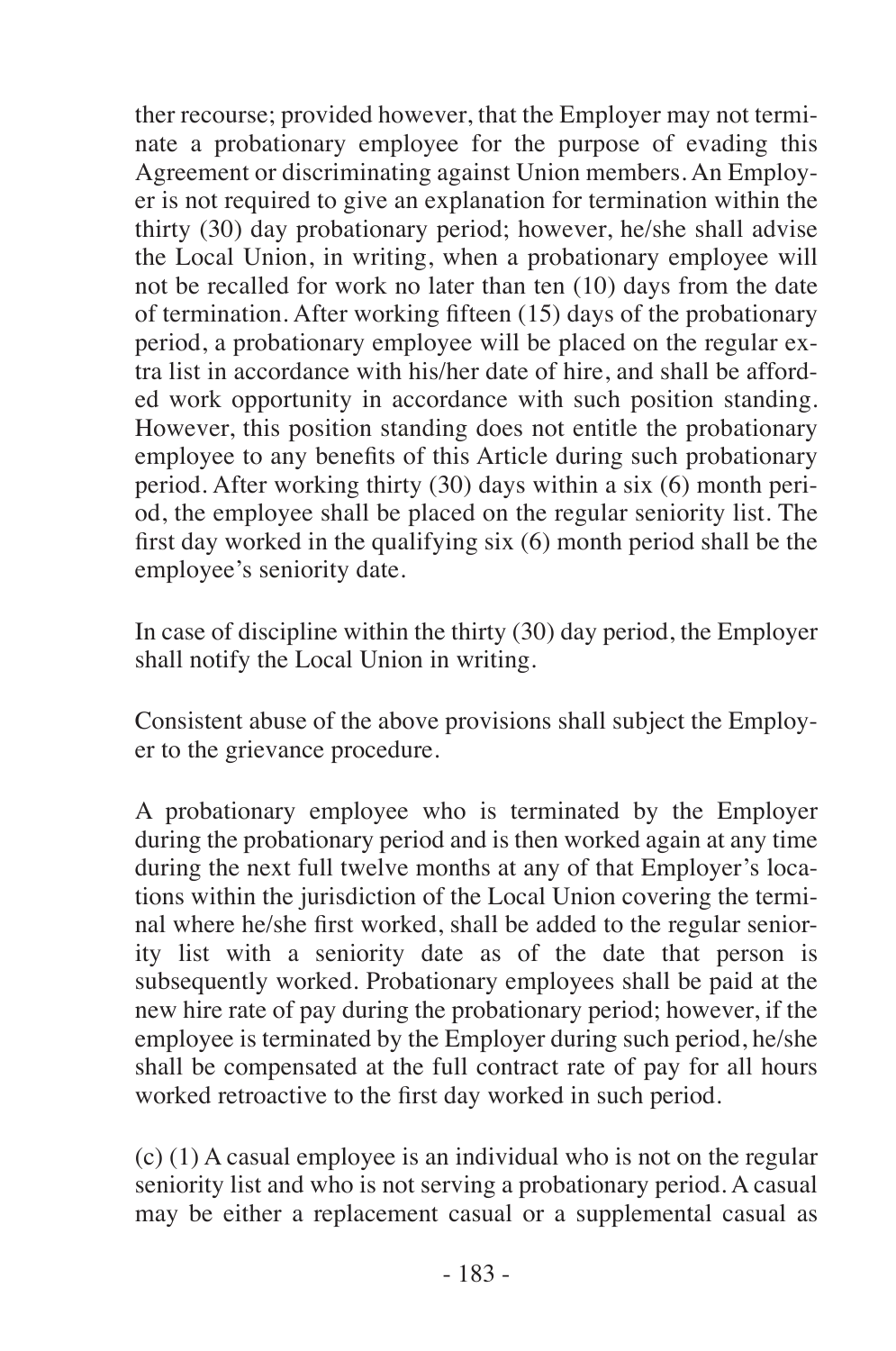hereinafter provided. Casuals shall not be discriminated against for future employment.

(2) Replacement casuals may be utilized by an Employer to replace regular employees, when such regular employees are off due to illness, vacation or other absence, except when an absence of a regular employee continues beyond three (3) consecutive months, a replacement casual shall not thereafter be used to fill such absence unless the Employer and the Local Union mutually agree to the continued use of a replacement casual.

(3) Any casual used by the Employer for seventy (70) eight (8) hour shifts within six (6) consecutive months, shall be automatically processed by the Employer to determine whether the casual meets the Employer's hiring standards and qualifications. After working seventy  $(70)$  eight  $(8)$  hour shifts in six  $(6)$  consecutive months, the casual shall be placed on preferential status. If after being placed on such preferential hiring list the casual works thirty  $(30)$  eight  $(8)$ hour shifts, they shall be added to the seniority list with a seniority date as of the 30th tour.

If the casual employee meets the Employer's hiring standards and qualifications for regular employees, he/she shall be placed on a preferential hiring list for future regular employment and shall be selected for regular employment in the order in which he/she was placed on the preferential hiring list and he/she shall not be subject to any probationary period. His/her seniority date will be the date he/she is put on the regular seniority list. Failure of the Employer to add casuals from the preferential hiring list in this order shall subject the Employer to a runaround claim.

If the casual employee does not meet the Employer's hiring standards and qualifications, or refused to accept regular employment while on the preferential hiring list, the casual and the Local Union shall be so notified in writing and his/her use as a casual will be discontinued.

Casual employees on the preferential hiring list shall be offered available extra work in seniority order by classification, as among themselves and shall be afforded the same verification call proce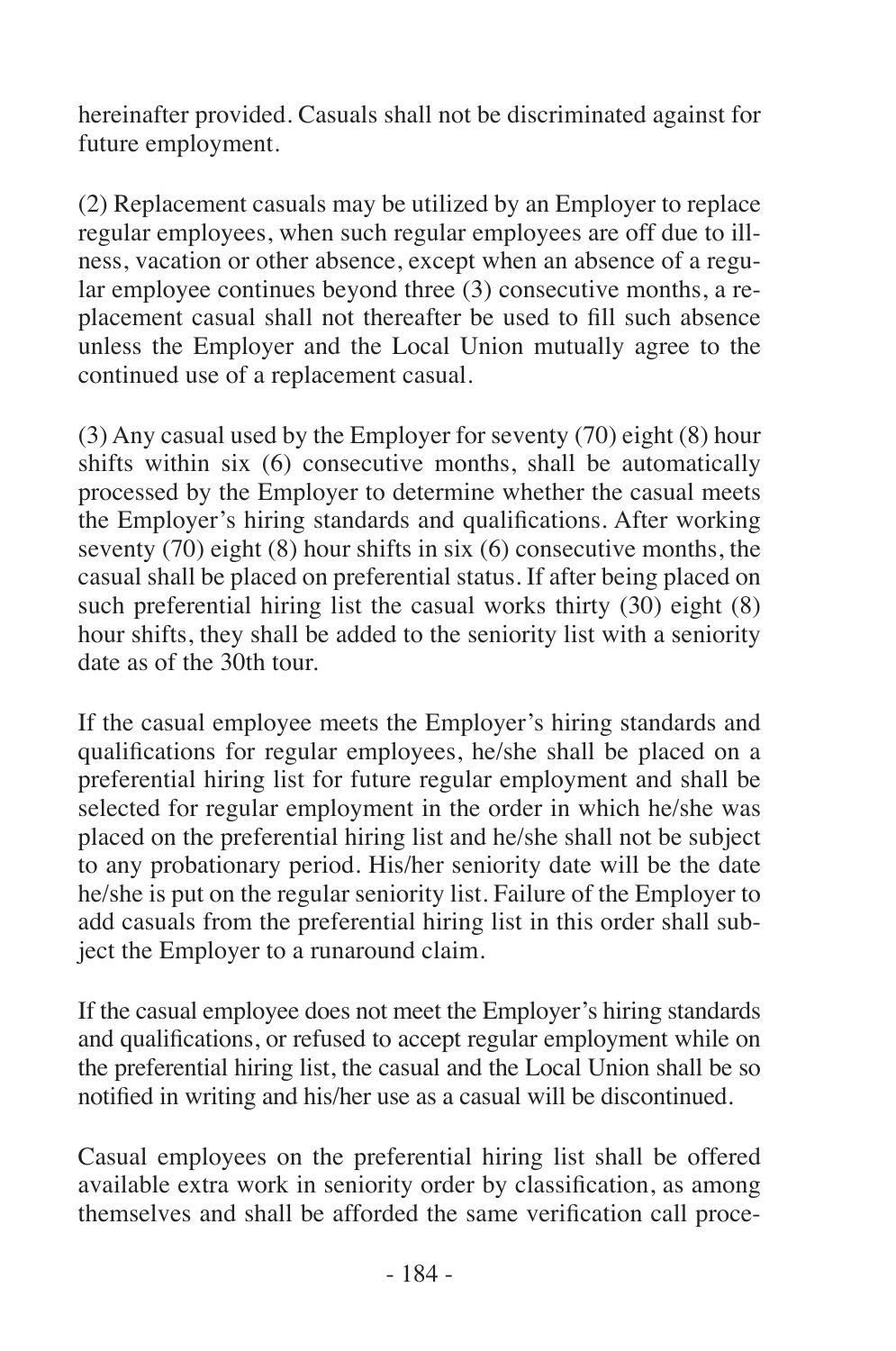dure as regular employees, if unavailable at the time of a work call. The Employer shall not be obligated to make more than one (1) call per casual to offer such work. Further, casuals on the preferential hiring list shall have access to the grievance procedure in the event of disciplinary action.

(4) When an Employer utilizes any combination of casual employees as a supplement to the regular work force for thirty (30) days or more in two (2) consecutive calendar months, the Employer shall be required to add one (1) employee to the regular seniority list from the preferential hiring list for each such thirty (30) days worked by casual employees as described above.

If there is no one on such list, the Employer shall select and place one of its currently employed casual(s) into probationary status. Such probationary employee must be selected from that list of casuals who worked in the above mentioned two (2) consecutive calendar months that caused the selection process. The addition of the appropriate number of regular employees to be added must be completed within sixty (60) days from the first day of the month following the start of the probationary period. Failure to add regular employees within the prescribed time shall subject the Employer to runaround claims.

(5) Four (4) hour casuals may be used to supplement the work force and shall not be called for less than four  $(4)$  hours work; and, if worked over six (6) hours, shall be guaranteed eight (8) hours. When an Employer calls casuals to work, they will inform the casual of their intent on the length of the tour of duty (i.e., four (4) or eight (8) hours). Failure of the Employer to notify the employee shall be considered an abuse and is subject to the grievance procedure. If four (4) hour casuals are worked on a "back-to-back" or overlap basis, they will then be counted as supplemental casuals as provided in subsection (4) above. Use of four (4) hour casuals in the road classification shall be prohibited.

(6) A monthly list of all extra (e.g., laid off), casual (supplemental or replacement) and/or probationary employees used during the month shall be submitted to the Local Union by the tenth (10th) day of the following month. Such list shall show: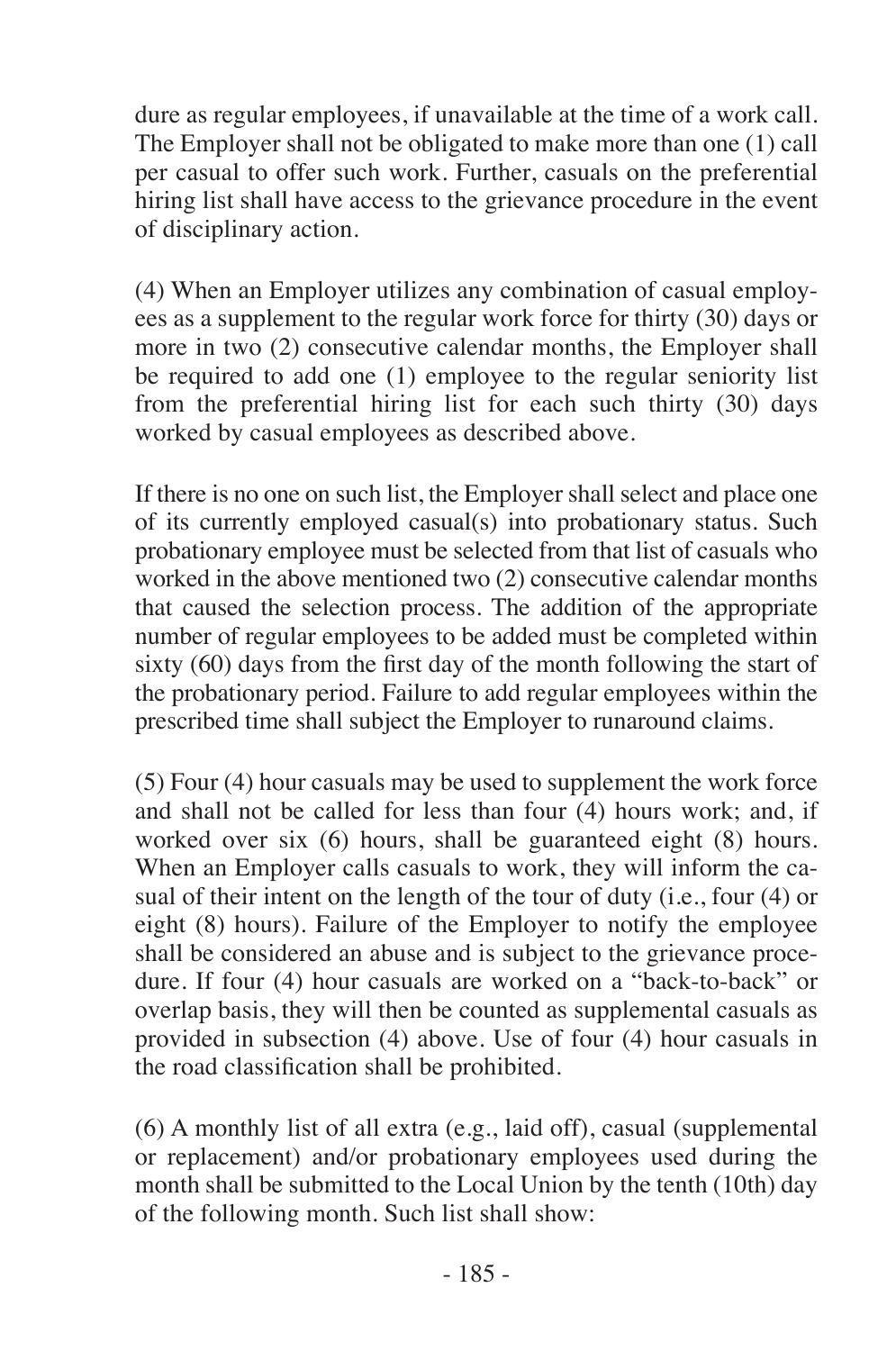(a) the employee's name, address and social security number;

(b) the date worked;

(c) the classification of work performed each date, the hours worked; and

(d) the name and date, if applicable, of the employees absent.

This list shall be compiled on a daily basis and shall be available for inspection by a Union representative and/or the job shop steward.

Any alleged violation or subterfuge of this section may be grieved by the Local Union.

(e) Employee's Company seniority shall be dovetailed in the opening and closing of terminals within the Central Pennsylvania Area. In the event of purchase or merger of companies, the employees of the surviving company shall maintain their seniority standing. The employees of the company purchased or merged shall be placed at the bottom of the surviving company's seniority listing in order of their seniority standing with their former company. The seniority of such employees shall commence from the first day worked for the surviving company. In the event of a merger, if there is a dispute in determining the surviving company, it shall be subject to the grievance procedure.

(f) The provisions of Article 3, Section 3 shall apply to casuals.

# **Section 2.**

(a) Seniority shall be terminated and the Employer-employee relationship shall be severed by any of the following:

- 1. Discharge
- 2. Voluntary quit
- 3. Layoff for a period of five (5) years from last date of employment
- 4. Failure to respond to notice of recall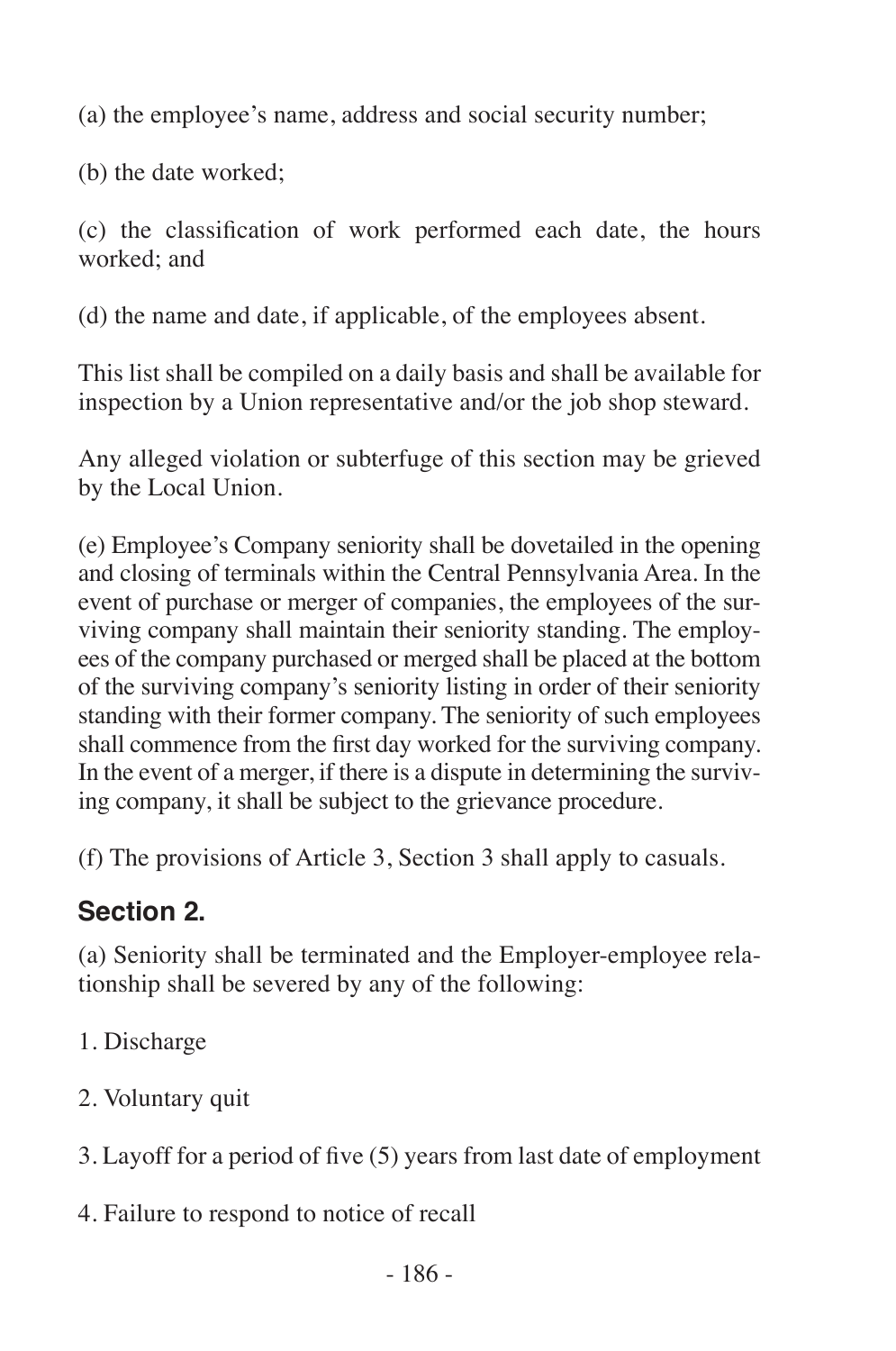5. Unauthorized leave of absence or unavailable or failure to report for work for five (5) consecutive workdays.

#### 6. Voluntary retirement

(b) An employee who was removed from his/her Employer's seniority list because of a total and permanent related disability and who received total and permanent disability benefits from Social Security and/or the Central Pennsylvania Teamsters Pension Fund and who recovers within a period of five (5) years from the date of his/her disability and is physically and mentally qualified to perform the work of his/her former position with his/her Employer shall be returned to that position or in the classification of work he/she performed at the beginning of his/her disability and in the seniority he/she held at that time.

#### **Section 3.**

Overtime work shall be assigned to employees within their respective job classifications in accordance with the rules of seniority. In the application of overtime work, however, it is understood that the Employer is not required to assign 6th and 7th day work in seniority when it would result in a premium pay penalty; therefore, employees subject to straight-time pay may be assigned work before employees subject to 1 1/2 time pay, and employees subject to straight-time pay or 1 1/2 time pay may be assigned work before work is assigned to employees subject to double-time pay.

A senior employee will be afforded work opportunity before a junior employee until he/she has worked forty (40) straight time hours.

An employee that receives pay for a sick day, funeral leave, or jury duty, will be called in his/her seniority position along with other employees being called for a sixth punch or seventh punch, however, he/ she will be paid in accordance with the provisions of this Agreement.

#### **Section 4.**

When it becomes necessary to reduce the working force, the last employee on the seniority list shall be laid off first, and when the force is again increased, the employees shall be returned to work in the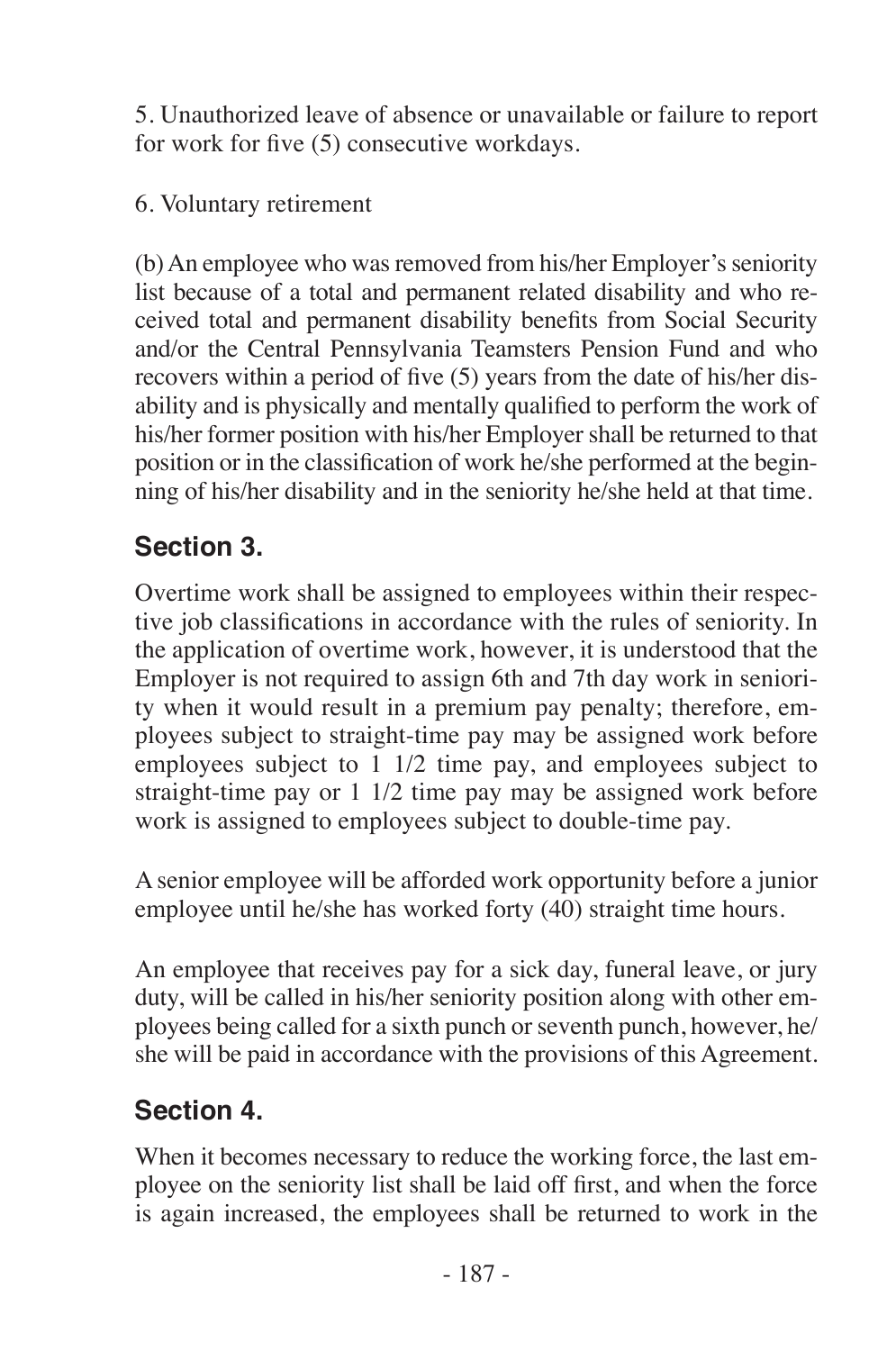reverse order in which they were laid off providing they still maintain seniority as described herein; and further providing the employees retained at the time of layoff, or the employees recalled at the time of recall from layoff, must be qualified to perform the work required.

With respect to layoff affecting steward(s), the Employer and the Union agree that in the case of more than one steward per classification (not shift), the protection against layoff will only be applicable to that individual steward so designated by the Local Union as the chief steward. In the absence of such designation by the Local Union, the Employer will recognize the protection against layoff to the most senior employee by classification (not shift), designated a steward by the Local Union.

When an employee has not been offered work opportunity for a period of two (2) consecutive weeks he/she shall be considered as laid off.

When laid off employees are used three (3) days per week for four (4) consecutive weeks, the senior laid off employee shall be recalled.

In the event of recall, the employees shall be given notice of recall by telegram, registered or certified mail, sent to the address last given the Employer by the employee. Within three (3) calendar days after tender of delivery of the Employer's notice, the employee must notify the Employer by telephone, telegram, registered letter, certified mail, of his/her intent to return to work and must actually report to work within seven (7) calendar days. In the event an employee is unable to report within the seven (7) calendar days, but notified the Company of his/her intent to return to work and gives them a reasonable time that he/she will report, said employees will not lose their seniority status. In the event the employee fails to comply with the above provisions, he/she shall lose all seniority rights under this Agreement and shall be considered as a voluntary quit.

#### **Section 5.**

The Local Union Representative and the Employer shall mutually agree, in writing, on circumstances under which persons who leave the classification of work covered by this Agreement, but remain in the employ of the Employer in some other capacity, may retain se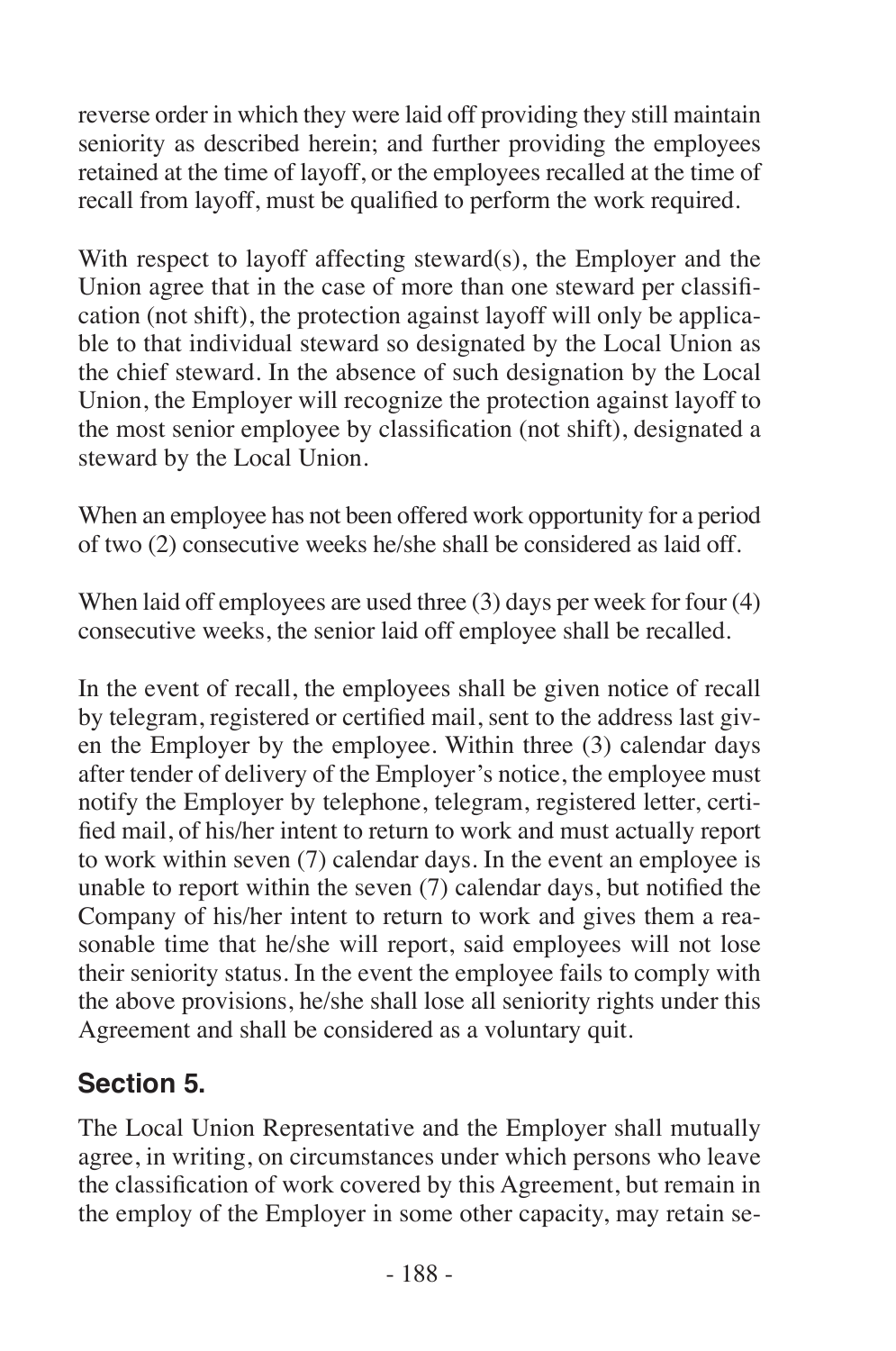niority rights upon their return to their original unit. In the absence of such written agreement, such employee shall lose all seniority rights upon leaving.

# **ARTICLE 43. GRIEVANCE PROCEDURE**

#### **Section 1. Procedure**

(a) Employees initiating grievances shall set forth their claim, in writing, to the Employer with a duplicate copy to the steward and/ or the Union Representative within seven (7) calendar days after he/she returns to his/her home terminal or seven (7) calendar days from the occurrence of the matter. In the event the employee fails to comply with these provisions of paragraph (a) the grievance shall be considered untimely, thereby waiving his/her rights under the provisions of Article 43. The Union shall, in its sole discretion and judgment, determine whether grievances initiated by employees have sufficient merit to justify their submission through the grievance procedure established herein. The Union Representative or steward shall first endeavor to settle the matter by direct negotiations with the Employer, failure to resolve the matter, the grievance shall be submitted to the A.B.F. Joint Area Grievance Committee within thirty (30) days of the date of the grievance.

In the event more than one employee initiates a grievance, all employees shall be named in the grievance. In cases of monetary claims, each named employee shall set forth his/her specific claim in the grievance.

(b) The Union may initiate grievances by setting forth its claim in writing, signed by a Union representative and filing the same with the Employer within ten (10) calendar days from the date of the occurrence of the matter. In the event the Union fails to comply with these provisions of paragraph (b) the grievance shall be considered untimely, thereby waiving their rights under the provisions of Article 43. The Union shall have the right to file and obtain adjustment of a grievance, notwithstanding the fact that it was or could have been the subject of an employee's grievance which was not filed by an employee.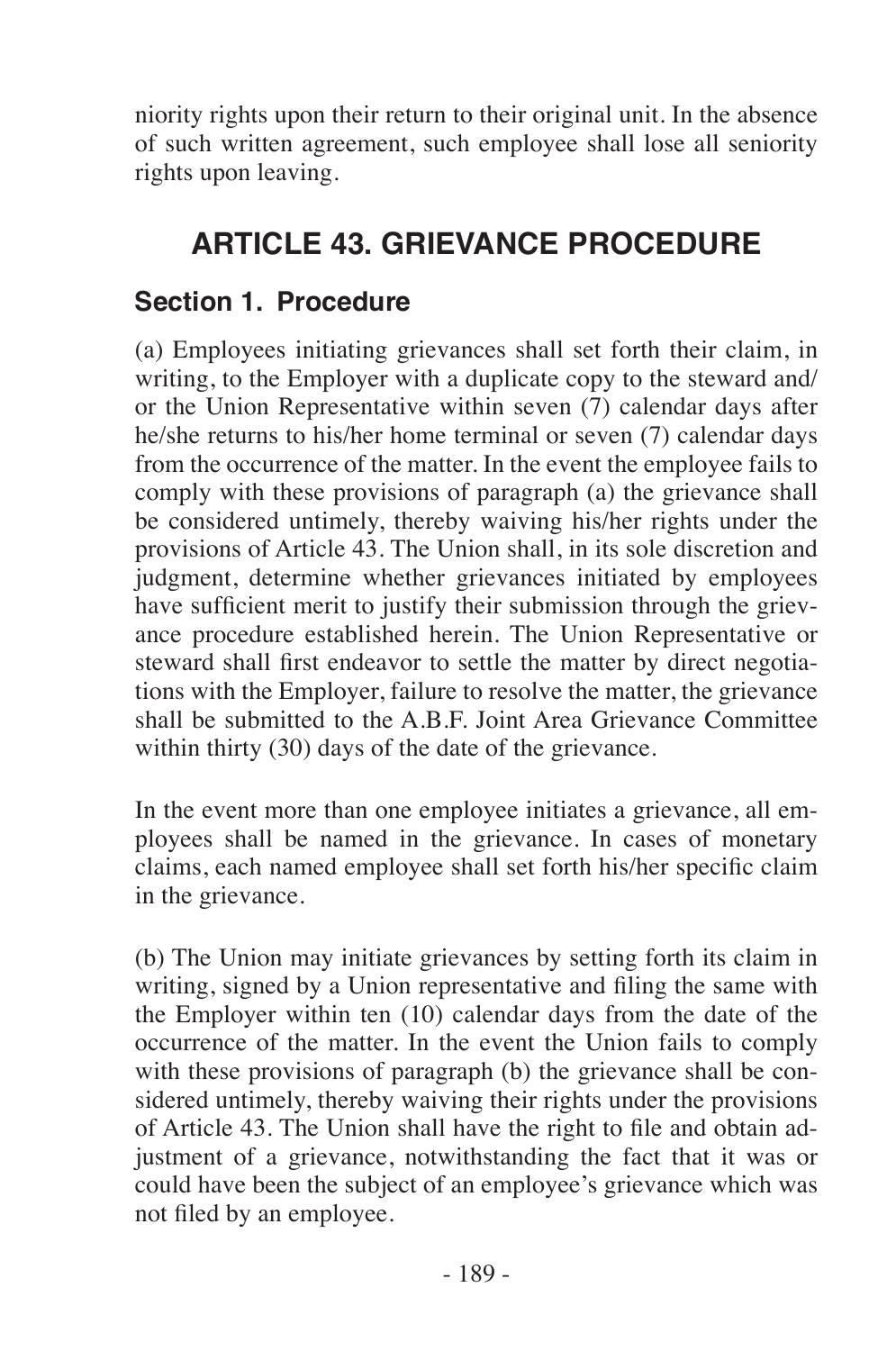(c) The Employer may initiate grievances by setting forth his/her claim, in writing, signed by an authorized representative and filing the same with the Union within ten (10) calendar days from the date of the occurrence of the matter. In the event the Employer fails to comply with those provisions of paragraph (c) the grievance shall be considered untimely, thereby waiving their rights under the provisions of Article 43. The rights and privileges of the Employer under this paragraph shall be the same as the rights and privileges of the Union under paragraph (b) hereof.

(d) The parties shall attempt to meet and settle a grievance within a period of seven  $(7)$  days from the date of filing of the grievance. Should the parties to any grievance be unable to settle, resolve or adjust the matter within the period prescribed above, or any extended period, which shall have been agreed upon between the Union and the Employer, then either the Union or the Employer shall have the right to submit the grievance to the A.B.F. Joint Area Grievance Committee.

#### **Section 2. A.B.F. Joint Area Grievance Committee**

(a) The A.B.F. Joint Area Grievance Committee shall be composed of the representatives of the Employer and/or Employer Association, where applicable and the representative or alternate from each of the Local Union Nos. 229, 401, 429, 764, 771, 773, 776. The expenses incurred by the A.B.F. Joint Area Grievance Committee shall be borne equally by all the Local Union, Employer and/or Employer Association, where applicable, members who are parties to this Agreement. This Section may be modified by the Committee's Rules of Procedure.

(b) The efficient operation of the Committee including those matters related to but not limited to the selection and duties of the Secretary, the preparation of the agenda, the scheduling and hearing of cases and the expenses of the Committee shall be governed by the Committee "Rules of Procedure".

The Secretary, if not a member of the A.B.F. Joint Area Grievance Committee, shall have no voice in making decisions and shall perform only the duties assigned to him/her by the A.B.F. Joint Area Grievance Committee.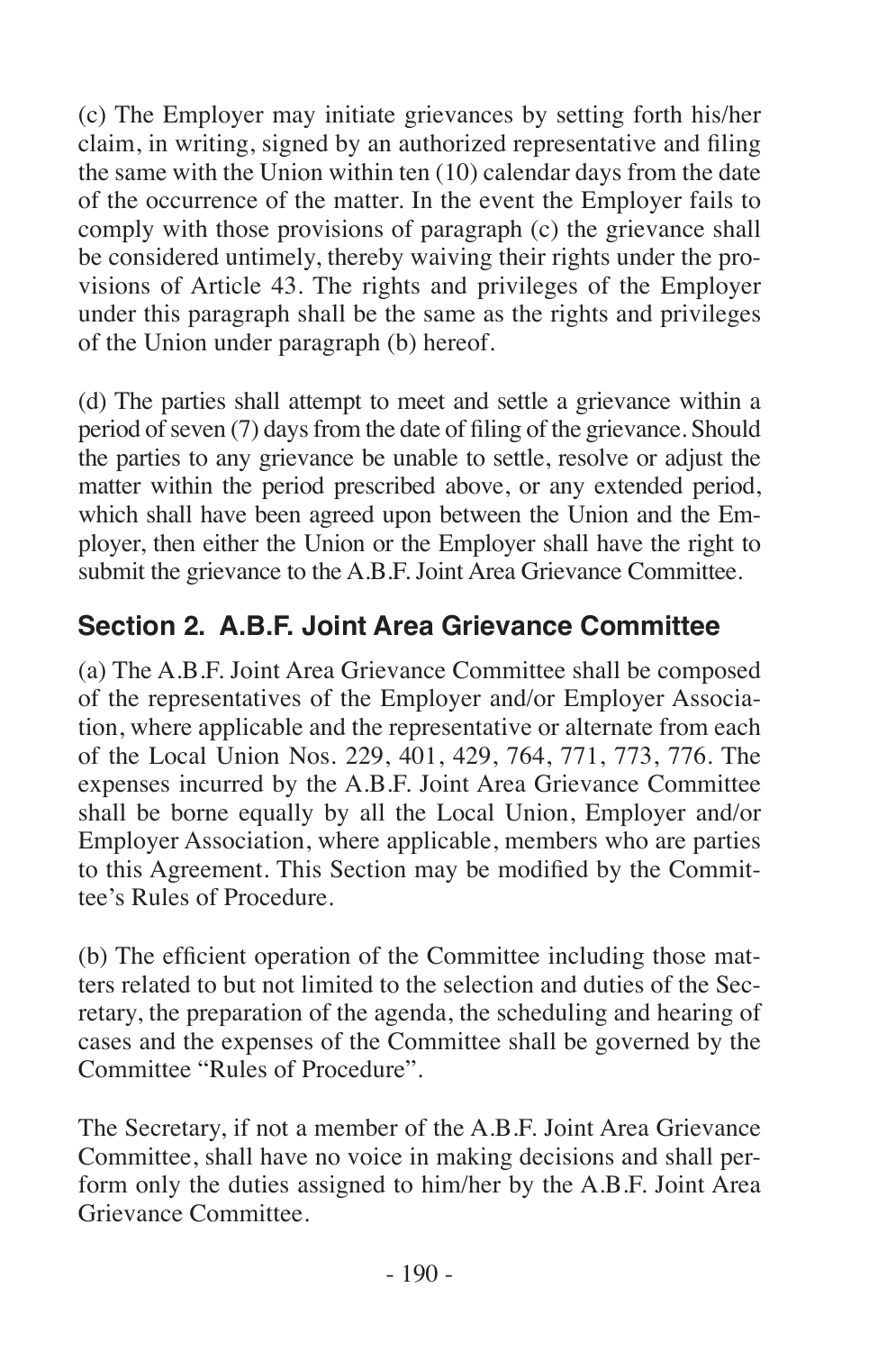The Secretary shall attend the meetings to prepare and keep the minutes and provide copies of the minutes to the members of the Committee and shall also provide copies of the decisions of the A.B.F. Joint Area Grievance Committee to all Employer and/or Employer Association, where applicable, members and Local Unions who are party to cases heard.

(c) A grievance to be heard by the A.B.F. Joint Area Grievance Committee must be in writing and submitted to the Secretary on the agreed-to submission forms seven (7) days prior to the meeting of the A.B.F. Joint Area Grievance Committee. It is agreed there shall always be equal representatives of the Local Unions and Employer and/or Employer Association, where applicable, members on the A.B.F. Joint Area Grievance Committee and the decision of the majority of the Committee members present at the meeting shall be final and binding on all parties with no further appeal.

(d) It is understood and agreed the Employer and the Local Union involved in a proceeding before the Committee will be ineligible to act as a member of the A.B.F. Joint Area Grievance Committee during that proceeding.

(e) When the A.B.F. Joint Area Grievance Committee fails to reach a majority decision, the case shall be considered deadlocked and referred to the A.B.F. Eastern Region Joint Area Committee.

Except in cases involving "cardinal" infractions under the Central Pennsylvania Supplemental Agreement, an employee to be discharged or suspended shall be allowed to remain on the job until the discharge or suspension is sustained under the grievance procedure.

"Non-Cardinal" intent to discharge cases shall be docketed to be heard at the next regularly scheduled A.B.F. Eastern Region Joint Area Committee/A.B.F. Joint Area Grievance Committee meeting.

Discharge cases, which have been deadlocked by the A.B.F. Eastern Region Joint Area Committee, shall be referred back to the Central Pennsylvania Negotiating Committee for resolution. Failure of the Central Pennsylvania Negotiating Committee to resolve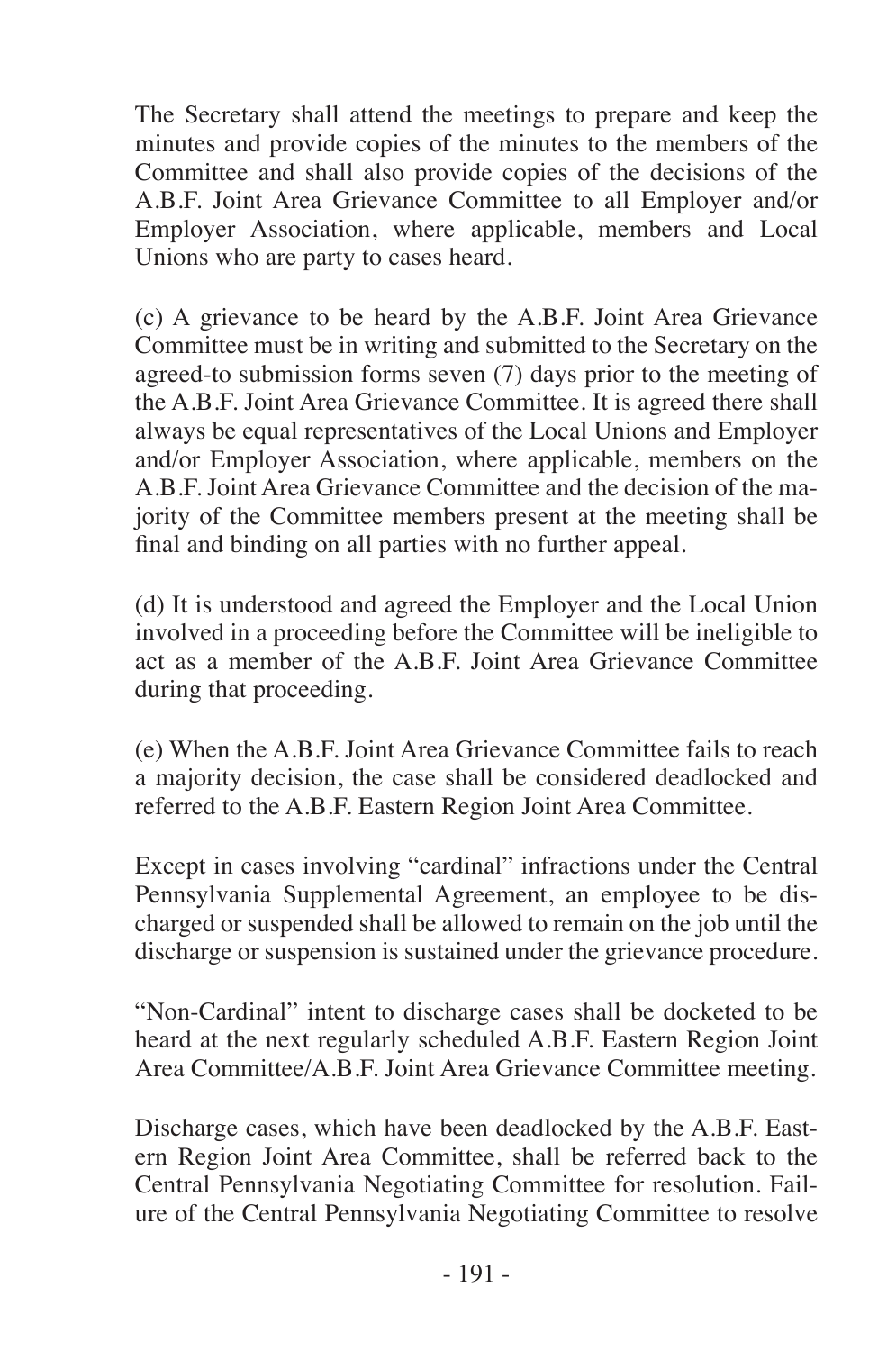the issue, it shall be submitted to final and binding arbitration as set forth in the Central Pennsylvania Joint Area Grievance Committee Rules of Procedure.

(f) A pay award of the A.B.F. Grievance Committee referred to above, or a pay claim resolved between the Local Union and the Employer, shall be paid no later than the 2nd regular pay day after the Employer has received notice of the decision and award from the Grievance Committee, or agreed to such pay claim settlement in writing. Consistent abuse of this provision may subject the Employer to penalty pay.

The term "regular pay day" means the next regular pay day for the week in which the Employer receives notice of the decision and award from the Committee.

(g) Questions involving interpretations of this Agreement will be referred to the A.B.F. Negotiating Committee for a decision.

(h) Changes of Operation involving Local Unions bound by the terms and provisions of this Agreement will be filed directly with the Central Pennsylvania Joint Area Grievance Committee.

### **Memorandum of Understanding**

The undersigned parties have reached agreement with regards to Grievance Handling procedures within the Eastern Region geographical area and this memorandum of understanding.

The following Joint Area Committees shall meet on a quarterly basis at a location agreed to by the Company, TMI/Transport Employers (TEA) and the IBT Eastern Region Freight Coordinator.

Northern New England New England New York State New Jersey/New York New Jersey/New York 701 Philadelphia & Vicinity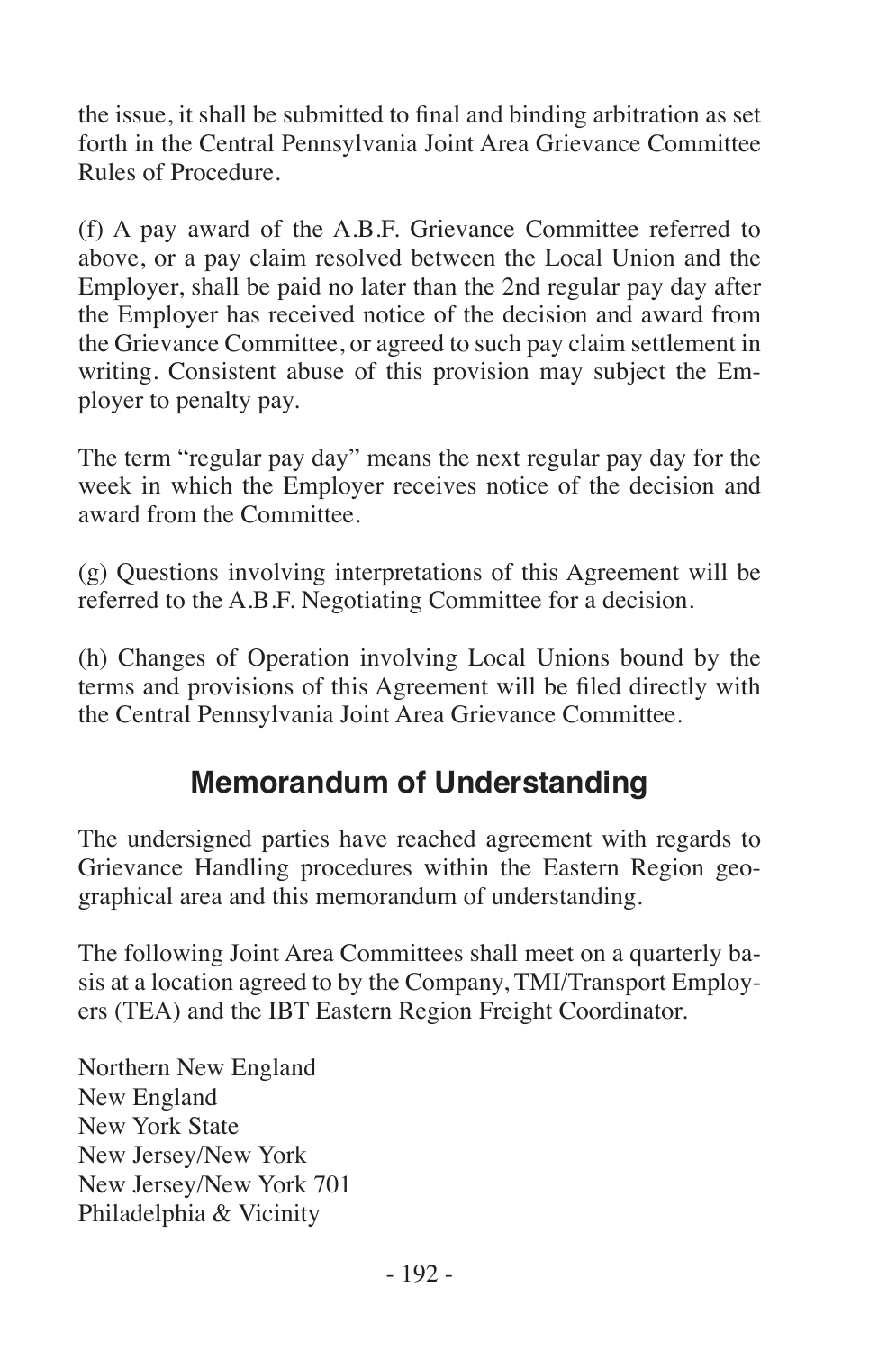Central Pennsylvania Maryland/DC Virginia Freight Council West Virginia

Additionally the Committee may be required to meet at a Supplemental location for a "special hearing" of out of service cases, no later than thirty (30) days after the request is received by TMI/TEA. In such event, any unresolved cases from that same Supplement may also be heard at this session, if mutually agreed to by the Committee Chairmen, TMI/TEA, and the parties and notification has been given to the same no less than seven  $(7)$  days prior to the scheduled hearing.

The Committee shall be made up of Local Union representatives from the Supplement involved and ABF Industrial Relations personnel or their designees. It is agreed that in order for a Committee to hear a case there shall be an equal number of TMI/TEA Committee members and Union Committee members sitting, not to exceed three (3) each and not less than two (2). It is further agreed that local Union representatives who are appearing as presenters or witnesses for the Local Union involved in a proceeding before a Panel, will be ineligible to act as a member of that Panel. In addition, a member of a Local Union shall not sit on the Panel to hear cases docketed by their own Local Union. The Company Panel for cases to be heard at any level shall consist of not less than two (2) TMI/TEA Committee members (contractors).

In the event a grievance matter is deadlocked at the Joint Area Committee level, it shall be referred to the ABF/TNFINC Eastern Region Committee for handling. If not resolved at this level it shall be referred to the ABF/TNFINC Review Committee or to the ABF/ TNFINC National Grievance Committee.

It is incumbent on the Supplemental Committees and the Eastern Region Committee to modify grievance machinery language and/or Committee Rules of Procedure accordingly to comply with this MOU. The intent of this MOU is to modify hearing dates and locations to be uniform and facilitate the grievance process. It is not the intent of this MOU to modify any provision of a Supplement or Committee Rules of Procedures except as contained herein.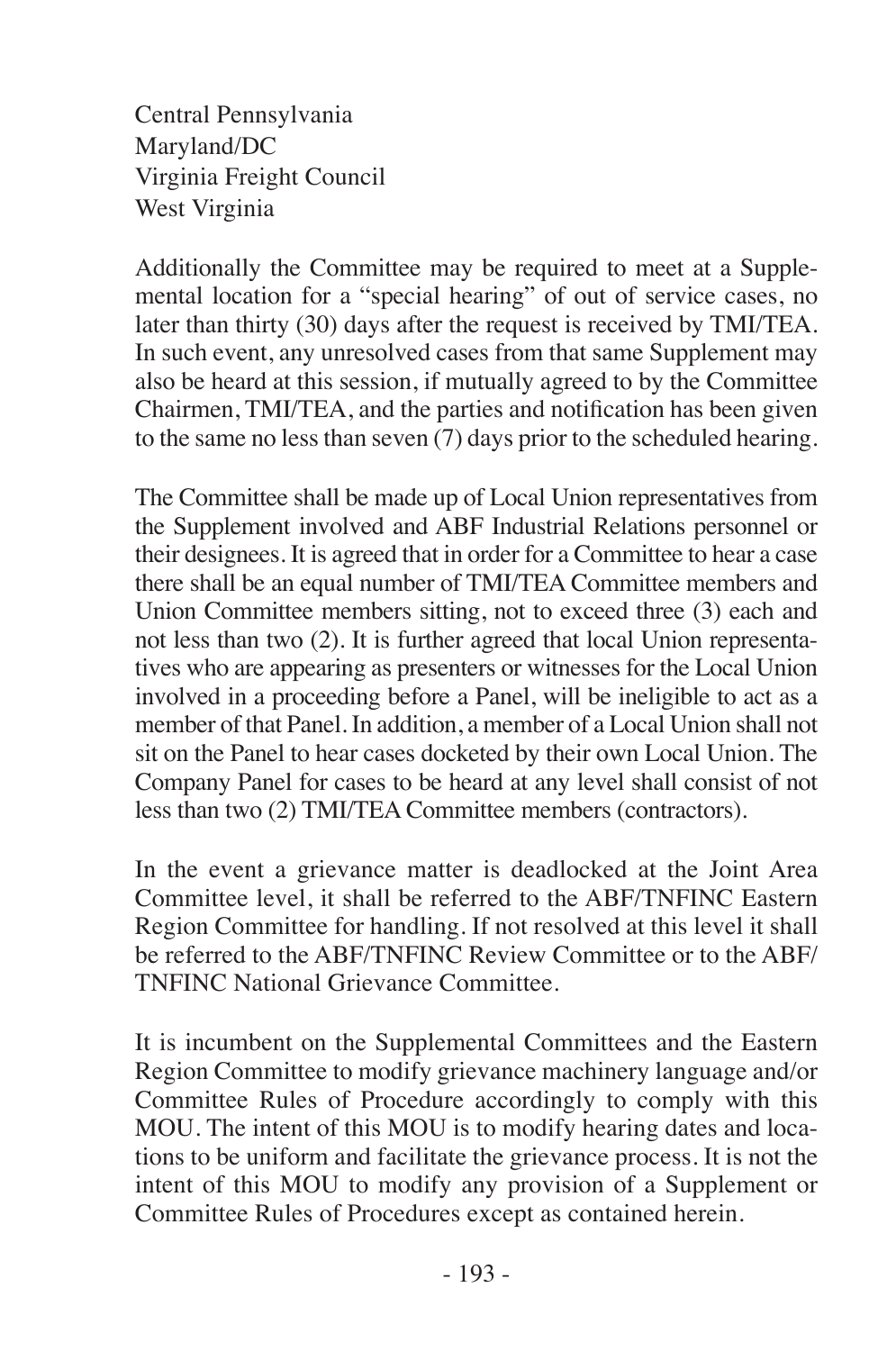Committee expenses shall be financed by the fees established in the rules of procedure of each Supplement.

# **Section 3. Examination of Records**

The Local Union or A.B.F. Joint Area Grievance Committee shall have the right to examine time sheets and any other records pertaining to the computation of compensation of any individual or individuals whose pay is in dispute or records pertaining to a specific grievance.

Employees shall have the right to review their personnel file once a year upon written request to the Employer. Such request shall be complied with by the Employer within ten (10) days.

#### **Section 4. Right to Institute Legal Proceedings**

Nothing herein shall prohibit legal proceedings by any party hereto for a breach of the provisions of Article 53, Strikes and Lockouts.

#### **Section 5. Claim for Delinquent Contributions to Health and Welfare and Pension Funds**

It is agreed that in the event any Employer is delinquent at the end of a period in the payment of his/her contribution to the Health and Welfare Fund and/or Pension Fund, created under this Agreement, in accordance with the rules and regulations of the Trustees of such Funds, and after the proper official of the Local Union has given seventy-two (72) hours' notice, excluding Saturday, Sunday, and holidays, to the Employer of such delinquency in Health and Welfare or Pension Fund payments, the employees or their representatives shall have the right to take such action as may be necessary until such delinquent payments are made, and it is further agreed that in the event such action is taken, the Employer shall be responsible to the employees for losses resulting therefrom. Action for delinquent contributions may be instituted by either the Local Union, or the Conference.

Any delinquent Employer must also pay all attorney's fees and costs of collection.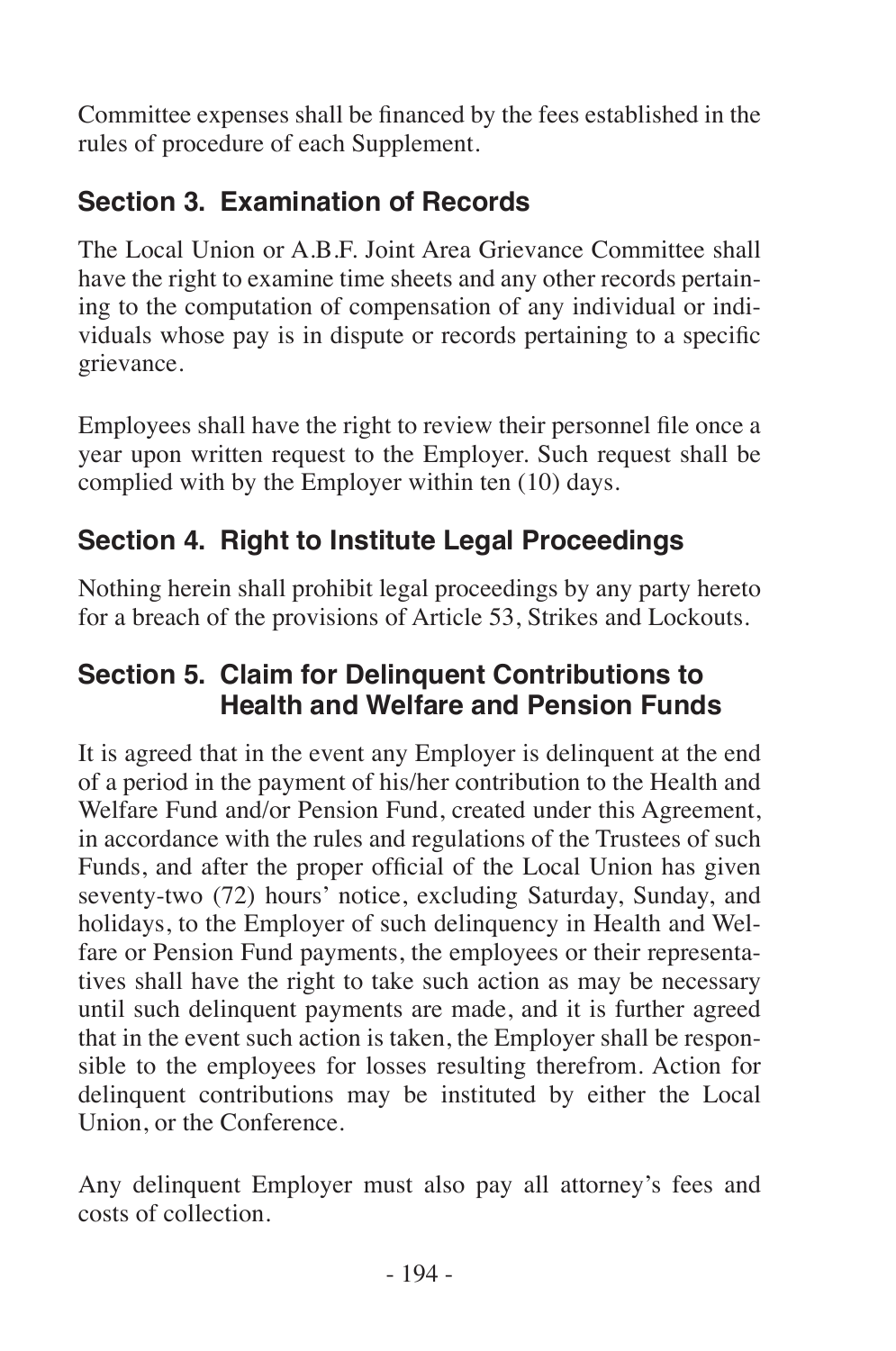#### **Section 6. National Grievance Committee**

All questions of interpretation involving any Article in the National Master Agreement not specifically covered in this Agreement shall be promptly referred to the National Grievance Committee by the Joint Area Grievance Committee.

# **ARTICLE 44. DISCHARGE OR SUSPENSION**

The Employer shall not discharge nor suspend any employee without just cause but in respect to discharge or suspension shall give at least one (1) warning notice of the complaint against such employee to the employee, in writing, and a copy of the same to the Union affected, except that no warning notice need be given to any employee before he/she is suspended or discharged if the cause of such suspension or discharge is dishonesty, proven theft, drunkenness, drinking alcoholic beverages, or while under the influence of alcoholic beverages, or drug intoxication as provided in Article 35, Section 3, the use of narcotics (as described in the Federal Pure Food and Drug Act), barbiturates, or amphetamines, or the possession of narcotics named above during a tour of duty, refusal to submit to a sober-meter, other sobriety or alcohol test, recklessness resulting in a serious accident while on duty, failure to report an accident, unprovoked assault on an Employer or management supervisor, carrying of unauthorized passengers, willful abuse of Company equipment or direct refusal to obey instructions from an authorized management employee which are not in violation of this Agreement. While this Article clearly indicates offenses for which an employee may be discharged without prior warning, there may be certain instances where an employee's gross misconduct or actions may justify suspension or discharge without a prior warning. Gross misconduct is defined to mean proven conduct that exposes the Employer to monetary liability from third parties, governmental entities or other employees. Disputes arising from such instances shall be resolved by the Grievance Committee. The warning notice as herein provided shall not remain in effect for a period of more than nine (9) months from the date of said warning notice, and such warning notice shall be issued no later than seven  $(7)$  days from the date the Employer became aware of the occurrence.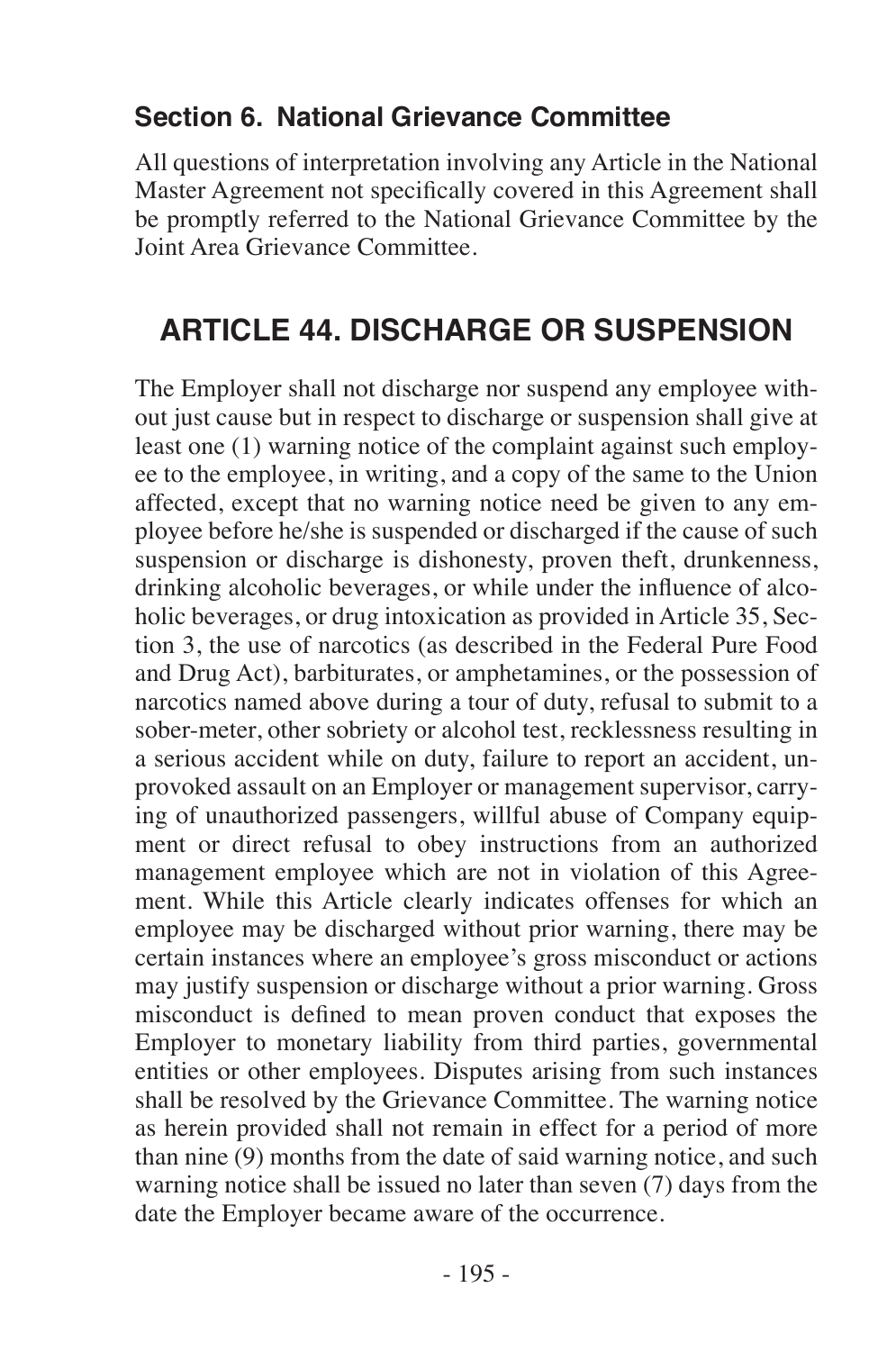Any employee discharged away from his/her home terminal shall be provided the fastest available transportation to his/her home terminal at the Employer's expense. Any employee may request an investigation as to his/her discharge or suspension. Should such investigation prove that an injustice has been done an employee, he/she shall be reinstated. The Joint Local City Grievance Committee and the Joint Area Grievance Committee shall have the authority to order full, partial or no compensation for time lost. The Employer shall not in any way intimidate or harass any employee in the performance of his/her duties.

If a letter of investigation is issued, the letter will not remain in effect for longer than thirty (30) calendar days, unless it is a serious vehicular or tow motor accident.

Although theft of time and excessive absenteeism shall not be cause for immediate discharge, it is recognized as an offense for which disciplinary measures may be invoked.

Uniform rules and regulations with respect to disciplinary action may be drafted but must be approved by the Joint Area Grievance Committee. Such approved uniform rules and regulations shall prevail in the application and interpretation of this Article.

# **ARTICLE 45. EXAMINATION AND IDENTIFICATION FEES**

#### **Section 1. Examinations**

Physical, mental or other examinations required by a government body or the Employer shall be promptly complied with by all employees; provided, however, the Employer shall pay for all such examinations. The Employer shall not pay for any time spent or cost of such examination in the case of applicants for jobs, and shall be responsible to other employees only for time spent at the place of examination or examinations, where the time spent by employees exceeds two (2) hours, and in that case, only those hours in excess of said two (2). Examinations are to be taken at the employee's home terminal and are not to exceed one (1) in any one (1)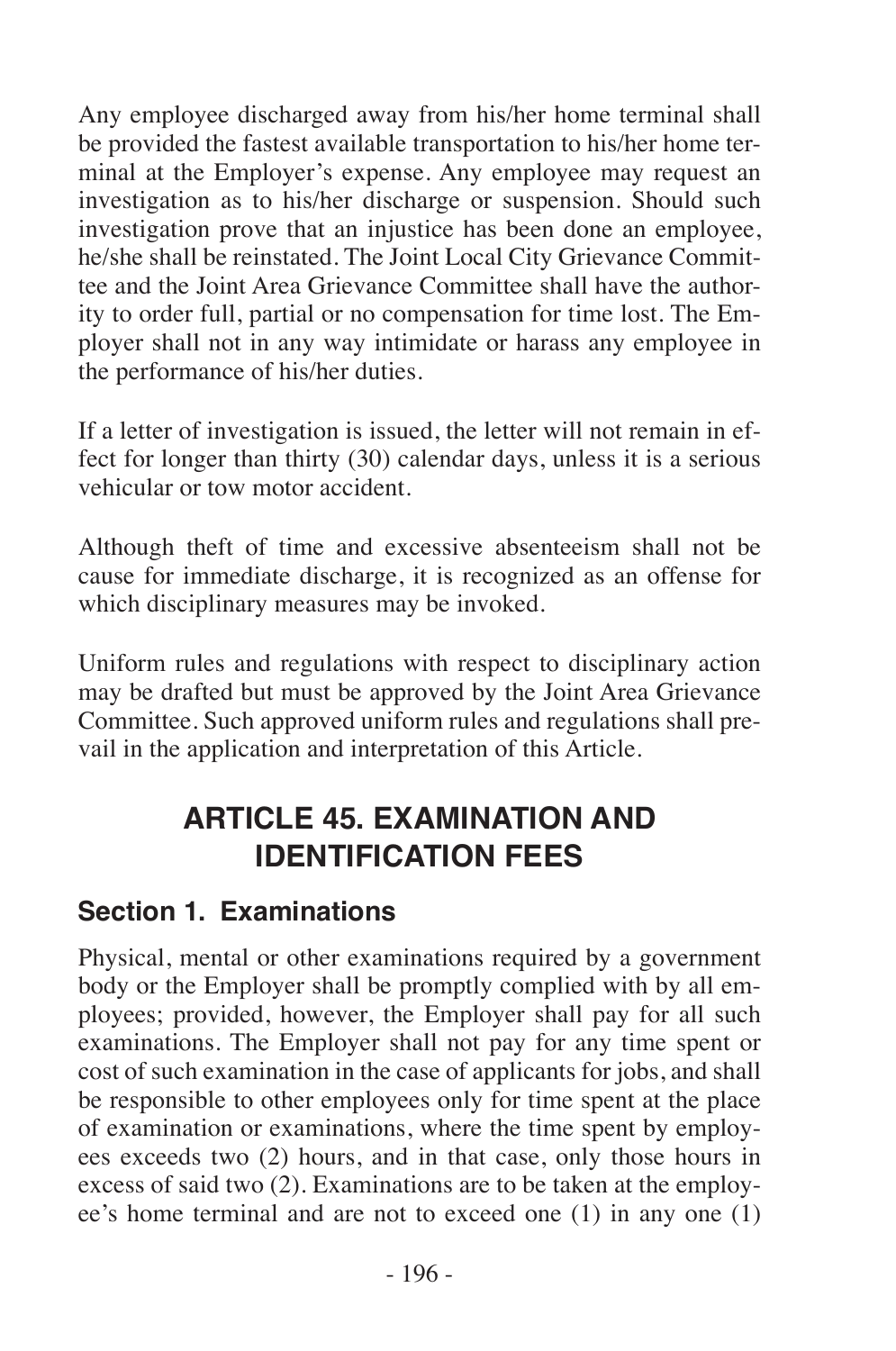year, unless the employee has suffered serious injury or illness or work record indicating repeated absenteeism due to sickness within the year. Employees will not be required to take examinations during their working hours, unless paid by the Employers.

An employee shall notify his/her Employer when he/she is ready to return to work after an absence due to an accident or illness. The Employer shall, when it requires a physical examination, make arrangements within 48 hours, Saturdays, Sundays, and holidays excluded, of the receipt of the employee's return to work notice, to have its Doctor examine the employee.

When the Employer's Doctor decides the employee is not physically or mentally qualified to perform the work required on his/her job the employee may arrange for an examination by his/her own doctor. If the employee's Doctor decides the employee is qualified physically and mentally to perform the work required on his/her job, the employee shall submit the written report from his/her Doctor to the Employer and request an examination by a neutral Doctor. Request for examination by neutral doctor may be made by either the employee or the Employer.

If the two (2) doctors disagree as to the employee's physical or mental condition, such two (2) doctors shall mutually select a third (3rd) neutral doctor within seven (7) days, whom shall possess the same qualifications as the most qualified of the two  $(2)$  selecting physicians, whose opinion shall be final and binding on the Company, the Union and the employee. Such third (3rd) neutral doctor shall be required to physically examine the employee and all of the employee's previous relevant medical records and history, including the findings of the first two (2) doctors, and based upon such examination, to give his/her opinion as to whether or not the employee is physically or mentally capable of performing his/her normal duties. If the third (3rd) doctor agrees with the employee's doctor, the employee shall be paid all lost wages and fringes back to the date the Company doctor did not agree with the employee's doctor. Following submission to the employee's health insurance carrier, any unpaid expense of the third (3rd) doctor shall be equally divided between the Employer and the Union. Disputes concerning the selection of the neutral doctor or back wages shall be subject to the grievance procedure.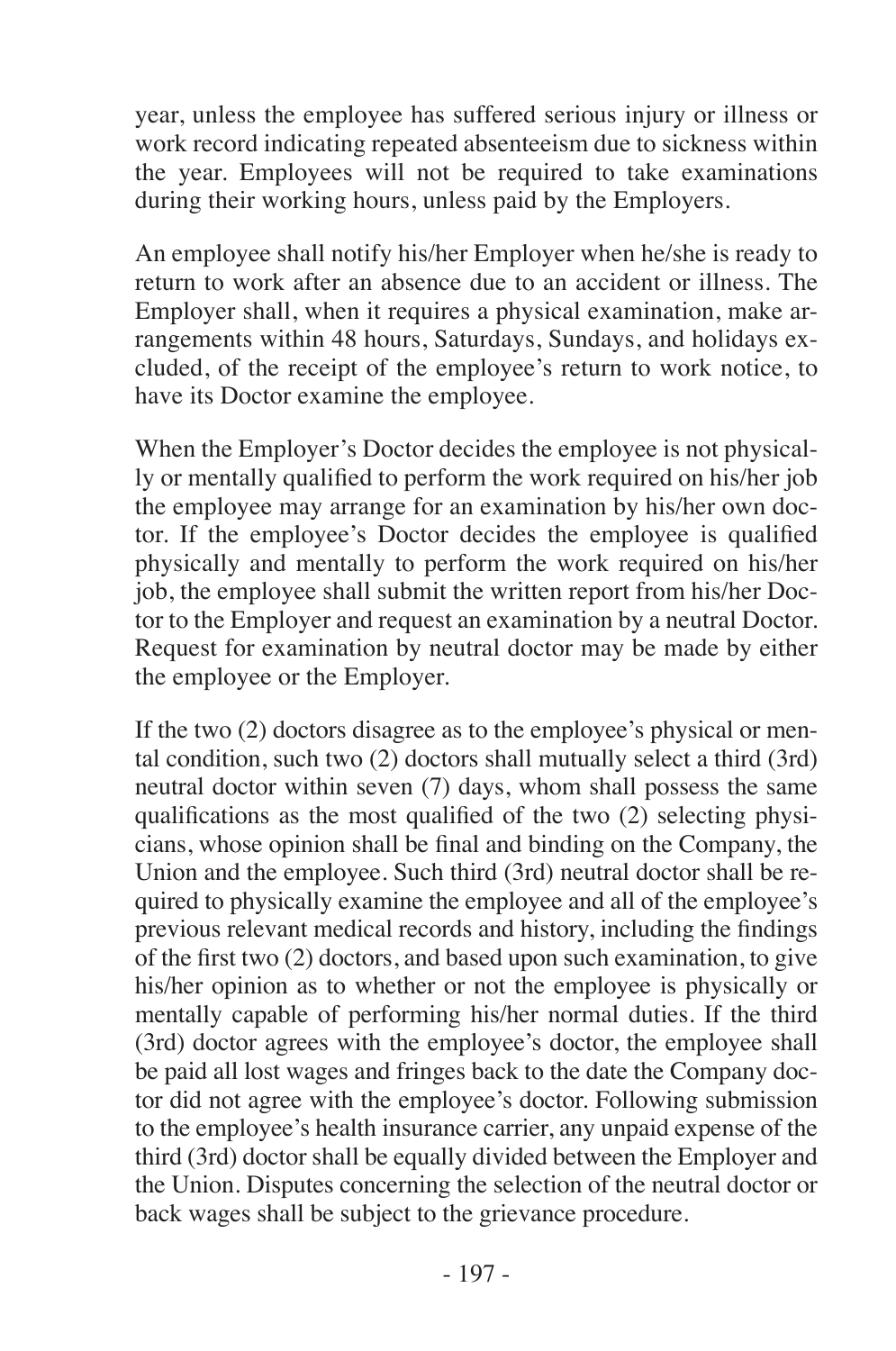#### **Section 2. Identification**

Should the Employer find it necessary to require employees to carry or record full personal identification, such requirement shall be complied with, by the employees. The cost of such personal identification shall be borne by the Employer.

#### **Section 3. Polygraph**

No employee shall be required to take any form of lie detector test as a condition of employment.

# **ARTICLE 46. PAY PERIOD AND ELECTRONIC FUNDS TRANSFER**

#### **Pay Period**

All regular employees covered by this Agreement shall be paid in full each week. The pay day for all employees shall be Friday. Pay stubs or paper checks will be available on payday at the end of the employee's work shift. Not more than one (1) week's pay shall be held on an employee.

If for reasons beyond the Employer's control, such as weather delays, express mail failure, etc., an employee's paycheck does not arrive at the employee's facility by payday, the employee will be paid on that day by station draft.

Effective April 1, 2013 all new employees shall be required to enroll in the direct deposit and or debit card program if allowed by law.

Each employee shall be provided with an itemized statement of gross earnings and an itemized statement of all deductions made for any purpose. The Employer agrees to pay additional or extra men at the completion of their work whenever it is possible to do so or will mail a check to the employee at the address designated by the employee.

An employee's verified pay shortage or overage shall be adjusted no later than the regular pay day after the pay shortage or overage is verified, unless such verified pay shortage is \$50.00 or more, then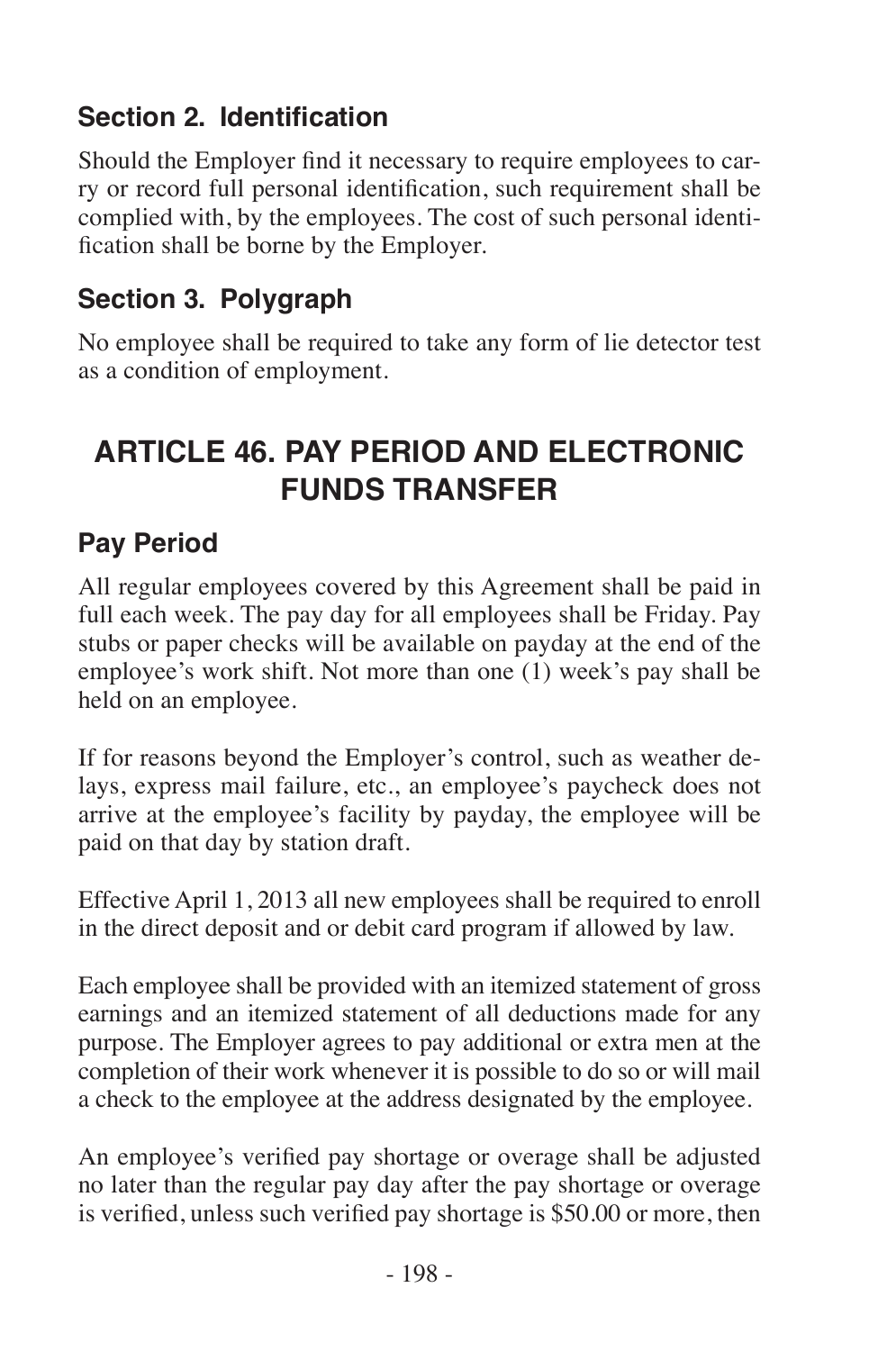such pay shortage shall be corrected within seventy-two (72) hours after the shortage is verified. The term regular pay day means the next regular pay day for the week in which the pay shortage or overage is verified.

#### **Electric Funds Transfer (Direct Deposit)**

Where not prohibited by State law, all employees hired after the date of ratification are required to use electronic deposit of their paychecks. If the employee is enrolled on Direct Deposit and the employee's pay is not deposited to their bank account on payday due to employer error, the employee's pay will be deposited to the employee's account by means of Electronic Funds Transfer or the employee will be paid by station draft that same day.

If an employee hired after the date of ratification is unable to obtain a bank account, he/she will be paid electronically using a pay card/ debit card. If for reasons beyond the Employer's control, such as weather delays, express mail failure, etc., an employee's "paycheck" or debit card does not arrive at the employee's facility by payday, a replacement check will be issued at the General Office and mailed to the employee's facility by the end of that business day.

The Employer shall furnish an itemized statement of earnings and deductions with all paychecks.

# **ARTICLE 47. MEAL PERIOD**

(a) Applicable to the Road Operation

All employees shall be granted a meal period not to exceed one (1) hour in any one (1) day, for which they shall not be paid.

Where there is an accessible eating place which means a facility with hot and cold foods as well as an area for sitting down to eat for drivers on meet relay operations, the driver may be assigned his/her meal period; however, when meal period is assigned, the Employer waives his/her right under Article 57, Section 2(d).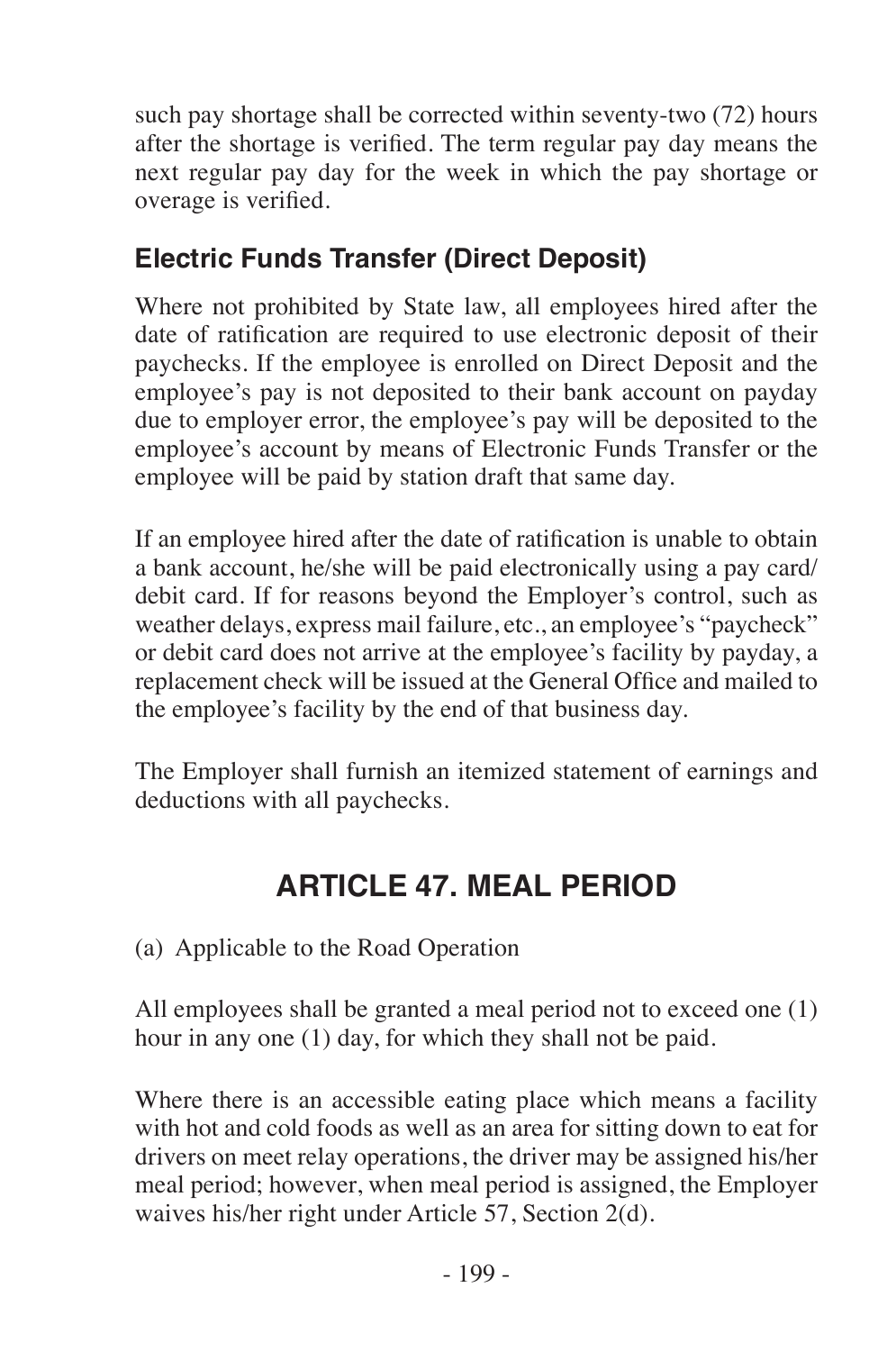#### (b) Applicable to the Local Cartage Operation

Employees shall, except by mutual agreement, take at least one continuous period for meals but not less than thirty (30) minutes nor more than one (1) hour in any one (1) day. No employee shall be compelled to take more than one (1) continuous hour before he/ she has been on duty four (4) hours or after he/she has been on duty six (6) hours. An employee, required to work during the two (2) hour period set forth above without lunch shall receive his/her regular hourly rate of pay for such lunch period in addition to the applicable contractual pay provisions; but this provision shall not apply if the employee elects to take a lunch period before the fourth (4th) or after the sixth (6th) hour. Meal period shall not be compulsory at stops where driver is responsible for equipment or cargo nor shall meal period be compulsory when or where there is no accessible eating place.

With respect to the one (1) hour, only employees whose bid so states shall be subject to a one (1) hour meal period.

If during the period of the bid week, the meal period is changed to thirty (30) minutes for that day, the employee shall not be required to take more than thirty (30) minutes meal period for the remainder of the bid week.

All locations that currently have two (2) fifteen (15) minute breaks will be reduced to two  $(2)$  ten  $(10)$  minute breaks, unless otherwise required by law. Exceptions are straight 8's and 4-10 hour shifts, for which breaks will remain the same.

There will be an additional ten (10) minute break after the tenth (10th) hour and once every two (2) hours thereafter.

### **ARTICLE 48. VACATIONS**

Subject to the following qualifying provisions, employees covered by this Agreement shall be granted vacations with pay during each vacation period in accordance with the following schedule: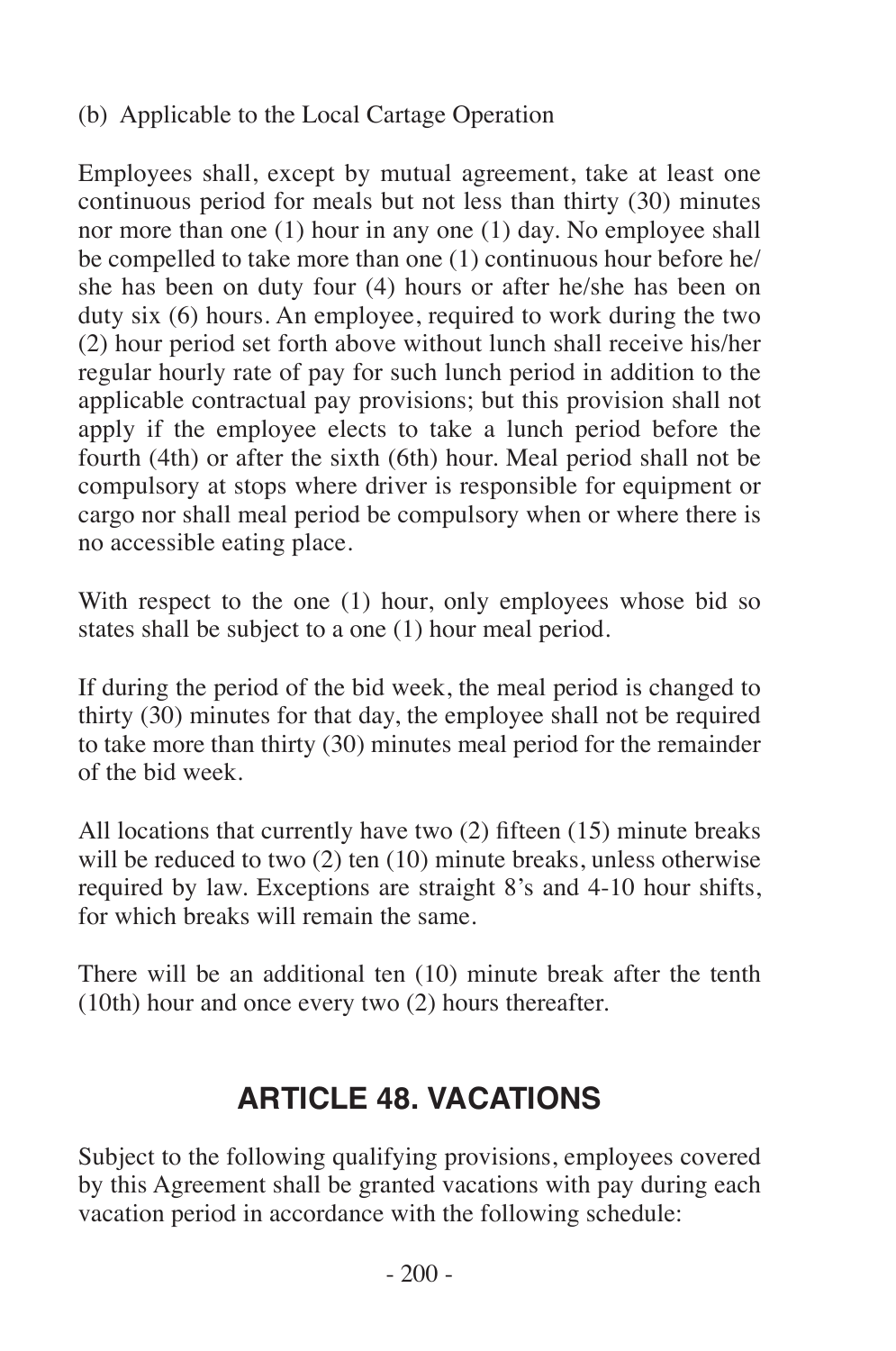| Period of Employment         | Vacation Period |
|------------------------------|-----------------|
| 1 year, less than 2 years    | 1 week          |
| 2 years, less than 8 years   | 2 weeks         |
| 8 years, less than 15 years  | 3 weeks         |
| 15 years, less than 20 years | 4 weeks         |
| 20 years or more             | 5 weeks         |
| 30 years of more             | 6 weeks         |

Vacation Restoration

(a) Employees will begin earning vacation under the new vacation eligibility schedule effective with their vacation anniversary date that begins on or after April 1, 2018. The new vacation eligibility schedule shall be the vacation eligibility schedule in the applicable 2008 to 2013 supplemental agreements.

(b) Vacation for vacation anniversary dates effective April 1, 2013 to March 31, 2018 was or is being earned under the prior eligibility schedule and will be subject to the terms of that bargaining agreement and will not be affected. No employee shall be subject to the loss of more than 1 week of vacation per vacation anniversary year earned from April 1, 2013 to March 31, 2018.

#### **Section 1. Qualifications**

(a)An employee in order to qualify for his/her first week vacation must:

(1) be a regular employee as provided in Article 42;

(2) must have completed one (1) year of employment from his/her established seniority date;

(3) must have worked eight hundred (800) hours or more prior to his/her anniversary date.

The provisions of Section  $2(c)$  do not apply when there is not sufficient time between the employee's anniversary date and the expiration date of the current vacation for which he/she has qualified within that vacation period. In this situation, he/she shall be permitted to take the vacation for which he/she has qualified partially or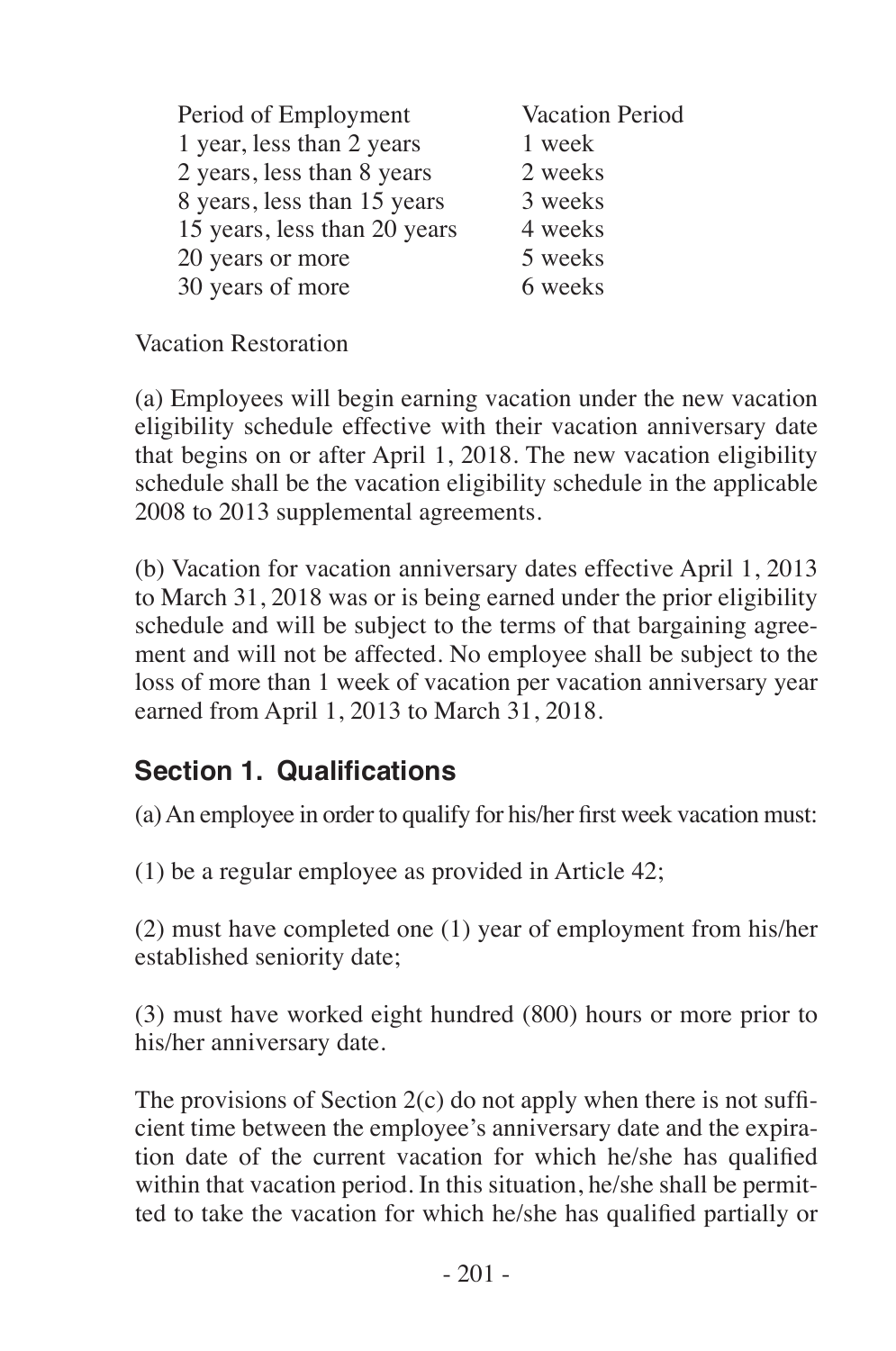entirely in the next vacation period. He/she is additionally qualified for, shall be given and paid for a vacation during the next vacation period if he/she has worked the required eight hundred (800) hours during the vacation period in which his/her anniversary occurs.

(b) Employees who have worked eight hundred (800) hours or more during the preceding vacation period shall be eligible for vacation. Vacation, holiday and overtime hours, as well as time not worked because of occupational illness or injury, shall count as time worked for the purpose of qualifying for vacation, provided employees on occupational illness or injury would have otherwise earned the qualifying hours. In the event of merger, purchase, etc., employees with ten (10) or more years seniority shall be protected from the qualifying provisions of this Article for a period of one (1) year.

An employee with five (5) or more continuous years of service who dies or retires and has worked eight hundred (800) hours as required in this paragraph (b) during the current vacation period shall be paid for the vacation for which he/she has qualified.

(c) When an employee becomes permanently disabled, he/she shall qualify for his/her vacation period only during the vacation period in which such permanent disability occurs.

An employee who is unable to work because of permanent disability or occupational or non-occupational disability shall be paid vacation pay:

(i) For the vacation which he/she qualified for in the vacation period preceding the vacation period in which the disability occurred;

(ii) For the vacation for which he/she qualified for working eight hundred (800) hours required in paragraph (b) prior to the date of the disability during the vacation period in which the disability occurred.

(d) All vacation earned by an employee shall be paid for by the Employer, except an employee who is discharged shall not be paid vacation if the action of discharge is prior to the employee's bid or assigned vacation period.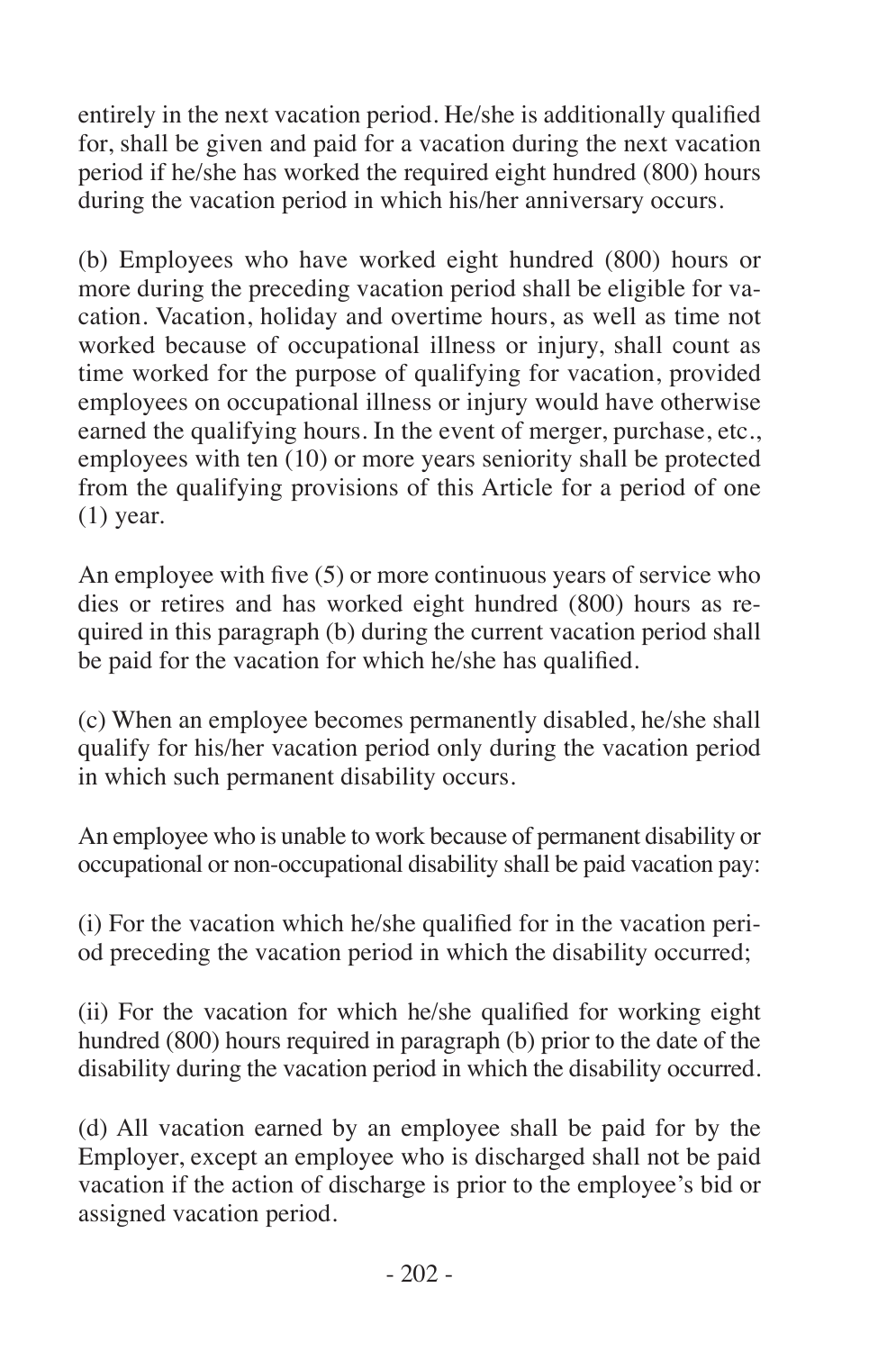(e) An employee who qualified for but did not take nor was paid for a vacation during the vacation period following the qualifying period because he/she was granted a leave of absence to serve in a Local Union office shall be entitled to the vacation he/she qualified for when he/she returns to employment in his/her seniority with his/her former Employer.

#### **Section 2. Vacation Periods**

(a) Shall be granted during the twelve (12) month vacation period, April 1 through March 31, of the following year.

(b) Must be taken in consecutive days for each week of vacation period except employees who have qualified for two (2) weeks or more shall have the option at the time of bidding to work two (2) weeks in lieu of time off or to take one (1) week of vacation one (1) day at a time. Employee electing to take one (1) week of vacation one (1) day at a time shall schedule each day in advance with the Employer. Vacation days taken one (1) day at a time shall not be considered as time worked for the purpose of computing premium time.

(c) Must be selected and taken during each vacation period.

(d) Shall be selected in seniority.

(e) The Employer shall determine the number of employees working in each job classification permitted to be on vacation during a workweek.

(f) During the first two (2) weeks of Pennsylvania antler deer season which normally fall on the first Monday after Thanksgiving and regularly scheduled doe season, the Employer need not be required to leave more than a maximum of ten percent (10%) for the first two (2) days and a maximum of seven percent (7%) for the remainder of the period, of his/her employees off work in each classification or shift, vacation excluded. Employees must present a valid Pennsylvania or other states hunting license at time of request.

(g) During those weeks outside the period of May 1st through October 1st, the Employer shall post the vacation schedule in accordance with their established past practice provided, however, those weeks in excess of the five percent (5%) may be reduced to five percent (5%) accordingly. The Employer shall continue to maintain their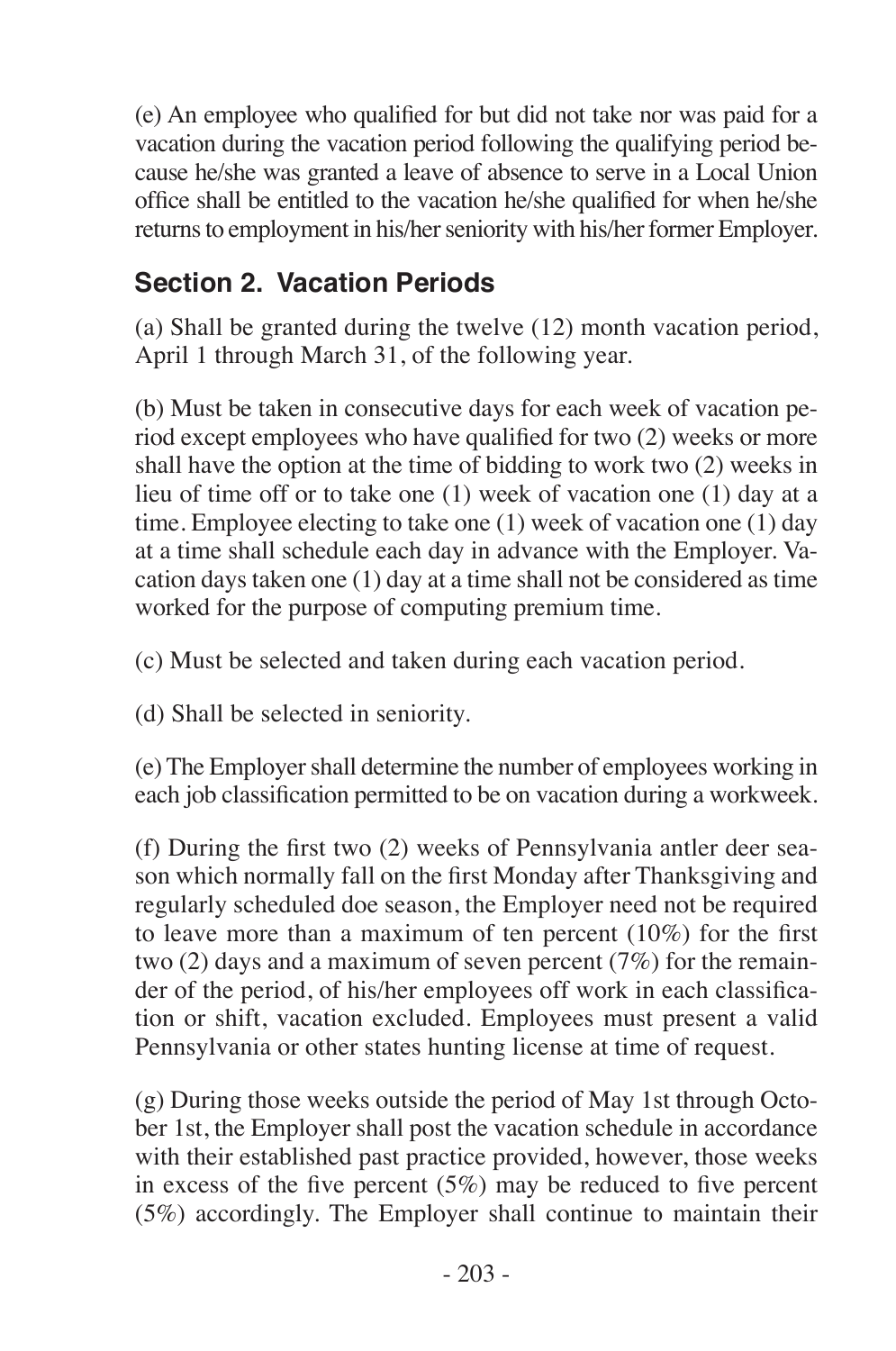past practice, if in excess of five percent (5%) during the weeks of Christmas and New Year's only. A minimum of ten percent (10%) of the total number of employees by classification shall be permitted to go on vacation per week between May 1st and October 1st each year. Under no circumstances will the total percentage of employees permitted to go on vacation between May 1 and October 1 be less than sixty percent (60%).

(h) A system driver scheduled to go on vacation shall be dispatched to arrive at his/her domicile terminal no later than twelve (12) hours prior to the beginning of the employee's workweek or shall be paid at the applicable hourly rate prescribed in Article 57- Paid For Time, for the actual time he/she arrived at his/her domicile terminal after twelve (12) hours prior to the beginning of the Employer's scheduled workweek, provided the late arrival was due to an improper dispatch. Proven consistent abuse by the Employer shall subject the Employer to double time pay for all time in violation.

Extra board road driver's vacation must be taken and completed within the workweek.

#### **Section 3. Posting of Vacation Schedules**

Vacation schedules shall be posted by the Employer in conjunction with the annual bid to become effective on or about April 1. An employee who does not select his/her vacation period when vacation schedules are posted for bid shall be afforded a selection of those available weeks within one week after the initial posting of the vacation bid and must be selected at that time or be assigned his/her vacation period by the Employer. It is expressly understood that employees selecting his/her vacation after the initial bidding will not be allowed to affect the vacation selection of junior employees.

A copy of the completed vacation schedule shall be forwarded to the Local Union on or before April 1st of each vacation period.

#### **Section 4. Holiday Pay During Vacation Period**

Holiday pay shall be paid in addition to vacation pay when a holiday specified in this Agreement occurs during a selected vacation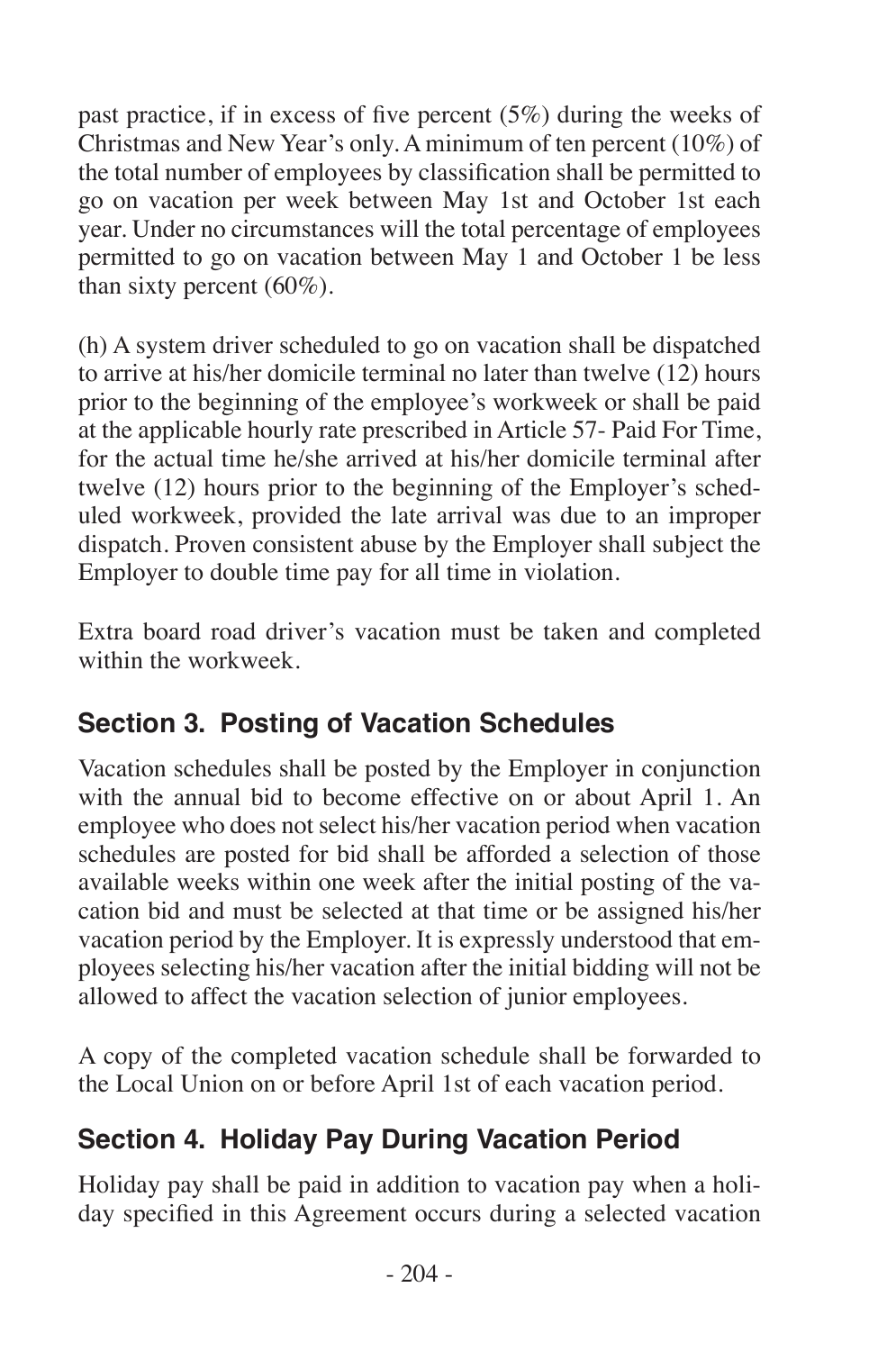period, unless an employee is on layoff or has not worked thirty (30) days prior to the holiday.

#### **Section 5. Returned Servicemen**

(a) The period of time an employee is in the military service, pursuant to the provisions of the Universal Military Training Service Act, or as amended, and the Reserve Forces Act of 1955, or as amended, shall be included in determining qualifications for vacations.

(b) Employee who enters or returns from military service as defined in Article 15 of the National Master Freight Agreement shall be paid vacation pay on the following basis:

1. Employee Entering Military Service

(i) Vacation pay shall be prorated and computed on the basis of the number of hours worked from the first day of the qualifying wage agreement period to the last day worked prior to entering military service in relation to the required qualifying eight hundred (800) hours prescribed in paragraph (b), Section 1.

(ii) The employee shall be paid the vacation for which he/she qualified as provided above when he/she leaves his/her employment to enter military service. The vacation pay is in addition to the vacation and pay for which the employee qualified during the preceding vacation period.

2. Employee Returning From Military Service

(i) Vacation pay shall be computed on the basis of the number of hours worked from the first day worked after returning from military service to the end of the current wage agreement period in relation to the required qualifying eight hundred (800) hours prescribed in paragraph (b), Section 1.

(ii) The vacation for which the employee qualified as provided above shall be granted and paid during the next vacation period, as provided in Section 2.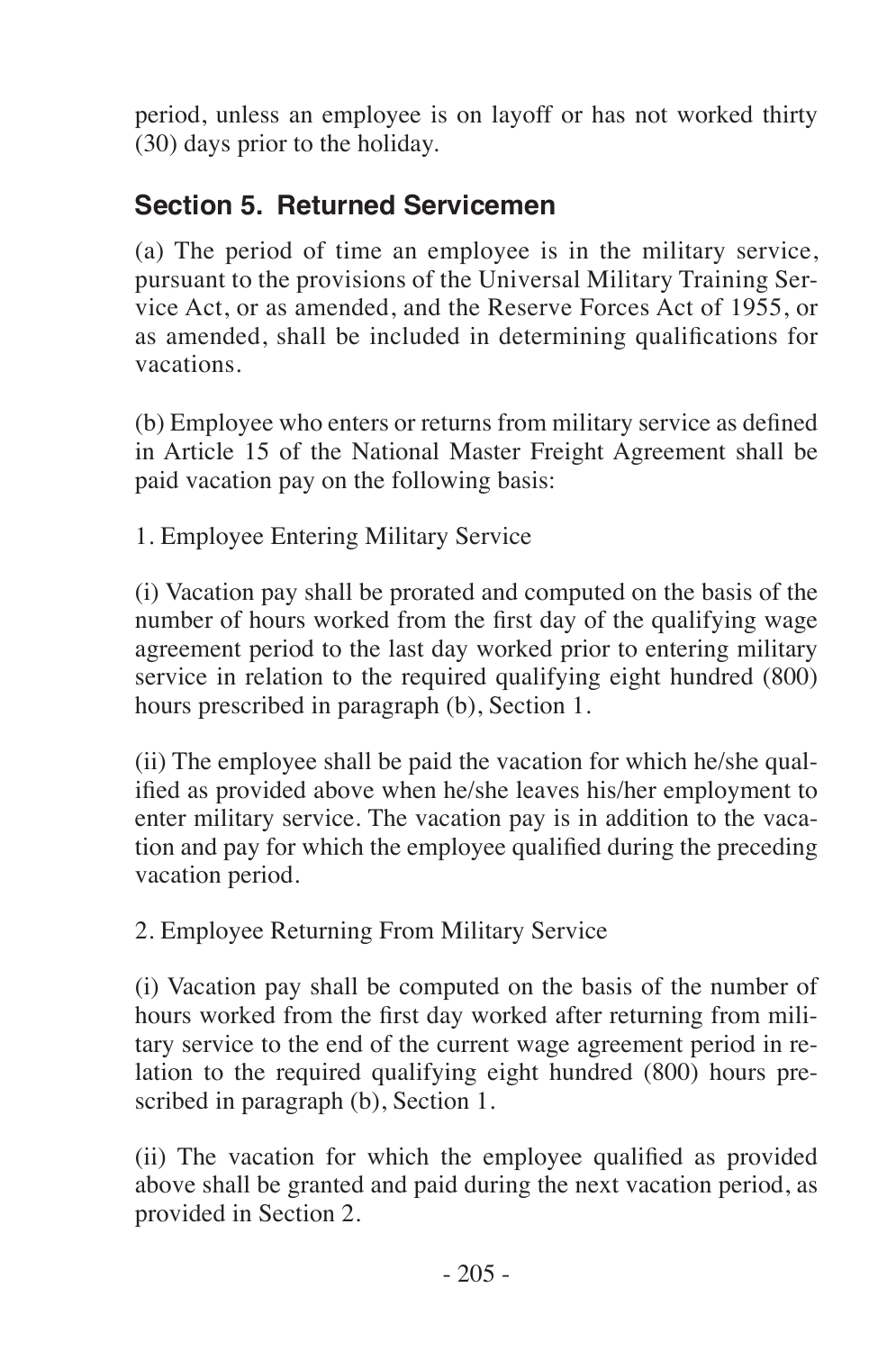#### **Section 6.**

(a) Applicable to Road Operation

Vacation pay for each week shall be the weekly average of the previous year's W-2 form. Full weeks of absence due to illness, injury or notice of layoff shall not be counted in the averaging.

Vacation pay will be subject to a minimum of forty-five (45) hours at the regular rate in effect at the beginning of the qualifying period, provided the employee has worked or otherwise been compensated for 1248 hours (excluding vacation pay and unused sick leave) during the qualifying period.

(b) Applicable to Local Operation

All job classifications subject to hourly rates shall receive forty-five (45) hours' pay at the applicable straight time hourly rate for each vacation week, except employees bid on a five (5) day bid job per week at not less than nine (9) hours per day who shall receive fifty  $(50)$  hours pay at the applicable straight time hourly rate for each vacation week.

(c) For Work in Two (2) or More Job Classifications During Qualifying Period.

Vacation pay for each week for employees regularly working in the road and hourly classifications shall be the average weekly gross earnings during the preceding qualifying period, subject to a minimum vacation pay of forty-five (45) hours at the straight time hourly rate in effect at the time the vacation is taken.

(d) Vacation pay shall not be paid in lieu of a vacation period, except as otherwise provided in Section 2 (b) of this Article.

(e) Employee, upon giving reasonable notice of not less than two (2) weeks to the Employer, shall be given his/her vacation pay before starting his/her vacation.

(f) The vacation pay for which a deceased employee qualified, as required in Section 1 (b) of this Article but did not take nor receive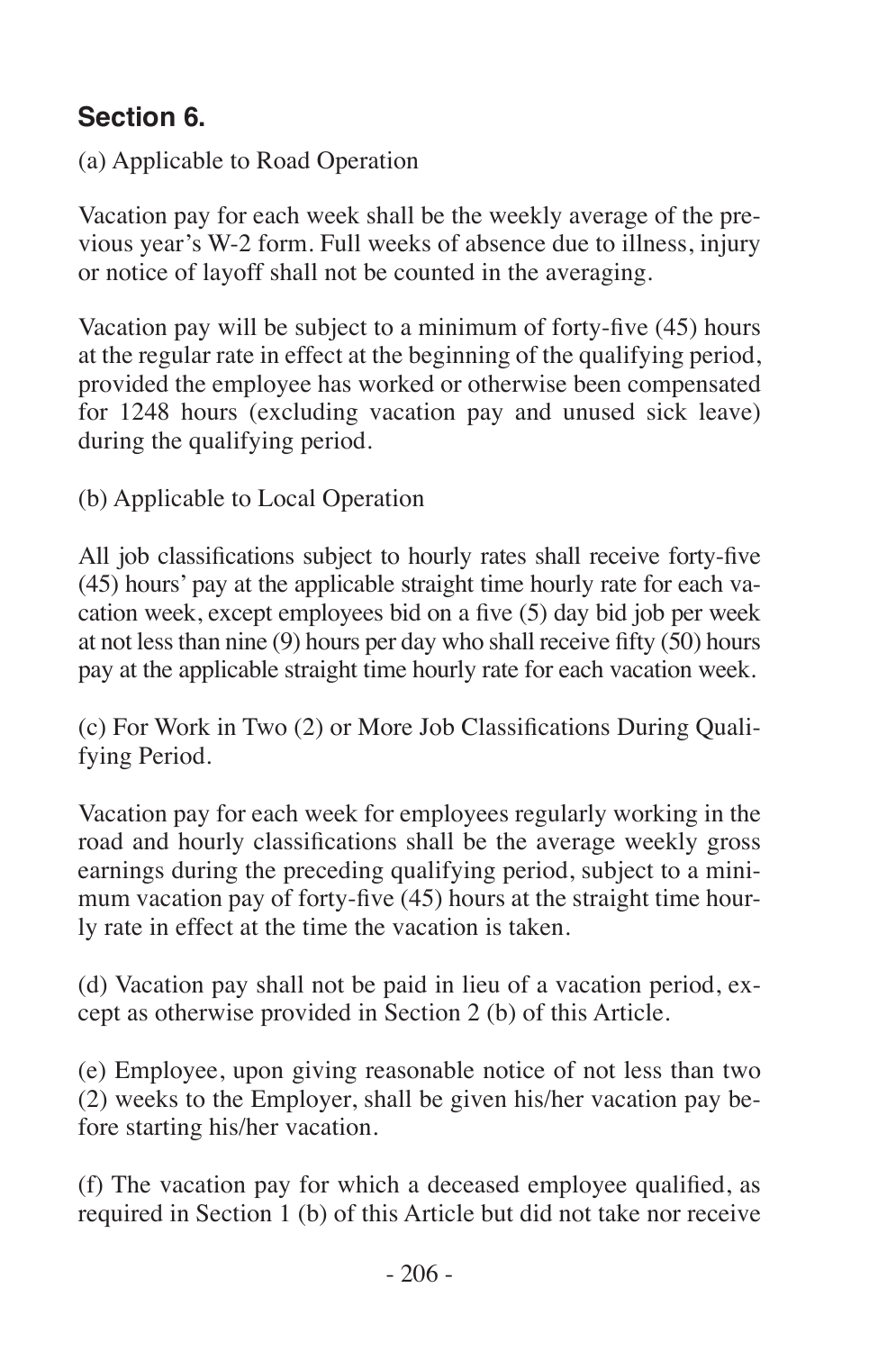payment for prior to his/her death, shall be promptly paid to his/her designated heir(s) or in the event no heir(s) has been designated, to the deceased employee's estate.

# **ARTICLE 49. HEALTH & WELFARE**

(a) The Employer agrees to make the following contributions to the Central Pennsylvania Health and Welfare Fund for each regular, casual or probationary employee under the jurisdiction of this Agreement, in accordance with the terms of the Trust Agreement and Plan executed by the Employer. Any proposal to switch employees from coverage by one health and welfare fund to another must be agreed to by mutual agreement of the Employer and Union representatives of the Central PA Supplemental Negotiating Committee. In the event of a deadlock by the Central PA Supplemental Negotiating Committee, the coverage of employees shall not be switched to another health and welfare fund. No further appeal of the issue can be taken.

The Company shall continue to contribute to the same Health and Welfare and Pension Funds it was contributing to as of March 1, 2018 and abide by each Fund's rules and regulations. The Company shall execute all documents and participation agreements required by each Fund to maintain participation. The Company shall continue to contribute at the rates as of March 31, 2018 as determined by the applicable Fund.

The Article 20 approval process is no longer required. If the Company refuses to honor a request for an increase from the applicable Fund, the matter shall proceed directly to the National Grievance Committee for consideration. If the National Grievance Committee deadlocks, the request of the Fund shall prevail and be honored by the Company. Failure to comply within seventy-two (72) hours shall constitute an immediate delinquency.

Due August 1, 2018, the Supplemental Negotiating Committees shall allocate thirty-nine cents per hour (\$0.39 per hour); due August 1, 2019, the Supplemental Negotiating Committees shall allocate forty-cents per hour (\$0.40 per hour); due August 1, 2020, the Supplemental Negotiating Committees shall allocate forty-two cents per hour (\$0.42 per hour); due August 1, 2021, the Supple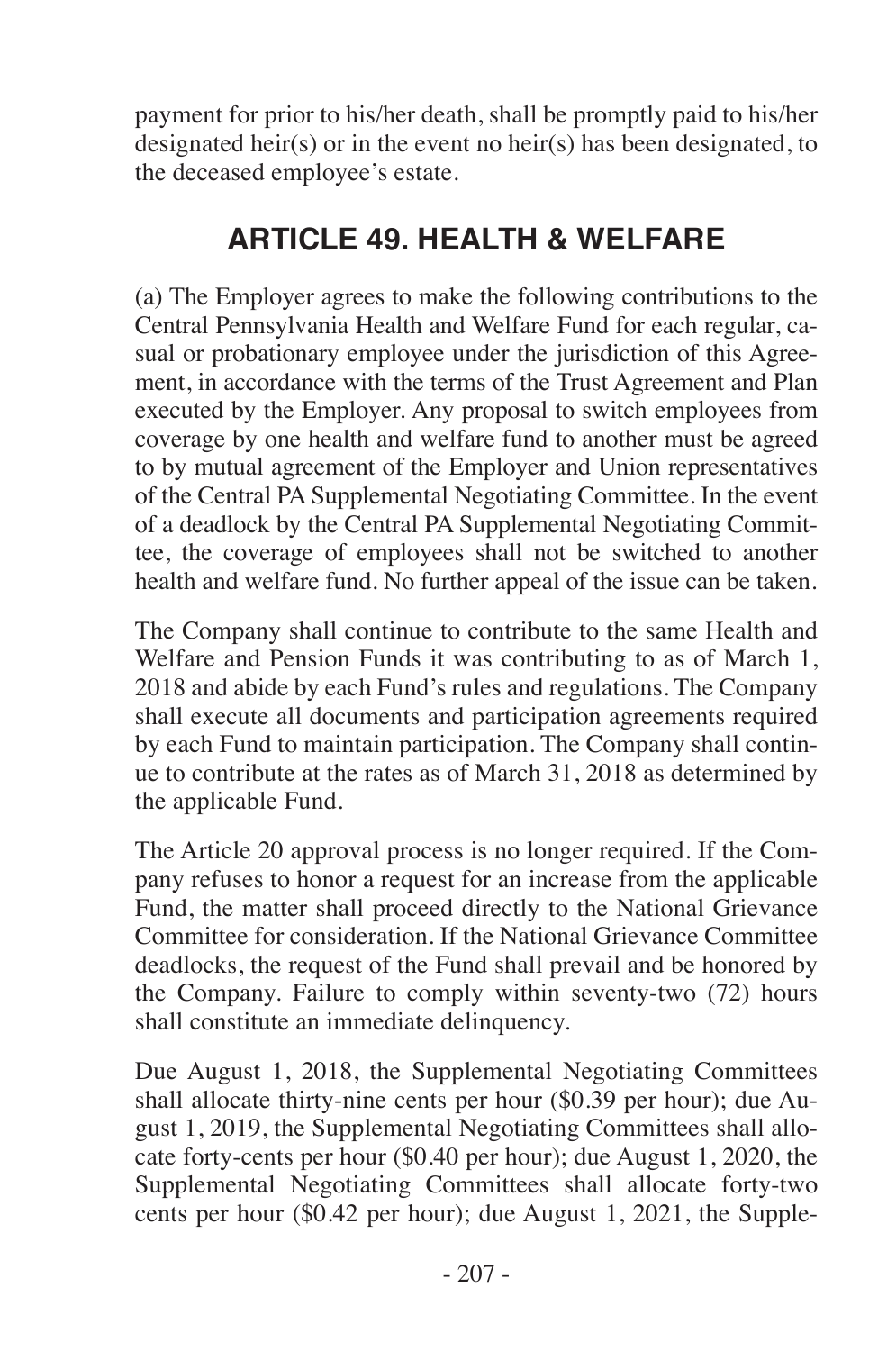mental Negotiating Committees shall allocate fifty cents per hour (\$0.50 per hour); and due August 1, 2022, the Supplemental Negotiating Committees shall allocate fifty cents per hour (\$0.50 per hour). If at any time the allocation designated for the Legal Benefit Plan is required to maintain the level of benefits in either the Pension Fund or the Health and Welfare Fund, said allocation will be taken from the Legal Benefit Plan's funding, thereby requiring the same to be dissolved and it shall be the Supplemental Negotiating Committee's duty to do so.

The Legal Benefit Plan referenced herein, shall resemble in nature and scope, the New York State Teamsters Legal Benefit Plan whose name and/or title shall be modified to the Central Pennsylvania Teamsters Legal Benefit Plan or some other name and/or title to be mutually agreed upon by the Supplemental Negotiating Committee.

All straight time hours paid for shall be inclusive of Holiday and Vacation pay and contributions shall be no less than eight (8) hours per tour of duty subject to the above maximum provisions.

(b) The Employer shall continue to pay the applicable maximum Weekly contributions for any regular employee who becomes disabled in a month for which the Employer paid the contribution and the employee shall receive benefits from the Fund, as per the schedule of benefits, as long as he/she is disabled and unable to return to the regular performance of his/her duties, provided, however, the Employer shall only be obligated to pay the applicable monthly contribution for the following periods for any regular employee employed for the named periods when a disability occurs:

| Pay Monthly Contribution For | When Employed        |
|------------------------------|----------------------|
| 3 months                     | Less than one year   |
| 6 months                     | One to three years   |
| 9 months                     | Three to five years  |
| 12 months                    | More than five years |

The Employer shall make contributions under the above formula, subject to the required hours for eligibility for benefits in a quarter, not to exceed 420 hours.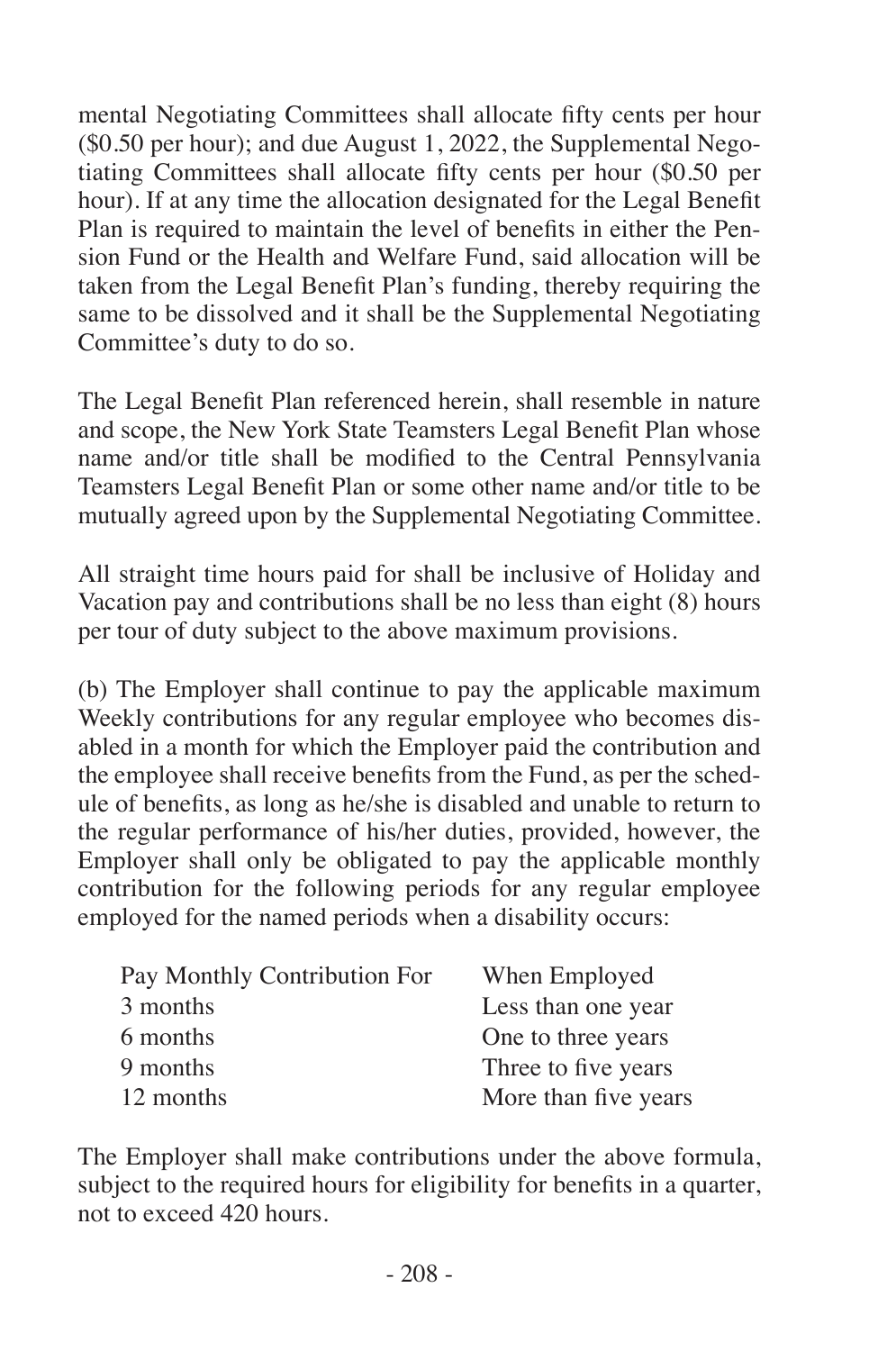In the event a disabled employee qualifies for and retires on a permanent disability pension, as provided in Article 50 (Pension Fund) the Employer shall continue to pay the monthly contributions for which he/she qualified as provided above.

(c) If a regular employee is absent because of illness or off-the-job injury and notifies the Employer of such absence, the Employer shall continue to make the required contribution, provided the employee has been absent for a period of ten (10) consecutive days or more. If such absence or off-the-job injury of ten (10) consecutive days extends through the end of the month, this continued contribution shall apply as the first monthly contribution under the disability formula outlined in paragraph (b) above.

(d) The Employer agrees to make contributions up to a maximum of forty (40) hours in behalf of a regular employee who has completed three (3) days of work in his/her regular workweek, provided the days absent were due to lack of work.

(e) In the case of employees paid on a mileage basis, the number of hours of contribution to the Health & Welfare Fund shall be determined by dividing that employee's daily earnings by the current hourly rate, subject to the maximum weekly amount of contributions not to exceed forty (40) hours per week. If holiday pay is the only payment during the week, then the contribution will be a maximum of eight (8) hours.

(f) The Fund shall have the authority to audit the payroll and wage records of the Employer for the purpose of determining the accuracy of contribution reporting to the Central Pennsylvania Teamsters Health and Welfare Fund. The audit shall be completed at a mutually agreeable time and at no cost to the Employer. The Employer will be charged with any contribution deficiencies found. Interest will be charged from date of assessment if not paid within sixty (60) days. If the Employer is found to intentionally be in non-compliance with Fund Rules, then in addition to contributions and interest (if applicable), the Employer shall pay the following:

(1) The full cost of performing the audit;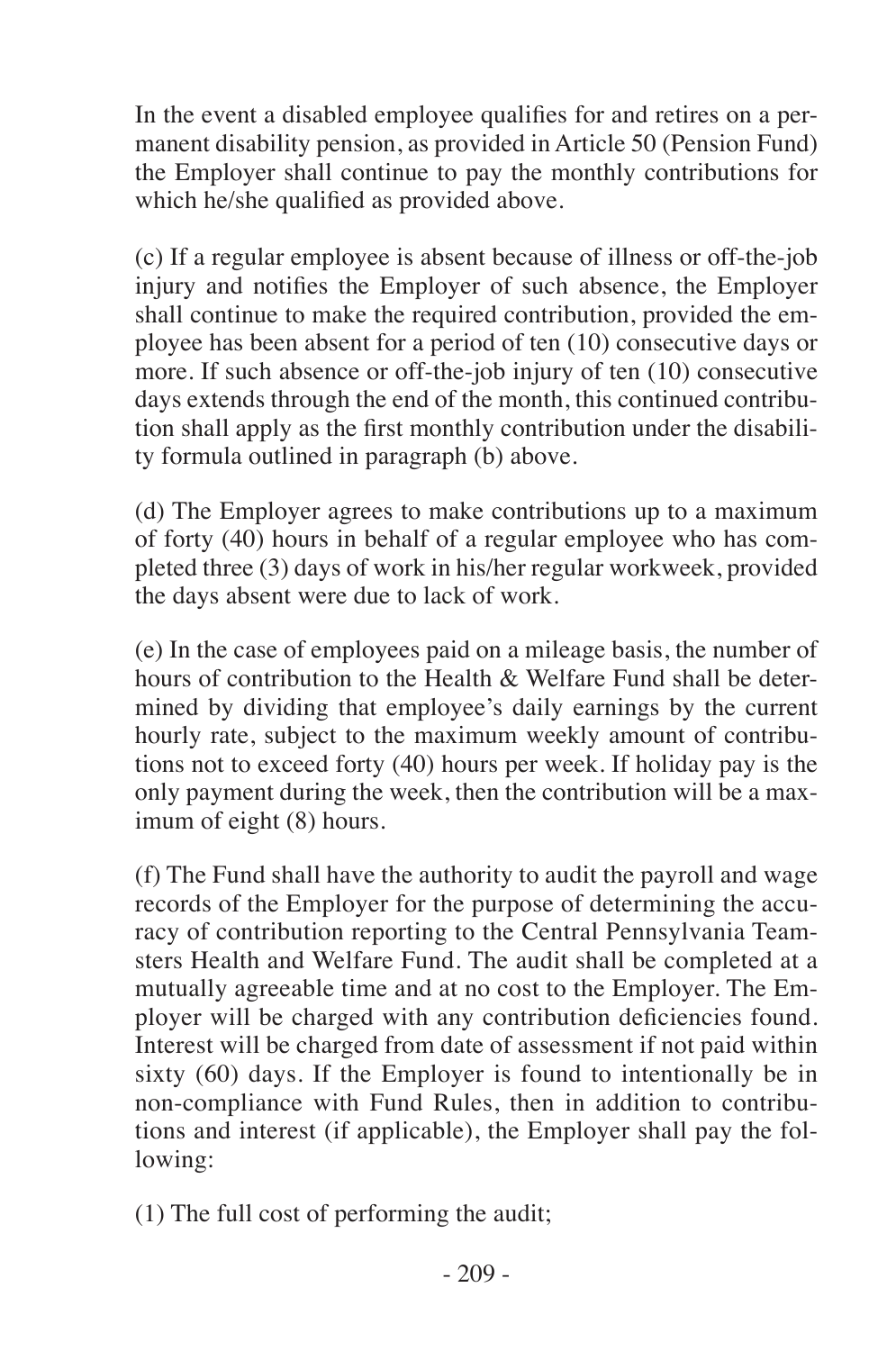(2) Any such other remedies as are permissible under ERISA.

(g) The Employer is not required to make any contributions to the Health & Welfare Fund for employees on layoff. The Trustees or their designated representatives shall have the authority to audit the payroll and wage records of the Employer for all individuals performing work within the scope of and/or covered by this Agreement, for the purpose of determining the accuracy of contributions to the funds and adherence to the requirements of this Agreement regarding coverage and contributions. For purposes of such audit, the Trustees or their designated representatives shall have access to the payroll and wage records of any individual, including owner-operators, lessors and employees of fleet owners (excluding any supervisory, managerial and/or confidential employees of the Employer) who the Trustees or their designated representatives reasonably believe may be subject to the Employer's contribution obligation.

The Joint Committee established pursuant to Article 20, Section 4, of the National Master Freight Agreement shall have the authority to request, and the Trustees of the various Pension and Health & Welfare Funds shall cooperate in the preparation, release and submission to such Joint Committee, all information such Committee may from time to time request as it may in its sole discretion deem necessary to carry on the work of such Joint Committee.

# **ARTICLE 50. PENSION FUND**

(a) The Employer agrees to make the following contributions to the Central Pennsylvania Teamsters Pension Fund for each eligible employee, probationary and casual covered by this Agreement after the 1st five-hundred twenty (520) hours worked, in accordance with the terms of the Trust Agreement and Pension Plan executed by the Employer:

Effective August 1, 2017, the Employer contributed to the Central Pennsylvania Teamsters Pension Fund the sum of ten dollars, thirty-nine and one half cents per hour (\$10.395 per hour) for all straight time hours paid up to a maximum of forty (40) hours per week either worked or compensated, for each regular employee covered by this Agreement who has been on the payroll thirty (30)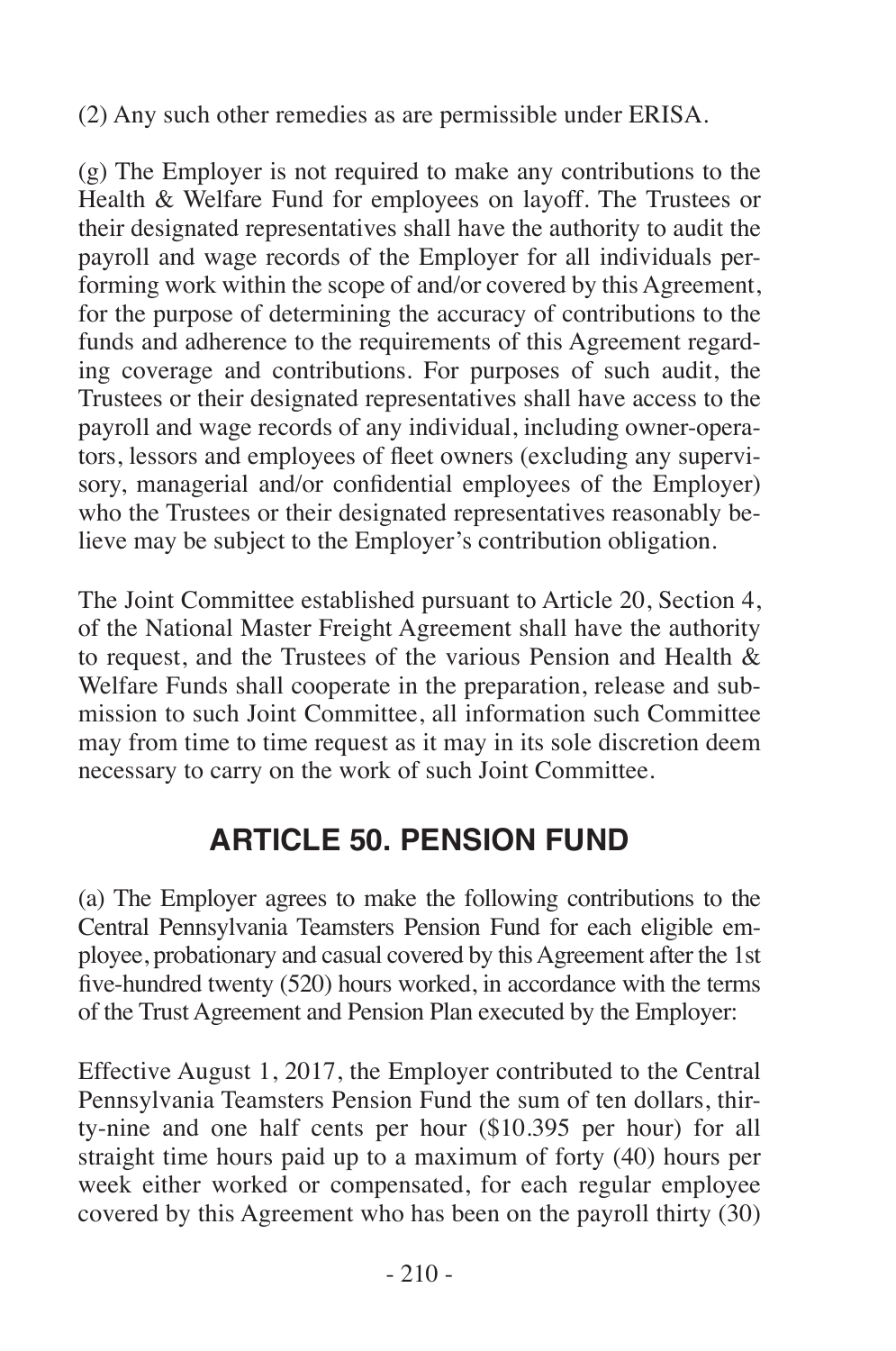days or more. Per the ABF National Economic Settlement, all Pension Contribution rates shall be frozen at those rates required by the applicable Pension Fund as of March 31, 2018 for the duration of this agreement. Neither the Company nor any Pension Fund is permitted to require contribution or payments of any assessments, copays, fees or surcharges from any employee or Union entity signatory hereto as a result of the frozen rate.

Reopener: If new pension legislation is enacted during the term of this agreement, Article 27's reopener provisions shall apply.

If any Pension Fund rejects this agreement because of the company's level of contributions or otherwise refuses to accept the frozen rate and terminates the Company's participation in the Fund, the Company shall make contributions to the Teamsters National 401(k) Savings Plan in the amount of six dollars (\$6.00) per hour on behalf of the employees in the area covered by the Pension Fund. Such amount shall be immediately 100% vested for the benefit of the employee. If a withdrawal event occurs for any other reason, Article 27's reopener provisions shall apply (including the right to take economic action).

The Company will not seek to withdraw from any Pension Fund to which it contributed under the 2013-18 ABF NMFA.

If at any time the allocation designated for the Legal Benefit Plan is required to maintain the level of benefits in either the Pension Fund or the Health and Welfare Fund, said allocation will be taken from the Legal Benefit Plan's funding, thereby requiring the same to be dissolved and it shall be the Supplemental Negotiating Committee's duty to do so.

The Legal Benefit Plan referenced herein, shall resemble in nature and scope, the New York State Teamsters Legal Benefit Plan whose name and/or title shall be modified to the Central Pennsylvania Teamsters Legal Benefit Plan or some other name and/or title to be mutually agreed upon by the Supplemental Negotiating Committee.

All straight time hours paid for shall be inclusive of Holiday and Vacation pay and contributions shall be no less than eight (8) hours per tour of duty subject to the above maximum provisions.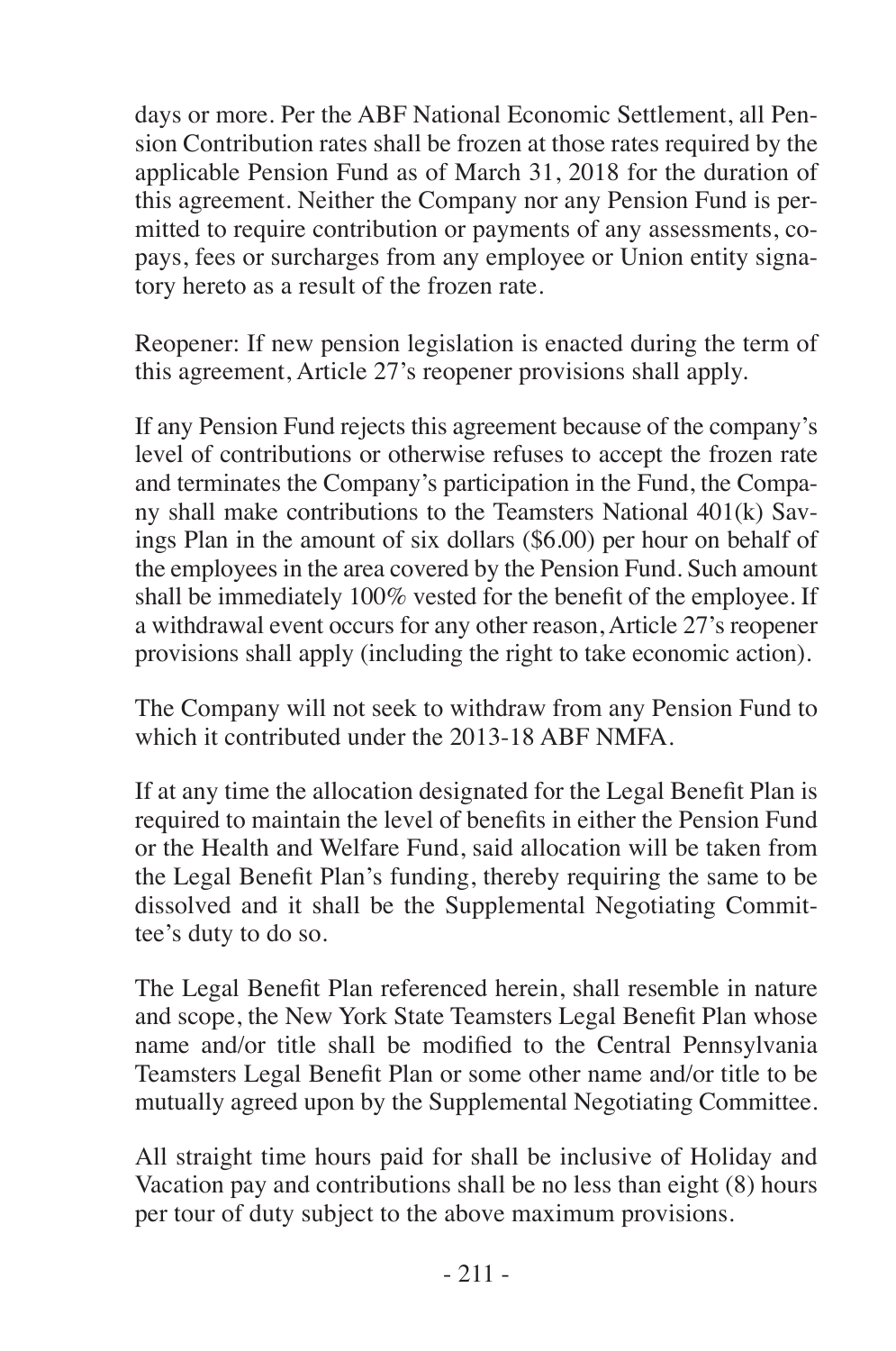# **CASUAL CONTRIBUTION**

Effective August 1, 2017 the casual contribution rate shall be \$9.115 per hour for all straight time hours paid up to maximum of forty (40) hours per week. Casual contributions will be frozen per the allocation of the Supplemental Negotiating Committee as described in Subsection 2.

(b) In the case of employees paid on a mileage basis, the number of hours of contributions to the Pension Fund shall be determined by dividing that employee's daily earnings by the current hourly rate, subject to the maximum weekly amount of contributions, not to exceed forty (40) hours per week. If holiday pay is the only payment during the week, then the contribution will be a maximum of eight (8) hours.

(c) The Fund shall have the authority to audit the payroll and wage records of the Employer for the purpose of determining the accuracy of contribution reporting to the Central Pennsylvania Teamsters Pension Fund. The audit shall be completed at a mutually agreeable time and at no cost to the Employer. The Employer will be charged with any contribution deficiencies found, along with the applicable interest thereon. If the Employer is found to intentionally be in non-compliance with the Fund Rules, then in addition to contributions and interest, the Employer shall pay the following:

(1) The full cost of performing the audit;

(2) Any such other remedies as are permissible under ERISA.

(d) The Employer is not required to make any contributions to the Pension Fund for employees on layoff.

(e) The Trustees or their designated representatives shall have the authority to audit the payroll and wage records of the Employer for all individuals performing work within the scope of and/or covered by this Agreement, for the purpose of determining the accuracy of contributions to the funds and adherence to the requirements of this Agreement regarding coverage and contributions. For purposes of such audit, the Trustees or their designated representatives shall have access to the payroll and wage records of any individual, in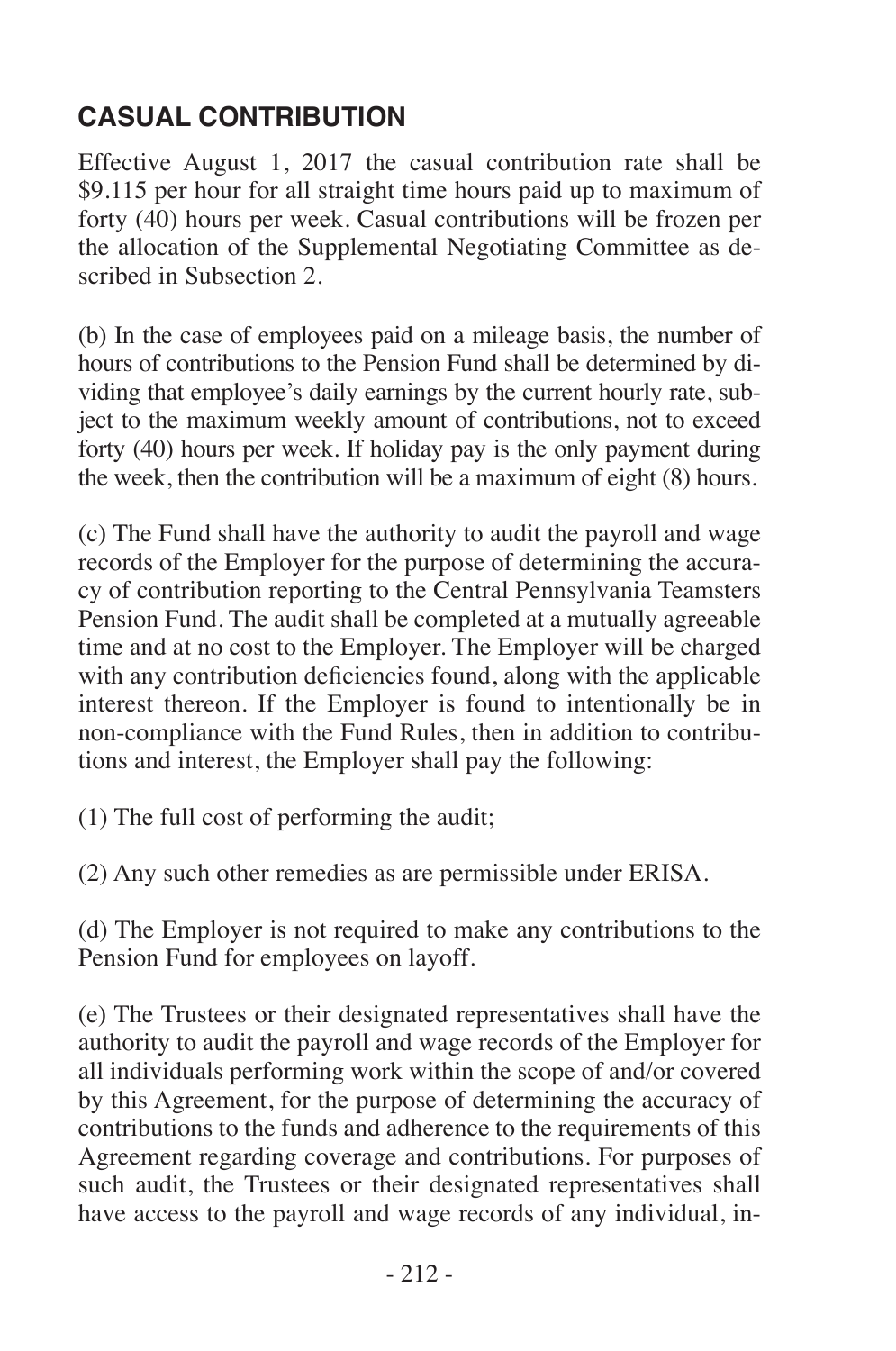cluding owner-operators, lessors and employees of fleet owners (excluding any supervisory, managerial and/or confidential employees of the Employer) who the Trustees or their designated representatives reasonably believe may be subject to the Employer's contribution obligation.

The Joint Committee established pursuant to Article 20, Section 4, of the National Master Freight Agreement shall have the authority to request, and the trustees of the various Pension and Health & Welfare Funds shall cooperate in the preparation, release and submission to such Joint Committee, all information such Committee may from time to time request as it may in its sole discretion deem necessary to carry on the work of such Joint Committee.

(f) Pension contributions for all regular employees shall be paid for all straight time hours paid for up to a maximum of forty (40) hours within his/her regular workweek.

(g) The Employer shall continue to pay the applicable maximum Weekly contributions for any regular employee who becomes disabled in a month for which the Employer paid the contribution and the employee shall receive benefits from the Fund, as per the schedule of benefits, as long as he/she is disabled and unable to return to the regular performance of his/her duties, provided, however, the Employer shall only be obligated to pay the applicable monthly contribution for the following periods for any regular employee employed for the named periods when a disability occurs:

Pay monthly contribution for up to three (3) months in each contract year.

The employer shall make contributions under the above formula, subject to the required hours for eligibility for benefits.

(h) If a regular employee is absent because of illness or off-the-job injury and notifies the Employer of such absence, the Employer shall continue to make the required contribution, provided the employee has been absent for a period of ten (10) consecutive days or more. If such absence or off-the-job injury of ten (10) consecutive days extends through the end of the month, this continued contribu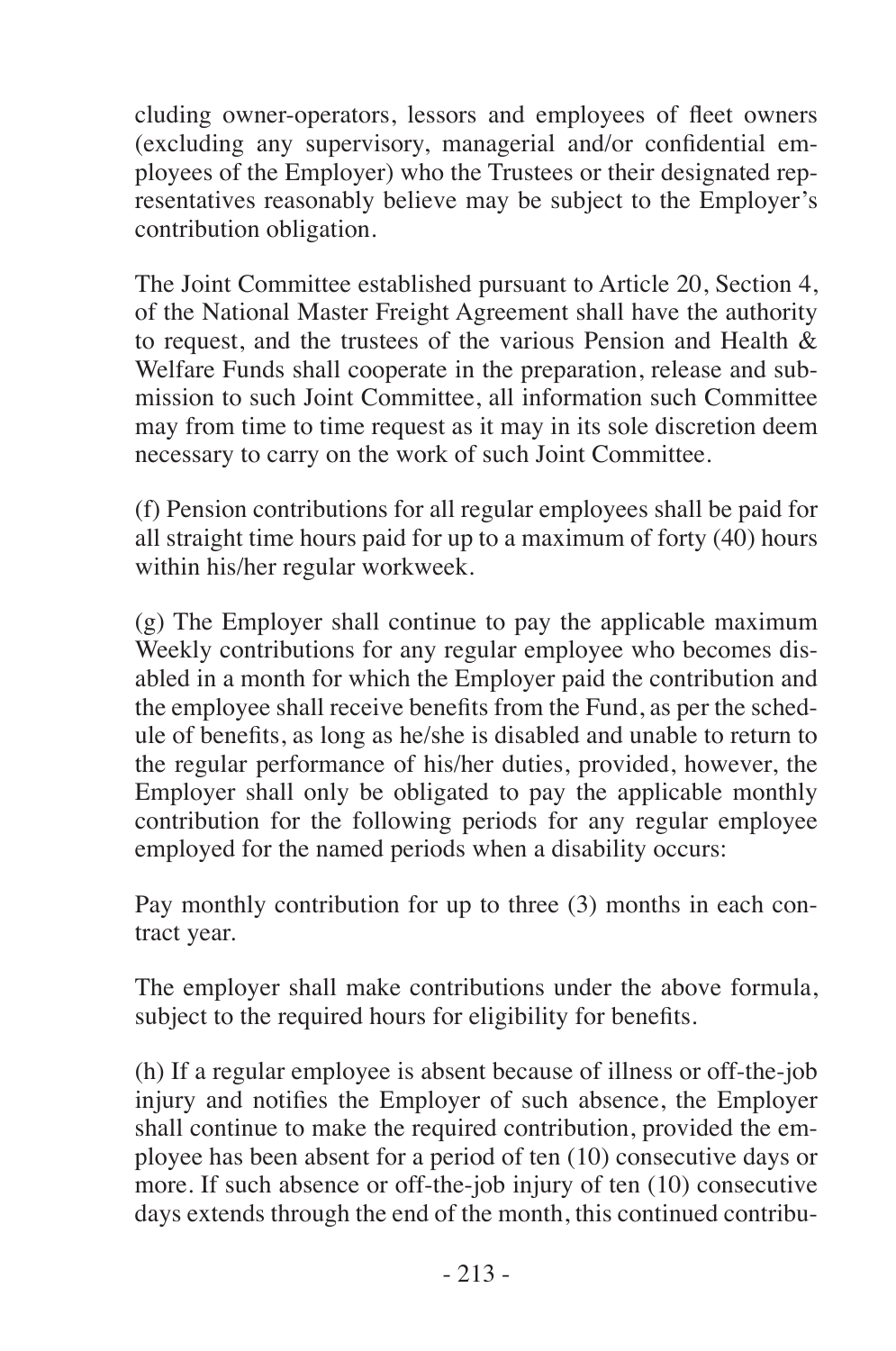tion shall apply as the first monthly contribution under the disability formula outlined in paragraph (g) above.

(i) In the event that future federal legislation allows A.B.F. to reduce its' pension contribution rates which would not cause a reduction in benefits, the Company reserves the right to reopen the A.B.F. N.M.F.A. as it relates to the pension contribution rates. If the parties do not agree on a mutually satisfactory resolution to negotiations, either party shall be permitted all legal or economic recourse in support of its' proposals on this matter not withstanding any provisions of this Agreement to the contrary.

# **ARTICLE 51. DEATH IN FAMILY— SICK LEAVE —JURY DUTY**

#### **Section 1.**

In the event of a death in the immediate family (father, mother, wife, husband, brother, half-brother, sister, half-sister, son or daughter) an employee shall be given four (4) workdays off with pay for the express purpose of attending services for the deceased provided the period between the day of death and the day of the services are working days. If the funeral services are 350 miles or more away from the employee's residence, the day after the funeral services will be considered as a day of the four (4) day eligibility. If less than four (4) of the days between the day of the death and the day of the services are working days, the employee shall nonetheless be guaranteed two (2) days funeral pay. However, compensation for such days shall not exceed actual earnings lost.

In the event of the death of one other than the immediate family (in-laws, foster or step-parents and/or children or grandchildren) the employee shall be given one (1) work day off with pay to attend services for the deceased.

Compensation under this Article shall not be paid while an employee is not working due to a paid vacation, bona fide layoff, leave of absence, compensable or non-compensable illness or injury. Fur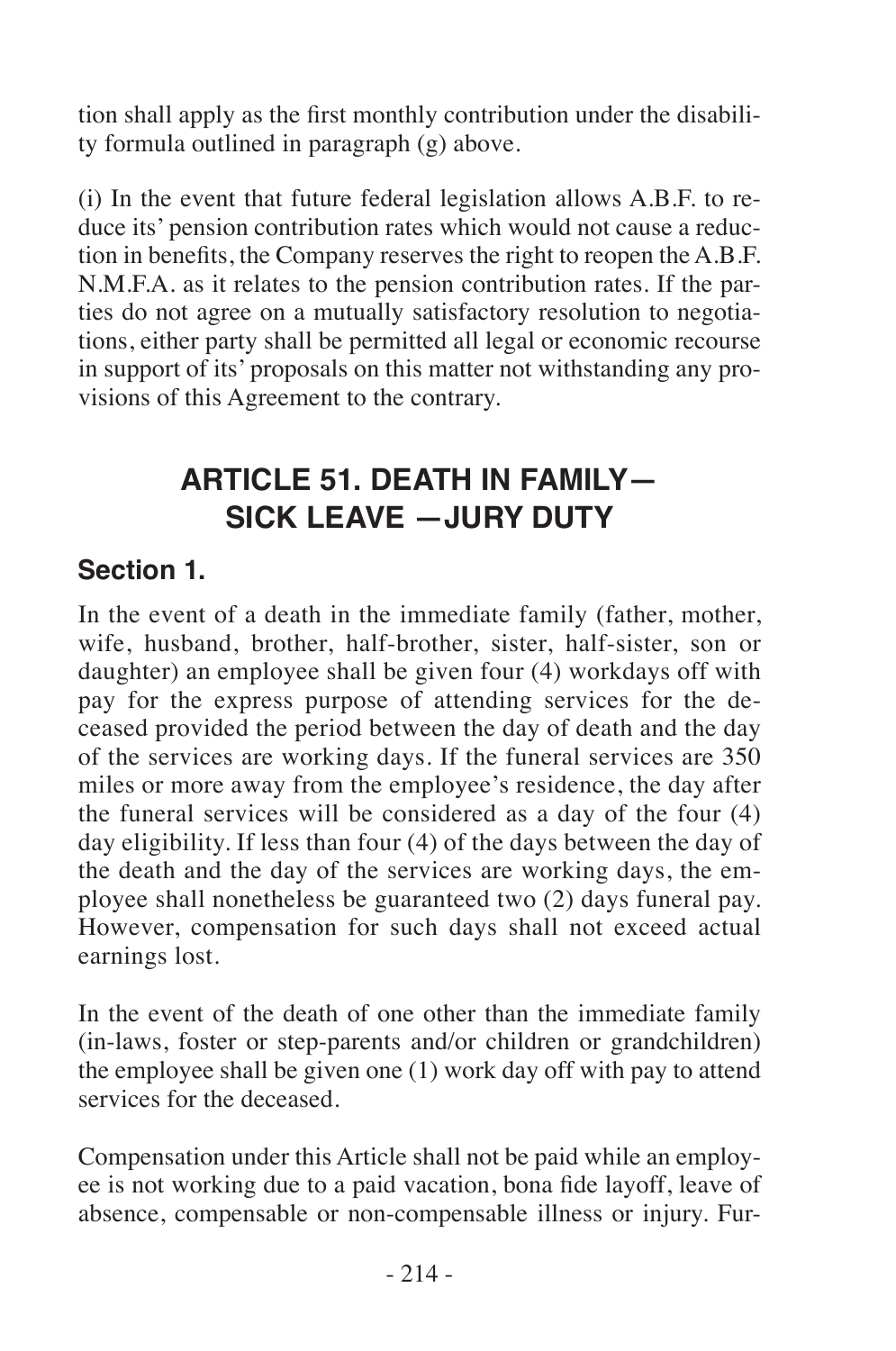ther, an employee shall not be paid funeral pay in lieu of time off on those days involved which would otherwise be work days nor shall funeral pay be considered as time worked for the purpose of computing premium time.

Funeral pay shall be eight (8) hours per day at the straight time hourly rate for all employees, except road drivers who shall be paid ten (10) hours per day at the applicable rate provided in Article 57, Section 2(a) and except bid peddle run employees who shall be paid in accordance with the bid.

# **Section 2.**

Effective during the term of this Agreement there shall be five (5) days sick leave each year. Sick leave shall be paid at the applicable rate of eight (8) hours per day. Sick leave not used by March 31 of each year shall be paid on or after the first pay period after March 31 of each year. (Re: Interpretation)

#### **Section 3.**

All employees called for jury duty will receive the difference between eight (8) hours pay at the applicable hourly wage and actual payment received for jury service for each day of jury duty to a maximum of fifteen (15) days pay for each contract year.

When such employees report for jury service on a scheduled workday, they will not be required to report for work that particular day.

Time spent on jury service will be considered time worked for purposes of employee contributions to health and welfare and pension plans, vacation eligibility and payment, holidays and seniority, in accordance with the applicable provisions of the Supplemental Agreements to a maximum of fifteen (15) days, for each contract year.

# **ARTICLE 52. SANITARY CONDITIONS**

The Employer agrees to maintain a clean, sanitary washroom having running water and with toilet facilities.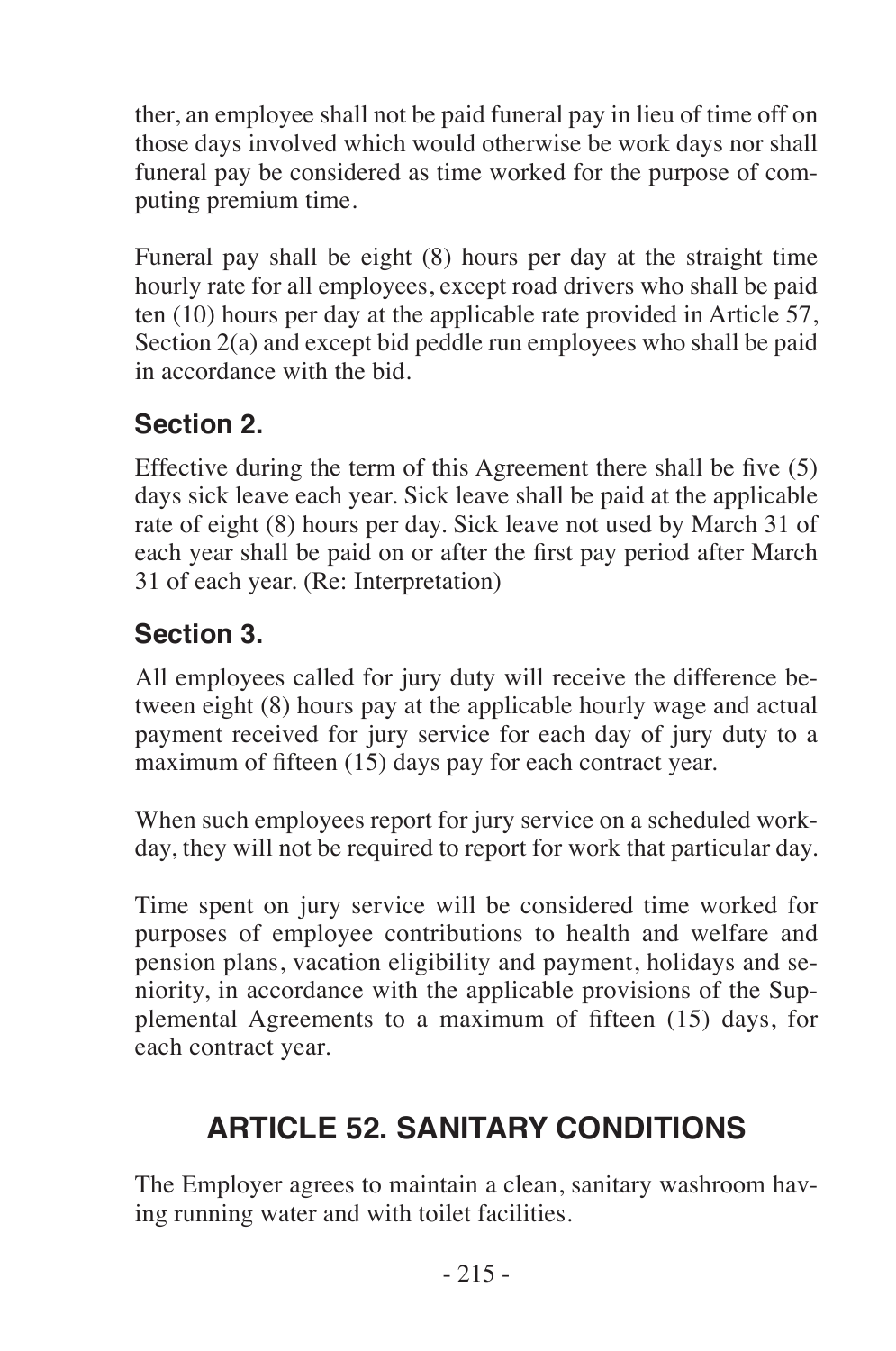# **ARTICLE 53. STRIKES AND LOCKOUTS**

(a) There shall be no strikes, stoppages, slowdowns, or lockouts during the term of this Agreement, it being the intention of the parties that in lieu thereof they shall resort to and exhaust the grievance procedure provided for by Article 43 of this Agreement. Strikes, stoppages, slowdowns or lockouts, during the term of this Agreement shall be prohibited except as a remedy against the failure of a party to abide by any final decision rendered under Article 43 and then only after forty-eight (48) hours, excluding Saturdays, Sundays and holidays, notice to the other party, and in addition in the case of the Union, after approval of the Local Union.

(b) The Employer agrees it will take no action against the Union, its duly constituted officers, executive board or authorized representatives in the event of a strike or work stoppage not officially approved by the Union and its representatives duly authorized to call a strike provided:

1. The Union, within twenty-four (24) hours, Saturdays, Sundays and holidays excluded, after notification by the Employer that a strike or work stoppage exists, publicly disclaims responsibility of authorization for the strike; and

2. Officially orders the striking employee Union members to immediately return to work.

(c) The Union agrees that the Employer shall have the absolute right to discharge or otherwise discipline the instigator of and participants in such strike, stoppage of work or slowdown.

# **ARTICLE 54. COMPLIANCE WITH LAW AND REGULATIONS**

Employees shall not work in violation of, and the Employer shall not knowingly allow, nor shall the Agreement be construed contrary to, any law or ordinance, or of the applicable rules of the Department of Transportation and the Interstate Commerce Commis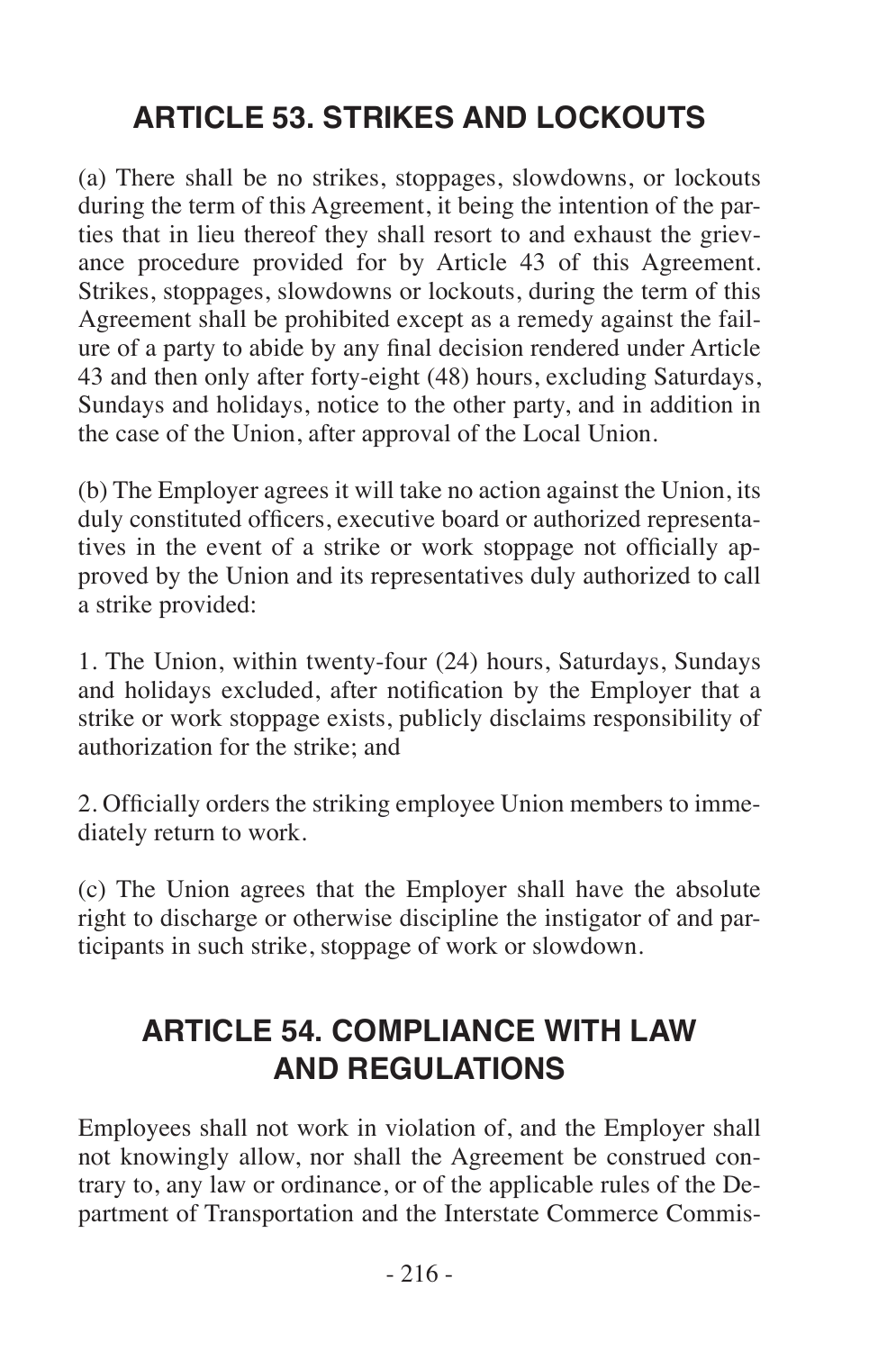sion, or of any Public Utility Commission or agency having jurisdiction.

# **ARTICLE 55. BID JOBS—POSTING & CANCELLATION**

### **Section 1.**

All regular jobs shall be manned by regular employees except during the months of January, May, June, July, August and December.

Employees holding regular bid jobs who are on vacation during this period need not be replaced.

Those Employers who wish to curtail their operation on the day before and/or the day after New Year's Day, Independence Day and the day before Christmas/Christmas day may abolish bid starting times during the twenty-four (24) hours of those days. When Christmas falls on a Monday, Employers working a five day operation may curtail their operation on Friday 12/22 and/or Tuesday 12/26. In no case shall any particular bid starting time be canceled both before and after the holiday. They will additionally post a sign up sheet for those employees who wish to be called if work becomes available.

All regular jobs shall be posted for bids by the Employer. When an Employer intends to cancel or abolish a bid job, the Union shall be notified, in writing, the reason for canceling or abolishing said job seven (7) days prior to the effective date of cancellation and a copy of written notice shall be posted at the Employer's terminal.

An employee shall be allowed to finish his/her bid for the balance of the workweek after the seven (7) days have been applied. Bid jobs shall be posted seven (7) days prior to the effective date of the bid.

Bid jobs need not be replaced on a daily basis in seven (7) day operations. All hold down jobs must be bid weekly. Employees shall be awarded hold down bids based on a Sunday through Saturday workweek, unless otherwise agreed to by the Local Union. The employee on the hold down shall have the same bid days on/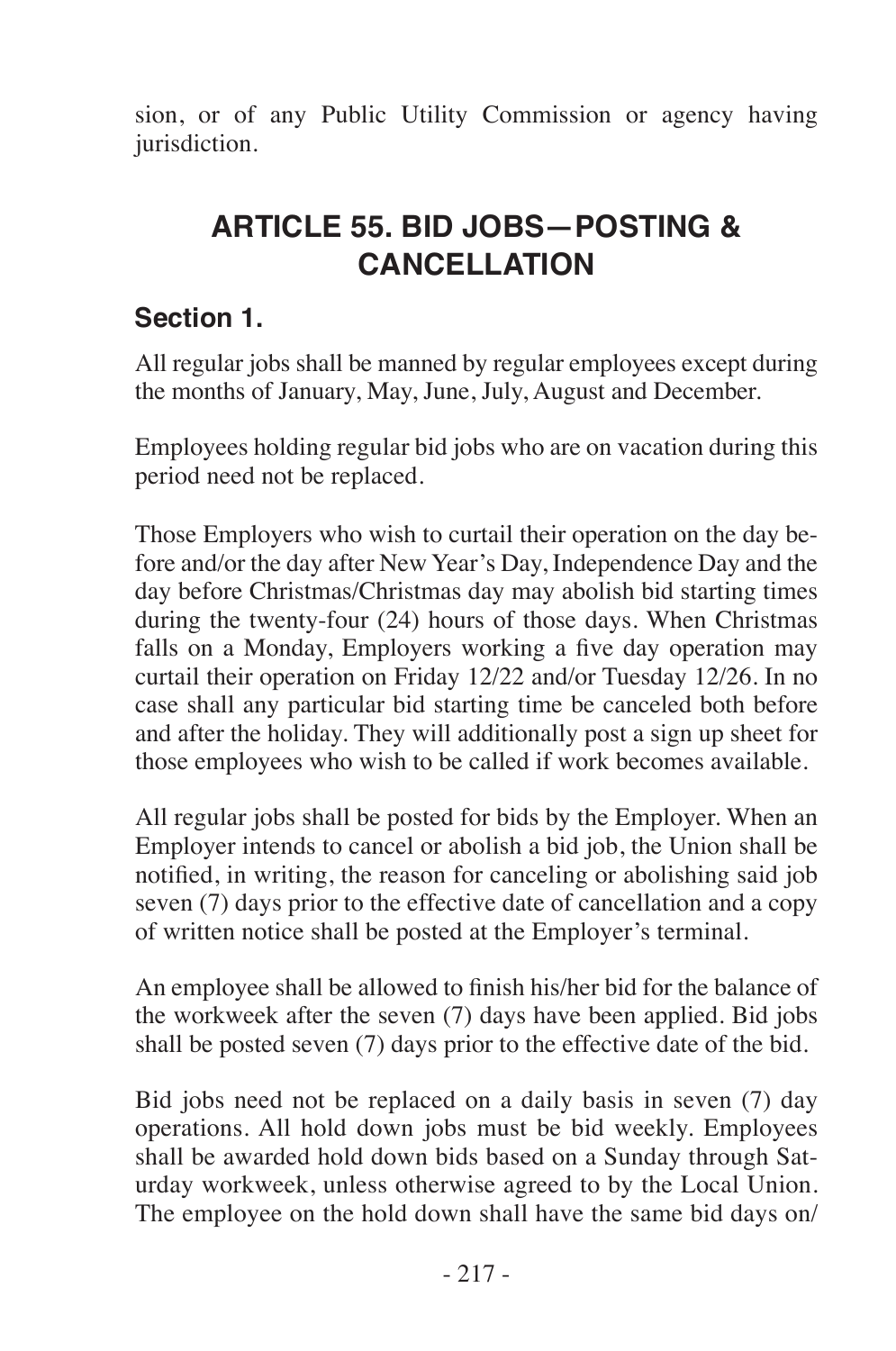off as the original bid in question. When working consecutive hold-downs, no employee shall be forced to work more than the actual bid days of the hold-downs unless otherwise specified in this Agreement. It is understood that where currently a practice exists in which an employee is put back on the callboard after his two relief days, no employee shall be forced to do so. Any new job created and operated for a period of thirty (30) days shall be considered a regular job and shall be posted for bid at the end of the thirty (30) day period.

The Employer may reject the bid of an employee who is not qualified to perform the classification of work specified in a bid. A dispute on the qualification of employee bidding for a posted bid job, which is not mutually resolved, shall be referred directly to the Joint Area Grievance Committee.

Applicable to less than seven (7) day operations.

Bid employees having given the Employer ample notice of an absence from work for two (2) days in their regular workweek, shall be replaced in their bid by an employee from the extra seniority roster on a daily basis, in accordance with seniority. All hold down jobs must be bid weekly.

The Employer may reject the bid of an employee who is not qualified to perform the classification of work specified in a bid. A dispute on the qualification of employee bidding for a posted bid job, which is not mutually resolved, shall be referred directly to the Joint Area Grievance Committee.

### **Section 2.**

Newly hired employees, hired for, trained in and/or attaining seniority in a specific classification as defined in this Agreement shall remain in said classification until next annual bidding (April). After date of hire, however, he/she shall remain in such classification no less than 6 months, except when affected by reduction in classification or fails to qualify for that classification, other than reasons specified in Article 41, Section 4.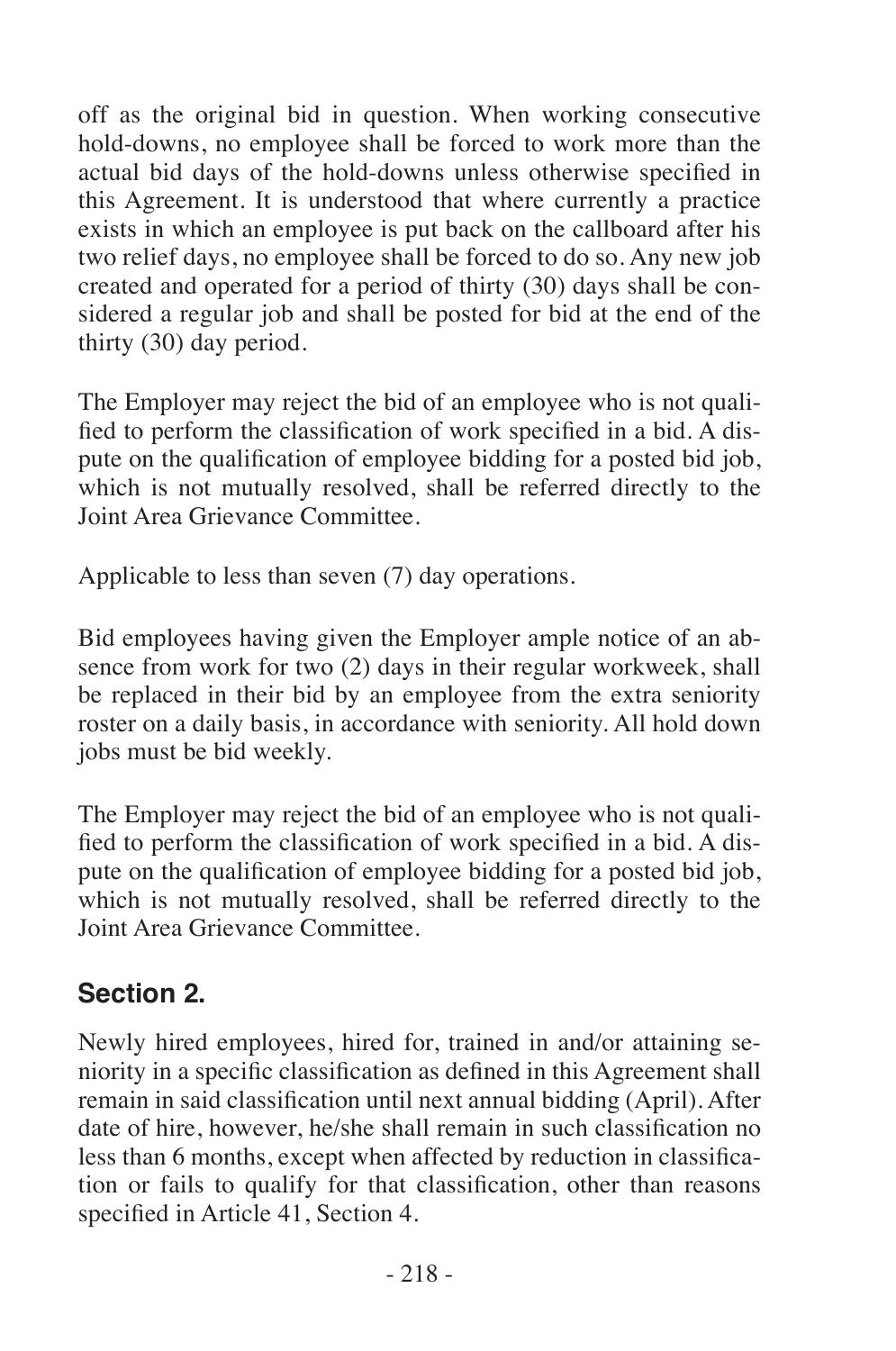### **Section 3.**

The Employer agrees to post additional road bids upon request of the Local Union, where the Union can substantiate a daily road run to and from the same terminals or area for a period of four (4) weeks.

Sixty-five percent (65%) of the road classification at breakbulk terminals will be on bid. Bids may be destination, area or cluster. Bidding of the road extra board shall not be included in the calculation of the percentage.

No less than eighty percent (80%) of the local cartage classification at seven (7) day operations will be on bid.

# **ARTICLE 56. PROTECTIVE APPAREL**

Terminal yardmen and hostlers shall be provided with rain gear and boots. Any employee physically handling in substantial quantities, hides, creosoted items, spun glass, lamp black, barbed wire and acids, shall be provided with rubber or leather aprons and gloves.

While it is understood that the Employer cannot provide exact sizes of apparel to fit each employee, it is agreed that the Employer will make every effort to make available a choice of sizes so that employees will be afforded an approximate fit.

# **ARTICLE 57. OVER-THE-ROAD PROVISIONS**

### **Section 1. Lodging**

Satisfactory sleeping quarters shall be provided by the Employer.

Air-conditioned hotel rooms, if available in the immediate vicinity, shall be provided when seasonal and climatic conditions require. Hotel rooms shall be equipped with blinds or draperies or be suitably darkened during daylight hours.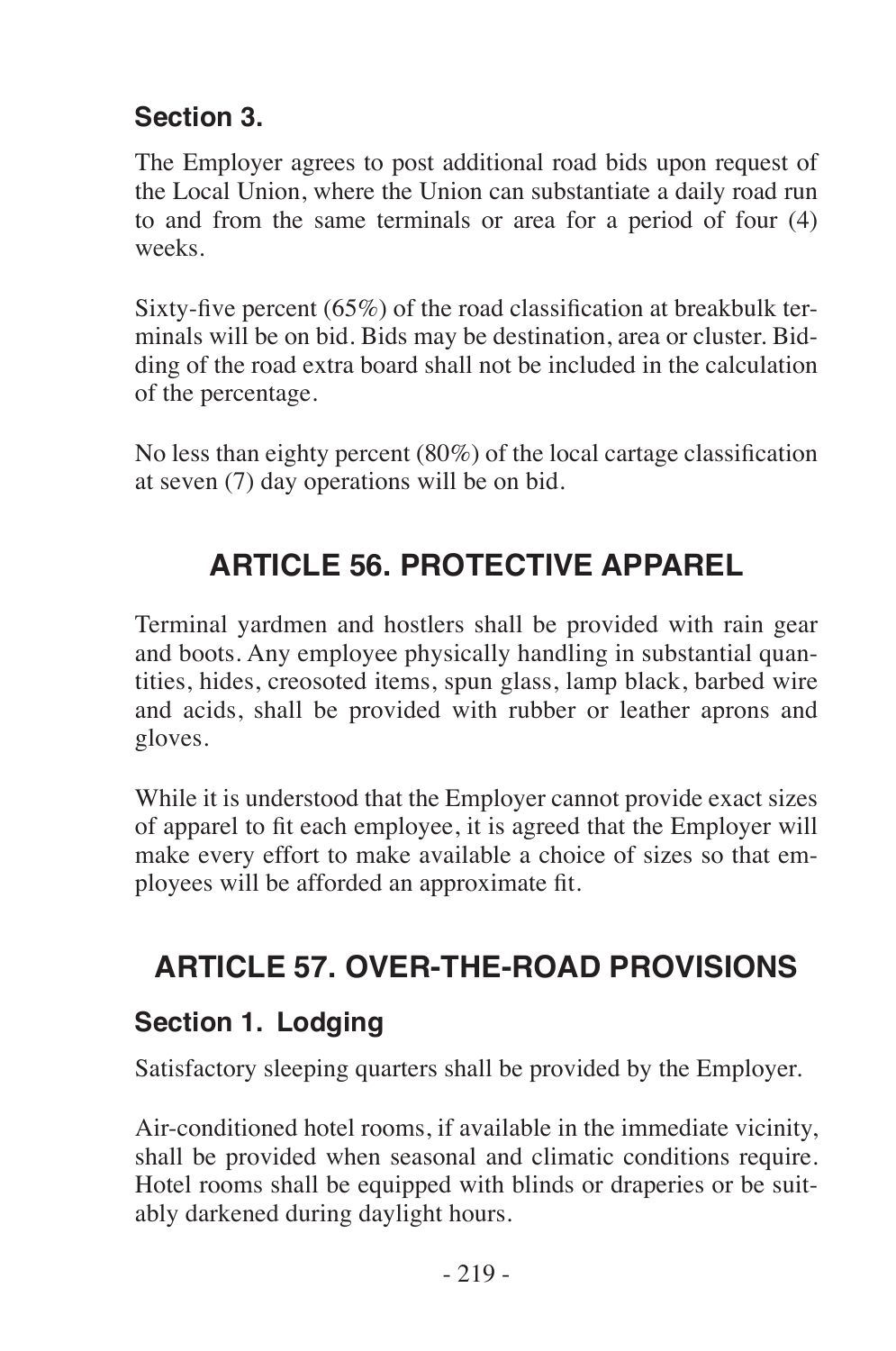Drivers' waiting room and sleeping quarters shall be maintained at present day standards equipped with showers and/or bath and air-conditioned rooms.

There shall be no bunk beds or double beds. At hotels and motels, accommodations shall be for one (1) employee to a room, except in emergencies.

When employee claims sleeping quarters provided by the Employer are not satisfactory, the issue shall be referred to the Central Pennsylvania Joint Area Grievance Committee. A subcommittee of one Union and one Company representative from each Supplement will be appointed as necessary to inspect all lodging (hotels) used by the Employer. A comprehensive inspection report form shall be developed by the committee to be used for all inspections. This subcommittee may inspect all lodging on a random basis or at the request of either subcommittee representative. In addition, this subcommittee shall immediately, upon notification, investigate all grievances filed pertaining to hotels in their area and report their findings within 14 days of notification unless otherwise extended by mutual agreement of the subcommittee members. The Committee may assess the expenses incurred by the Subcommittee where it deems necessary.

When transportation is required to and from sleeping quarters, it shall be provided by the Employer within thirty  $(30)$  minutes after the driver is relieved from duty or ordered out from sleeping quarters. All time in excess of thirty (30) minutes shall be paid at the applicable hourly rate.

#### **Section 2. Paid For Time**

(a) Layover time, terminal waiting time, delay time en route and breakdown times shall be paid at the following rates subject to the provisions named herein:

| Effective | Per Hour  |
|-----------|-----------|
| 7/1/18    | \$25.0032 |
| 7/1/19    | \$25.3532 |
| 7/1/20    | \$25.7532 |
| 7/1/21    | \$26,2032 |
| 7/1/22    | \$26,7032 |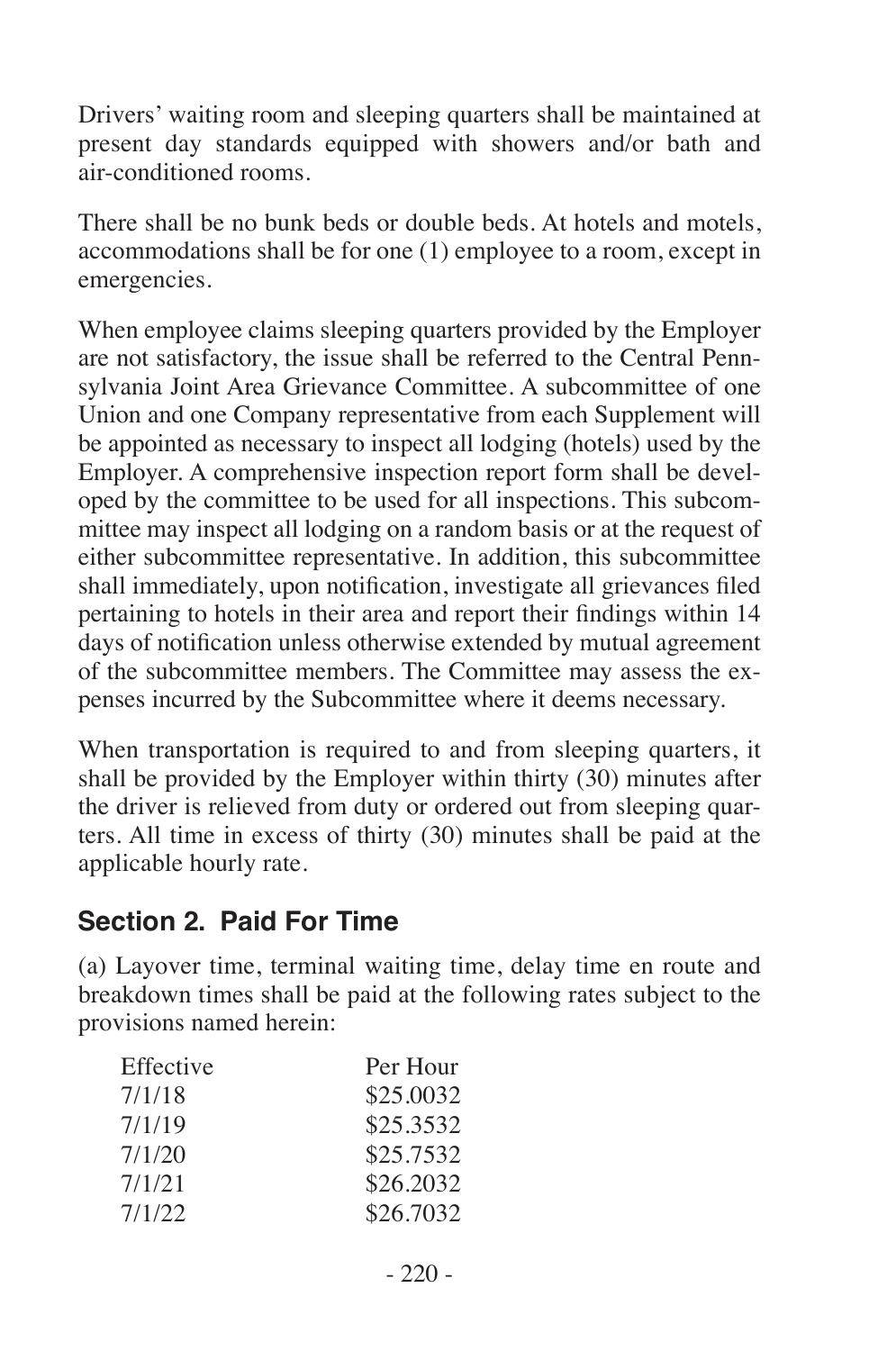Effective April 1, 2013, Utility Employees shall receive an additional \$1.00 dollar per hour over the CDL hourly rate.

Delay time en route does not include a delay due to traffic congestion, highway construction or repairs, except when required to travel over a detour or weighing equipment en route when instructed to do so by the Company. Delayed time en route will not be paid for delays of less than one-half (1/2) hour on a tour of duty. All verifiable delays in excess of fifteen (15) minutes at D.O.T. check points shall be paid for. When drivers are put out of service they will be paid for all time.

When an emergency condition exists that requires the use of tire chains a driver shall be paid a maximum of one-half (1/2) hour for the placement of tire chains and one-half (1/2) hour for the removal of same.

Drivers shall be paid for all time in excess of fifteen (15) minutes, for fuel stops en route.

On breakdowns or impassable highways, drivers on all runs shall be paid the minimum hourly rate for all time spent on such delays, commencing with the first hour or fraction thereof, but not to exceed more than eight (8) hours out of each twenty-two (22) hour period, except that when an employee is required to remain with his/her equipment during such breakdown or impassable highway, he/she shall be paid for all such delay time at the rate specified in this Agreement. Time required to be spent with the equipment shall not be included within the first eight (8) hours out of each twenty-two (22) hour period for which a driver is compensated on breakdowns or impassable highways, but must be paid for in addition.

(b) Drivers shall be dispatched within thirty (30) minutes from the time they are ordered to report at the home terminal.

Drivers shall be paid terminal waiting time at the rates specified above for all time after they are ordered to report for work at the home terminal if they are held in excess of thirty (30) minutes.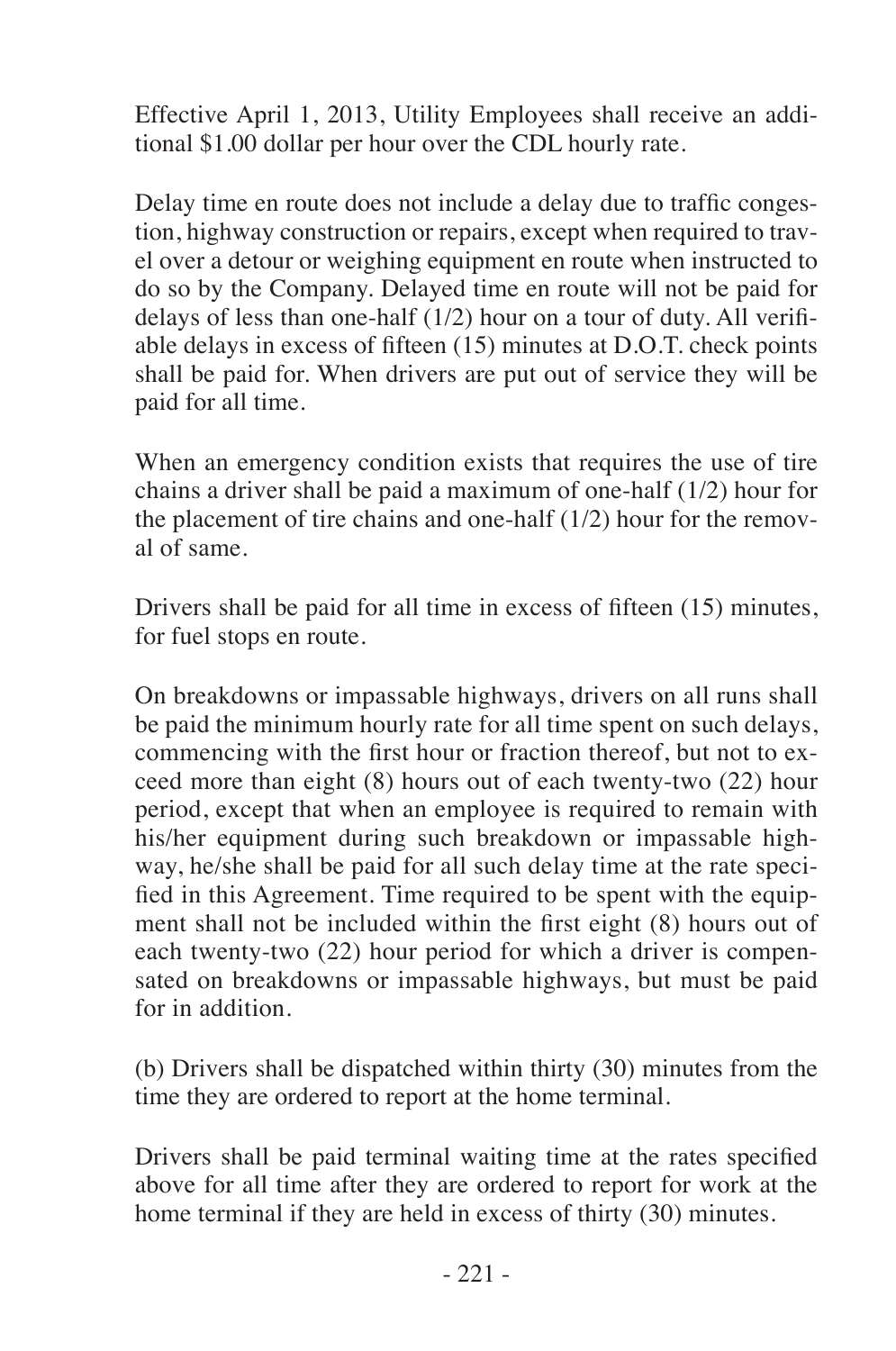(c) All terminal waiting time at intermediate terminals in excess of fifteen (15) minutes shall be considered "on duty" time and compensated at the rates specified above.

(d) Fast runs-terminal waiting time at the most distant terminal in excess of thirty (30) minutes shall be considered "on duty" and paid at the rates specified above except as provided inArticle 47.The thirty (30) minutes free time will also apply on non-bid fast runs worked by system drivers, provided the system driver is notified prior to dispatch that it is a fast turn run. If after notification, the fast turn run dispatch is broken, the driver shall be compensated for the first eight (8) hours in bed.

Road driver will not be required to give more than sixty (60) minutes total free time in a tour of duty as described in paragraphs (b), (c) and (d) as well as accidents above. Any abuse of free time in b, c, d and/or f will be subject to the grievance procedure.

(e) Drivers on rest at their home terminal shall not be called for dispatch until they have had a minimum of ten (10) hours off following their last tour of duty. Employees will not be called to work on a "collect" call basis. Upon the completion of a minimum of six (6) consecutive tours of duty, the employee shall be entitled to forty-eight (48) hours off duty which shall be exclusive of DOT mandatory rest periods. Effective April 1, 2004, there shall be an additional two  $(2)$  hours added to the rest period prior to the forty-eight (48) hours off duty, after his/her arrival at the home terminal. If the employee is required to go beyond six (6) consecutive tours of duty prior to returning to his/her home terminal, he/she shall be entitled to an additional ten (10) hours off duty after his/her arrival at the home terminal. Upon the completion of a minimum of twelve (12) consecutive tours of duty, the employee shall be entitled to seventy-two (72) hours off duty after his/her arrival at the home terminal. Employees shall have the option to request an additional ten (10) hours off when taking their seventy-two (72) hours off duty. If the employee is required to go beyond twelve (12) consecutive tours of duty prior to returning to his/her home terminal, he/she shall be entitled to an additional ten (10) hours off duty after his/her arrival at the home terminal. In the event that this provision is abused or becomes a burden on the Company due to their inability to move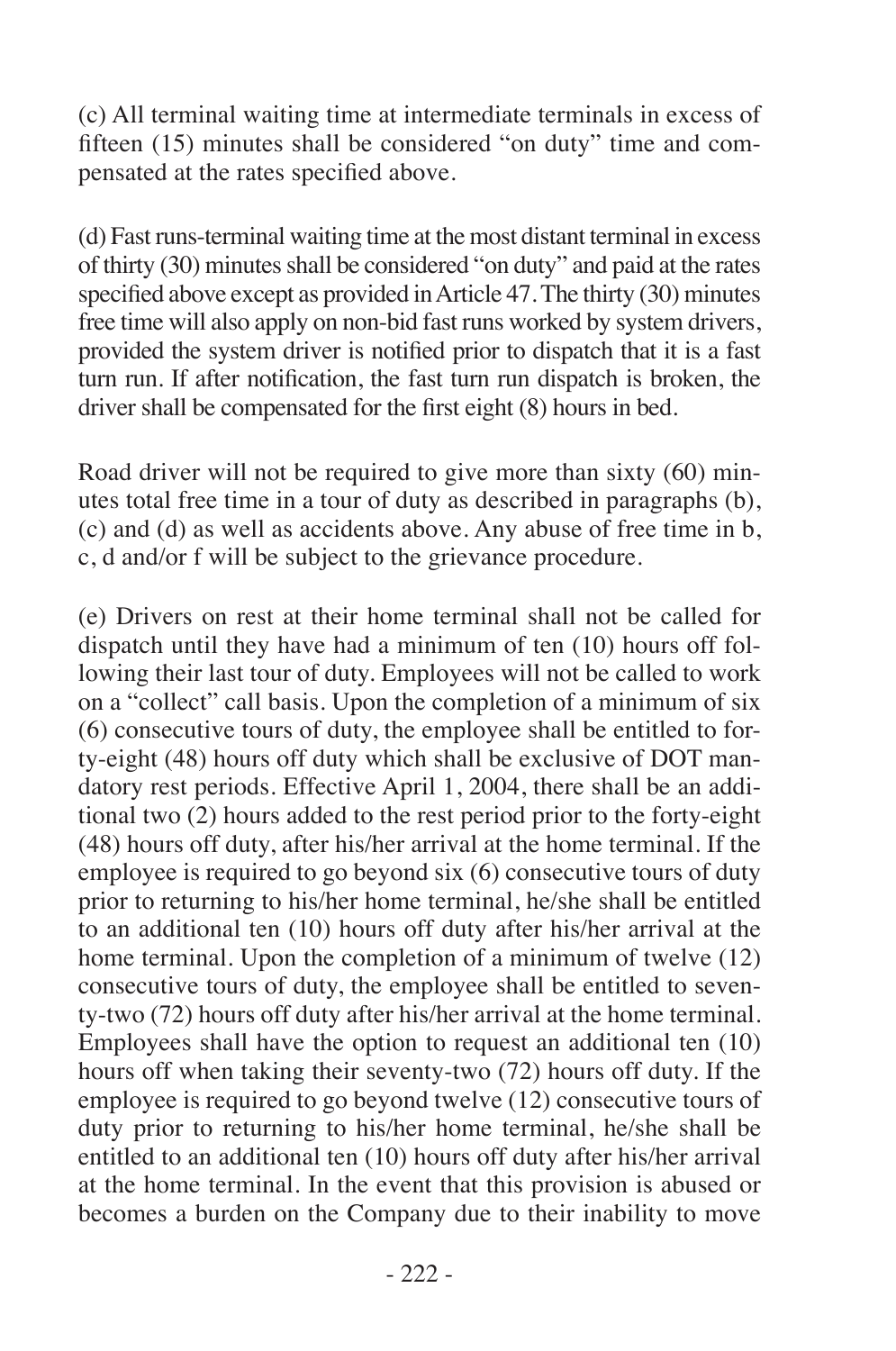the freight, the matter will be referred to the Central Pennsylvania Negotiating Committee for resolution.

(f) Slow runs, multiple runs and system runs-drivers required to lay over (off duty) at foreign terminals in excess of fourteen (14) hours shall be considered on duty and paid at the rates named above for any portion of the eight (8) hour period during which they have not been dispatched. However, such paid layover time may be included in the second tour of duty for the purpose of making up the eight (8) hour guarantee. The Local Union and Employer shall mutually agree to a work call procedure for drivers in bed at foreign terminals, should an agreement not be in place. Drivers shall have a right to a two (2) hour call time at foreign terminals.

Road drivers will not be forced more than three (3) beds after dispatched off rest from his/her home domicile.

A driver who has not been dispatched after eight (8) hours "on duty" shall again be subject to the above provisions for layover time.

When on compensable layover on Sundays and holidays there shall be a meal allowance of six dollars (\$6.00), and five (5) hours thereafter, another meal allowance of six dollars (\$6.00), and five (5) hours later, a third meal allowance of seven dollars and fifty cents (\$7.50). No more than three (3) meals will be allowed during any twenty-four (24) hour period.

(g) Multiple runs shall be paid eight (8) hours minimum pay at the rates specified above for all work performed on each tour of duty.

The term "all work performed" shall include the applicable mileage rate, trailer drop and/or pickup, pickup and/or delivery time, delay time en route, breakdown time, foreign terminal waiting time, compensable layover time, and any other compensable time.

(h) System Drivers shall be paid eight (8) hours minimum pay at the rates specified in Paragraph (a) of this Section for all work performed during each tour of duty. The term "all work performed" shall include the applicable mileage rate, trailer drop and/or pickup, pickup and/or delivery time, delay time en route, breakdown time,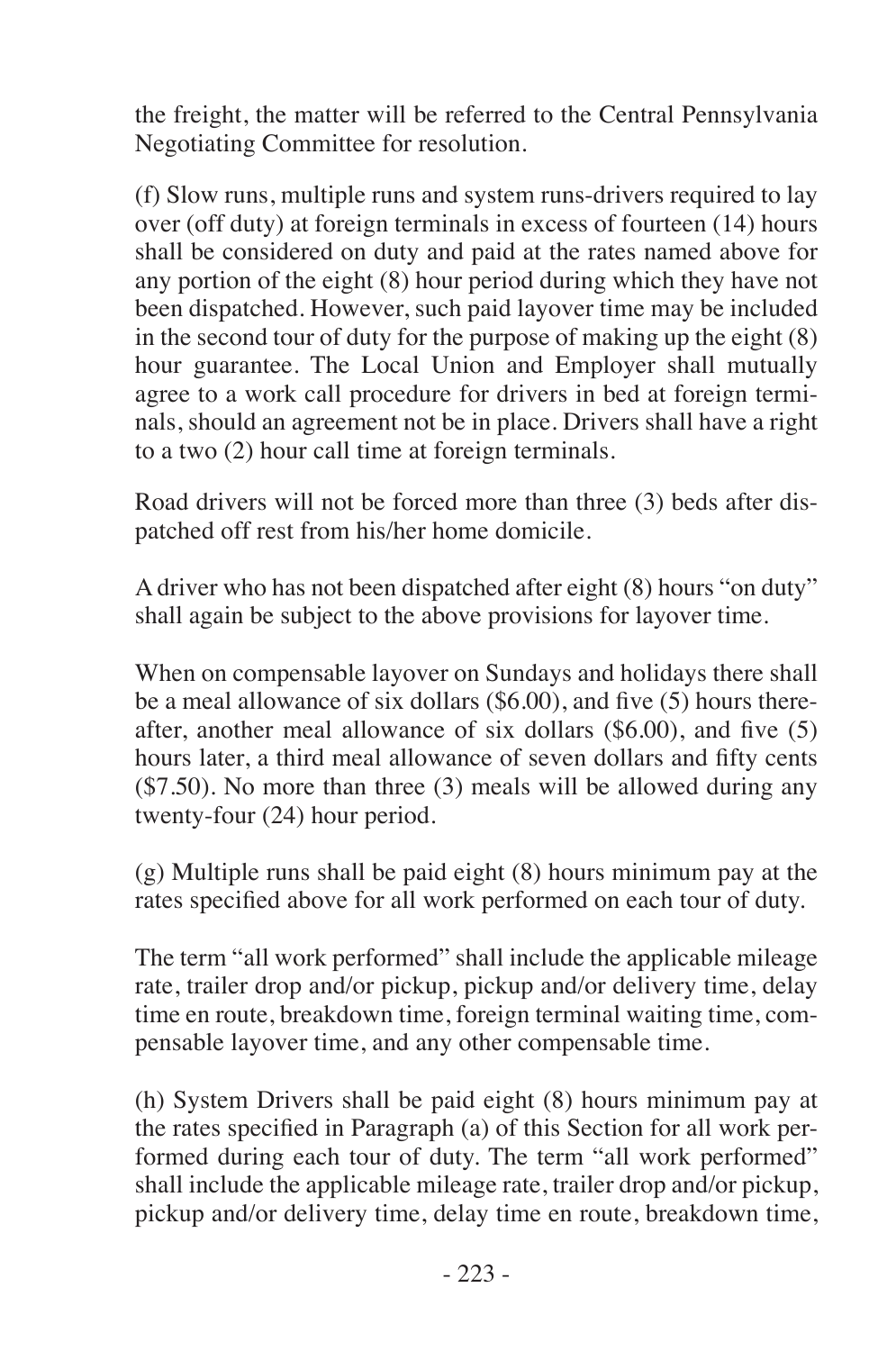foreign terminal waiting time, compensable layover time, and any other compensable time.

(i) Slow trip drivers shall be paid a minimum of eight (8) hours at the rates specified in Paragraph (a) of this Section for all work performed during each tour of duty. The term "all work performed" shall include the applicable mileage rate, trailer drop and/or pickup, pickup and/or delivery time, delay time en route, breakdown time, foreign terminal waiting time, compensable layover time, and any other compensable time. The second tour of duty may terminate at the origin terminal and may include an extension through the driver's domicile terminal in the performance of road work.

(j) In the instance of road drivers being required to take company equipment to and/or from lodging, the company and the Local Union shall mutually agree on the amount of compensation, with a minimum guarantee of one- quarter (1/4) hour for the time involved to and from the lodging, unless being compensated for layover time. Failure of the parties to agree shall subject the matter to the grievance procedure.

# **Section 3. Wages and Working Conditions Sub-Section 1.**

(a) Rate of pay shall be: Tractor-trailer and Straight Truck Drivers:

| Effective | Per Hour  |
|-----------|-----------|
| 7/1/18    | \$25,0032 |
| 7/1/19    | \$25.3532 |
| 7/1/20    | \$25,7532 |
| 7/1/21    | \$26,2032 |
| 7/1/22    | \$26,7032 |

Effective April 1, 2013, Utility Employees shall receive an additional \$1.00 (one dollar) per hour over the CDL hourly rate.

Mileage rates:

| Effective | Per Mile |
|-----------|----------|
| 7/1/18    | 61.9516c |
| 7/1/19    | 62.8266c |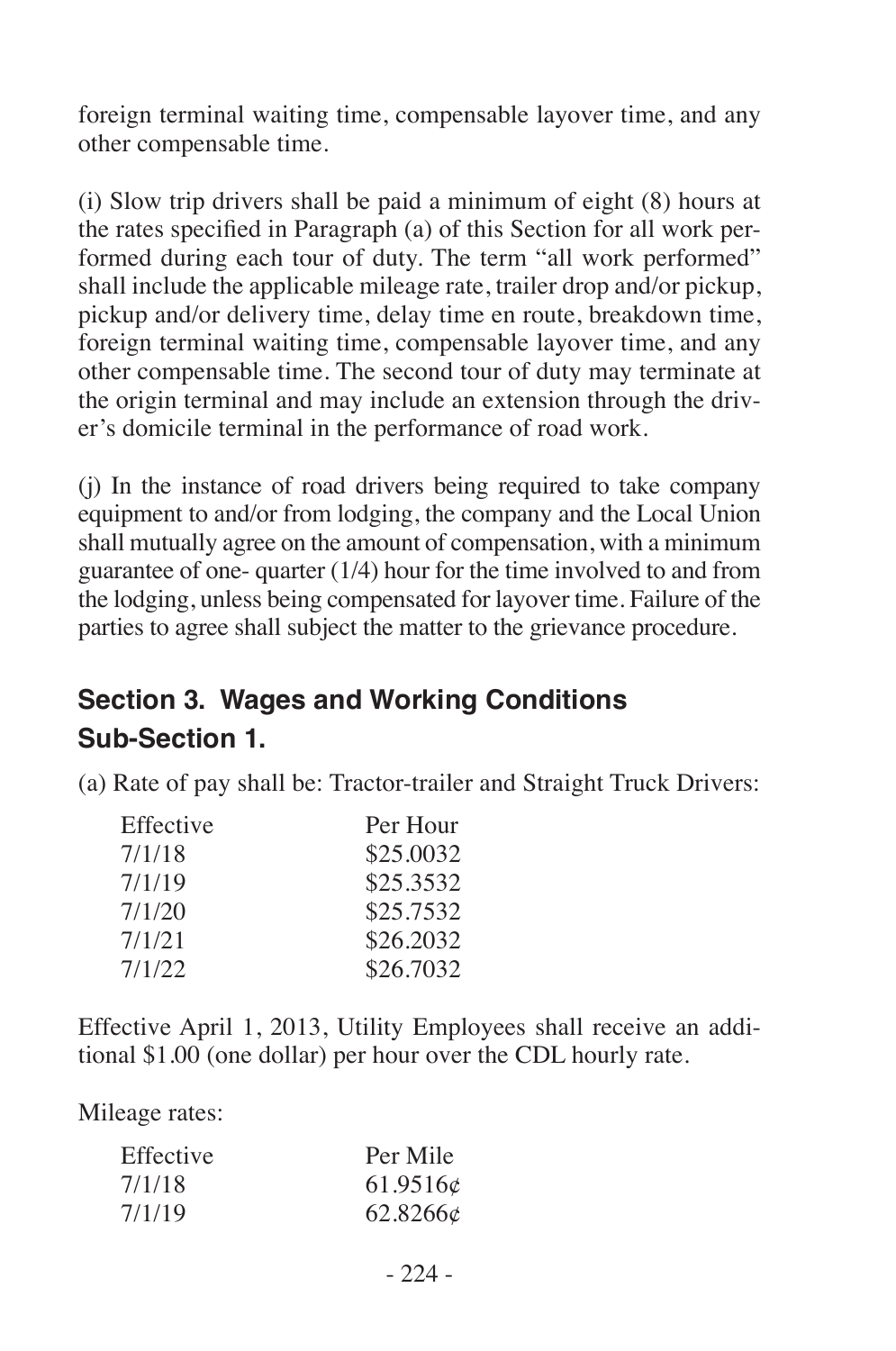| 7/1/20 | 63.8266c |
|--------|----------|
| 7/1/21 | 64.9516¢ |
| 7/1/22 | 66.2016c |

#### **Sub-Section 2. Mileage Formula and Mileage Rates**

(a) When any Section in this Article refers to mileage rates, the following mileage rates shall apply:

| Effective | Per Mile |
|-----------|----------|
| 7/1/18    | 61.9516c |
| 7/1/19    | 62.8266¢ |
| 7/1/20    | 63.8266¢ |
| 7/1/21    | 64.9516¢ |
| 7/1/22    | 66.2016¢ |

Twin Trailer Under 40 feet:

| Per Mile |
|----------|
| 62.9632c |
| 63.8382c |
| 64.8382¢ |
| 65.9632c |
| 67.2132c |
|          |

The parties agree to adopt the principle of the National Master Freight Safety and Health Committee regarding the differential of weight.

The parties agree, that rates of pay for any new operation, not covered by this Article, such as Owner-Operators, Truck-Trailer, etc., shall be determined by the Central Pennsylvania Negotiating Committee, prior to the inception of such new operation.

(b) Routes and mileages between terminals will be submitted to the Local Union(s) in writing. On any future routes and/or changes of present routes, the Company will determine the paid mileage and notify the Union(s) of same and basis of calculation prior to effective date of change. If a Local Union is not in agreement with a proposed mileage submitted by the Company, they shall notify the Company of their disagreement in writing and basis for same.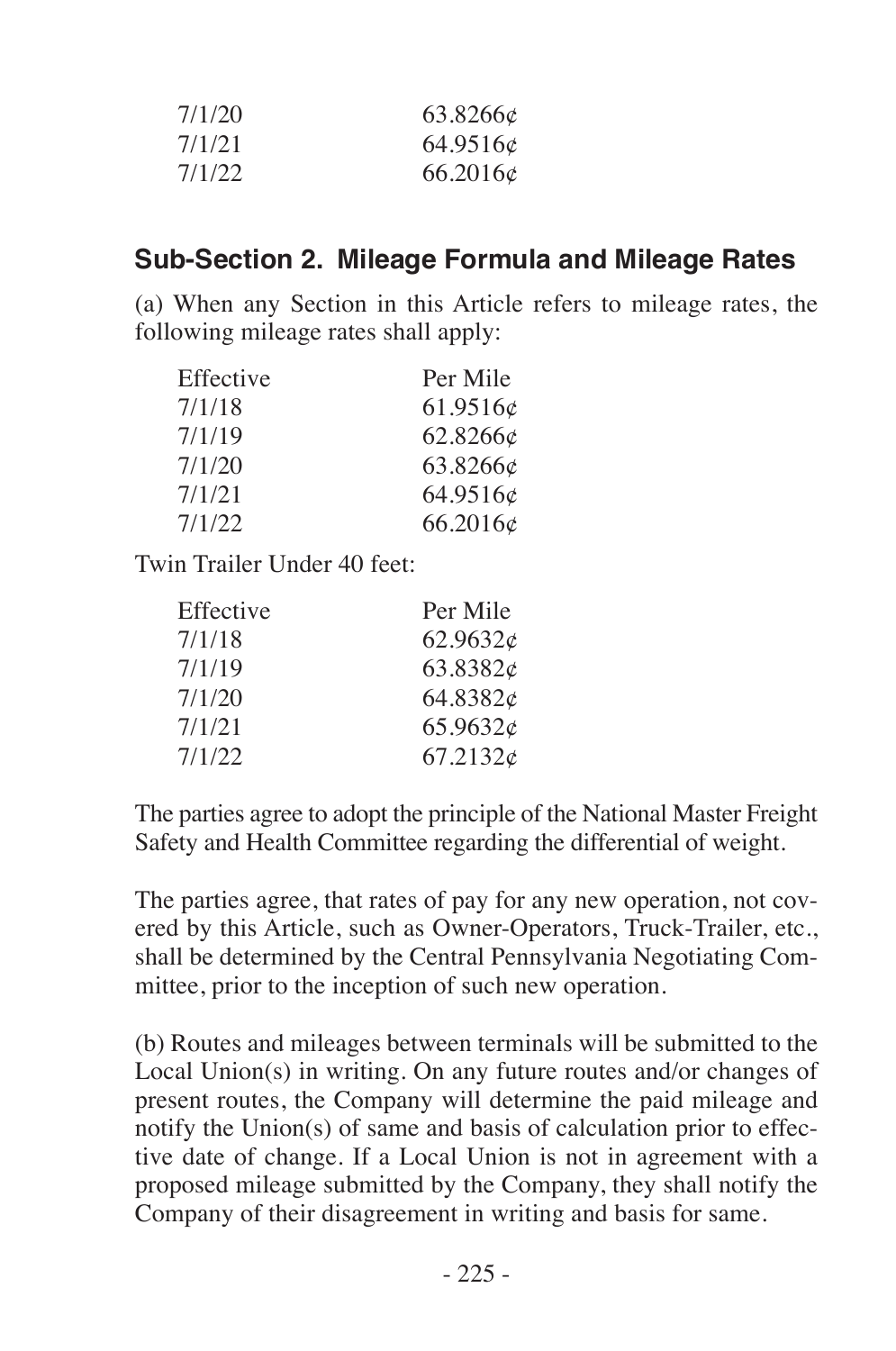If within seven (7) calendar days after receipt of protest, the parties fail to resolve the dispute, they will agree upon a date, not to exceed twenty-one (21) days from receipt of protest, to jointly log disputed mileage. The effective date for increase or reduction shall be the date of receipt of protest. Failure of either party to conform to this procedure shall subject the matter to the grievance procedure.

When a run is jointly checked by the Company and Union, it will be considered final and accurate. Any further disputes on previously approved mileages will be submitted to the Joint Area Committee.

(c) Compensation for trips shall be computed on the mileage between terminals via the routes established by the Employer.

### **Sub-Section 3***.*

Road drivers shall include drivers employed in terminal to terminal operations. There shall be four (4) classifications of road runs under this Agreement, defined as follows: (No road driver will be forced to jockey classification for a tour of duty. At terminals with 75 or fewer local cartage employees, a road driver that comes into the terminal may be able to push or pull his/her power unit even though there are local cartage/dock employees on duty. This provision shall not apply in a driver's home domicile or at his/her lay down destination.) Abuse by the Employer utilizing an open end or possible dispatch shall be subject to the grievance procedure.

(a) Fast Runs-Fast runs are runs on which the road driver is ordered to leave and return to his/her home terminal in one (1) work period.

(b) Slow Runs-Slow runs are runs on which the road driver is ordered to leave his/her home terminal and is required to layover before returning to his/her home terminal.

(c) Multiple Runs-Multiple runs are runs on which a road driver completes more than two (2) tours of duty after leaving the home terminal and before his/her return thereto.

(d) System Runs-System runs are runs on which a road driver is dispatched, in seniority, on a tour of duty from his/her domicile ter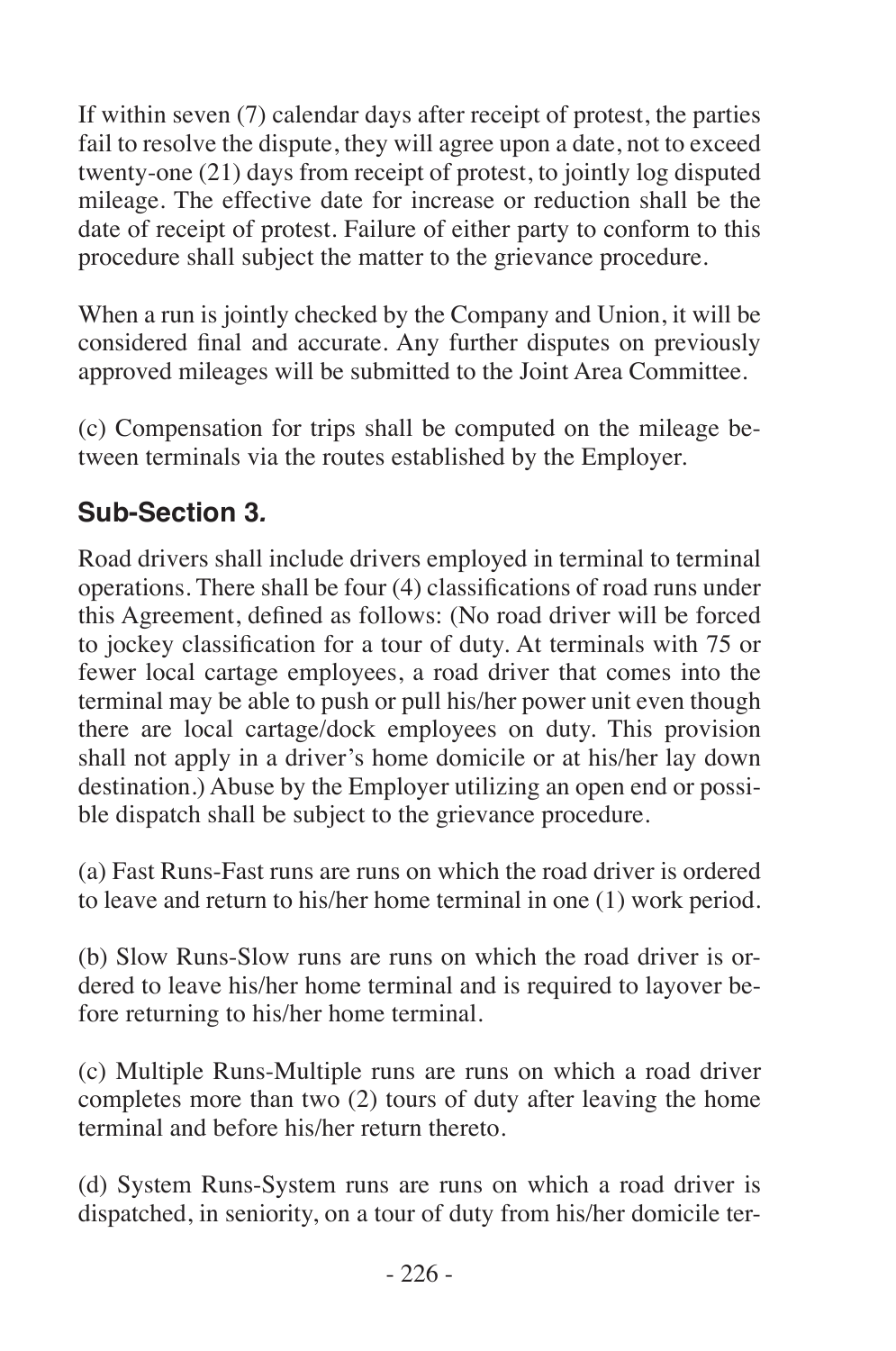minal at the beginning of his/her workweek and after the required layover (off duty) after each tour of duty is dispatched on another tour of duty, including a dispatch to the driver's domicile terminal.

#### **Sub-Section 4. Pickup and Delivery Compensation**

NOTE: The Employers and the Union agree to the principle of road driver pickup and delivery as described by the National Freight Industry Negotiating Committee in its recommendation and such procedures shall be determined by the Central Pennsylvania Negotiating Committee during the life of this Agreement.

Road drivers will be permitted to make one pickup or delivery en route to his/her destination terminal and he/she is also able to make one pickup or delivery en route on his/her return. A "drop & pick en route" shall be defined as a drop or pickup between the start of a run and the end of the run (i.e., between points A and B) and shall not deviate 20 miles from the normal routes. There shall be no fingerprinting of the freight. Furthermore, the Company shall not violate any "T rules" that exist in any Supplement (i.e., prohibiting stops beyond or before the destination or ending terminals), except as otherwise agreed to.

Recognizing the competition from railroads, private carriers, and other modes of transportation, and should there arise a competitive problem regarding delivery or pickup within the Local Union jurisdiction, the Local Union and the Employer will endeavor to resolve the issue. If they are unable to do so, it shall be submitted to the Eastern Region of Teamsters for settlement. Failing settlement at the Eastern Region the Employer may refer the matter to the grievance machinery contained in this Agreement.

Drivers shall be paid a minimum of one (1) hour for each drop or pickup and for all time involved in excess of one (1) hour at the following rates:

| Effective | Per Hour  |
|-----------|-----------|
| 7/1/18    | \$25,0032 |
| 7/1/19    | \$25.3532 |
| 7/1/20    | \$25.7532 |
| 7/1/21    | \$26.2032 |
| 7/1/22    | \$26,7032 |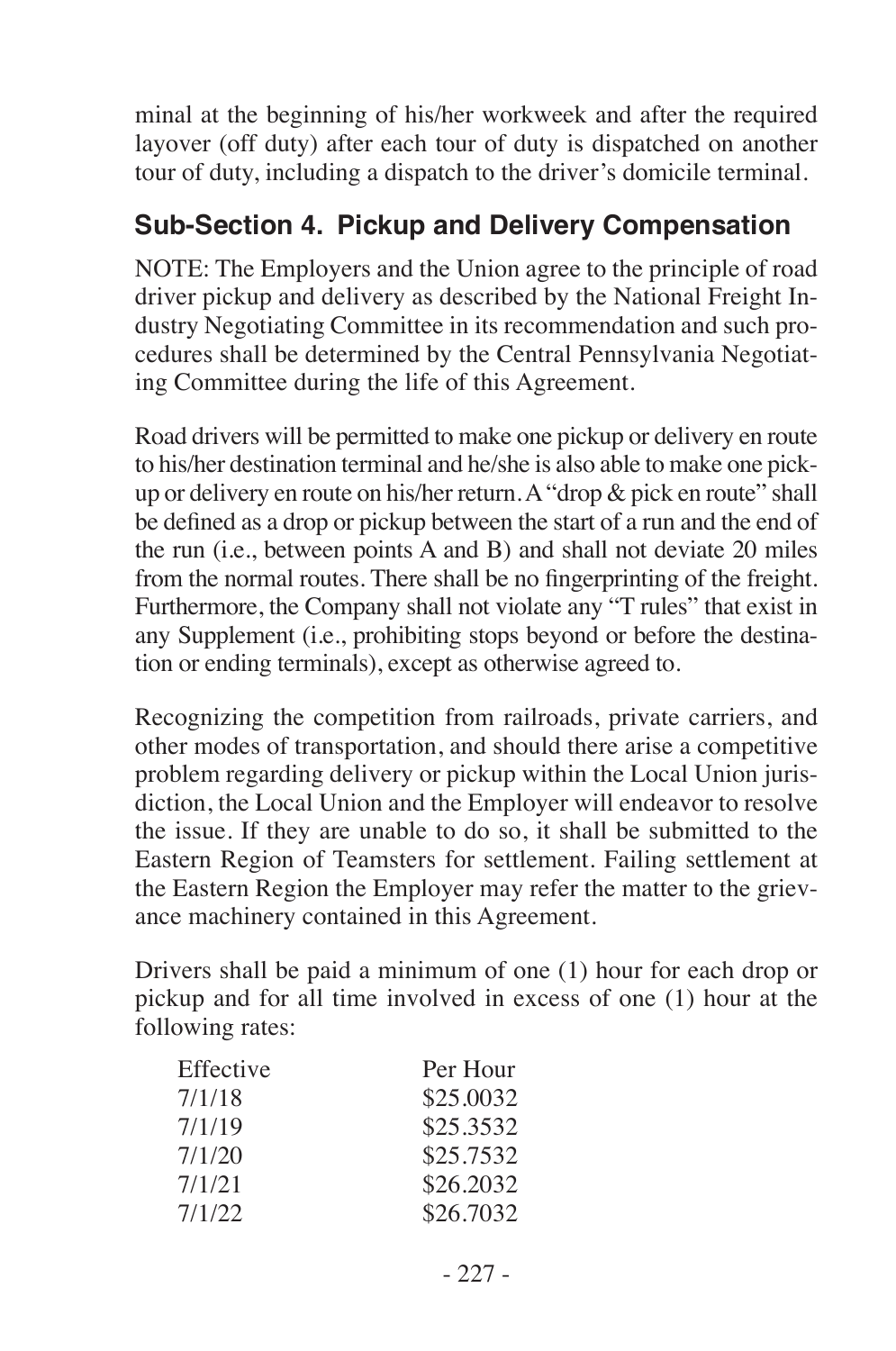Effective April 1, 2013, Utility Employees shall receive an additional \$1.00 (one dollar) per hour over the CDL hourly rate.

### **Sub-Section 5. Trailer Drop and Pickup Compensation**

(a) Road drivers who are required to drop or pickup a trailer shall be paid a minimum of one-quarter (1/4) hour at the applicable rate set forth below on all road runs.

Road Drivers who are required to drop and pickup a trailer shall be paid a minimum of one-half (1/2) hour at the applicable rate set forth below on all road runs.

Employees who exceed time paid on dropping and/or hooking doubles, will be paid for all time spent upon proper justification.

| Effective | Per Hour  |
|-----------|-----------|
| 7/1/18    | \$25,0032 |
| 7/1/19    | \$25.3532 |
| 7/1/20    | \$25.7532 |
| 7/1/21    | \$26.2032 |
| 7/1/22    | \$26,7032 |

Effective April 1, 2013, Utility Employees shall receive an additional \$1.00 (one dollar) per hour over the CDL hourly rate.

(b) Trailers may be spotted for loading and/or unloading without an accompanying employee. Compensation for work defined in Section 2, Paid For Time, shall not be paid for time involved in making trailer drop and/or pickup.

(c) Drivers on meet and turn runs will be allowed to drop and hook their tractors at the meet point unless there is a need to move a tractor to a particular point.

#### **Sub-Section 6. Road Trip Rates**

(a) The mileage rates shall be those defined in Subsection 2(c).

(b) Road drivers shall be guaranteed a minimum of eight (8) hours' pay at the applicable hourly rate named in Subsection 1(a) above,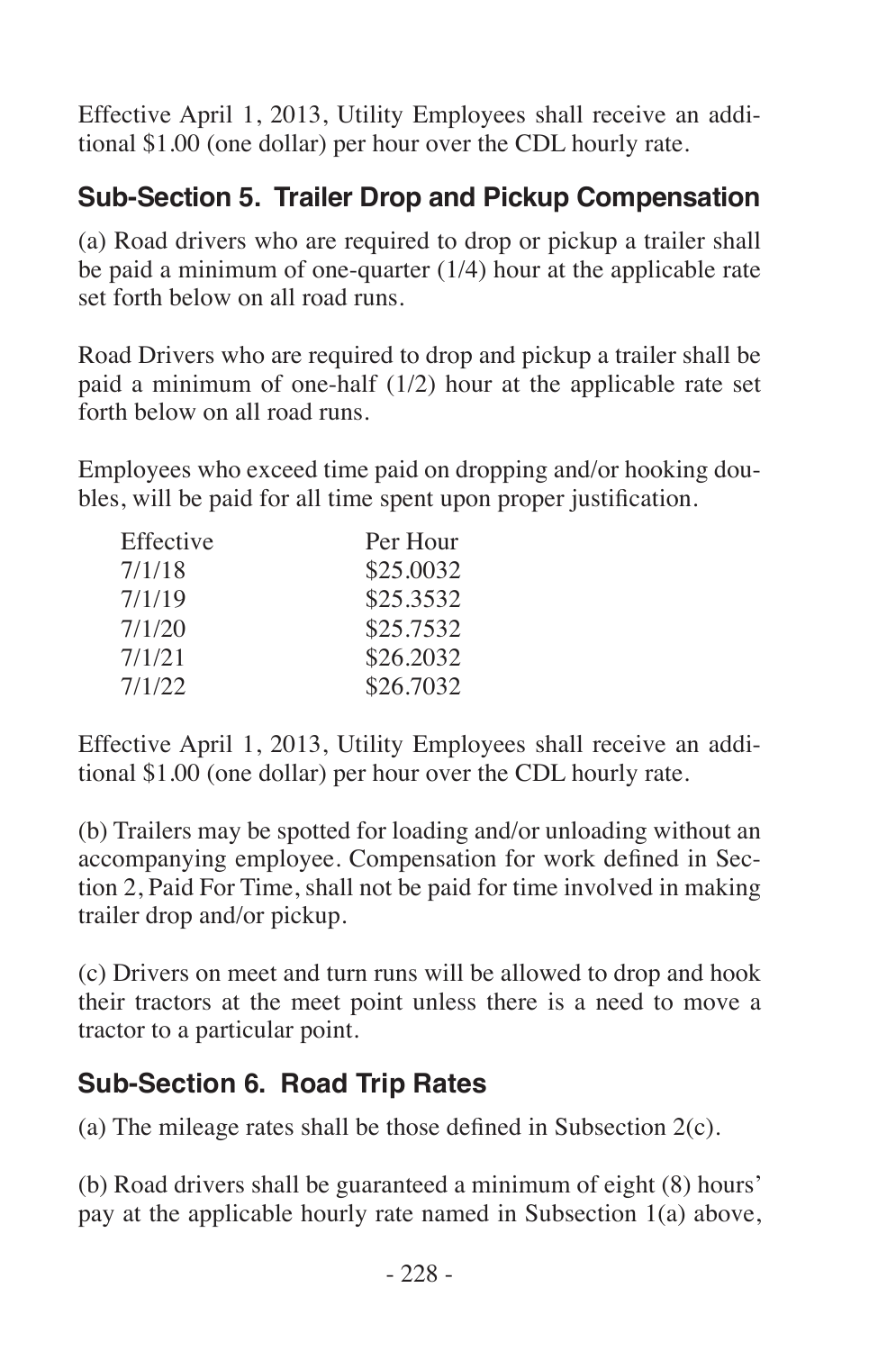subject to the following provisions: (This does not apply to slow runs and system runs.)

When the applicable mileage rate is less than the minimum eight (8) hours' guaranteed pay, the Employer may assign any additional work available, within the employee's classification in order to make up the difference between the applicable mileage rate and the eight (8) hour guarantee. If the employee refuses to work an additional assignment, he/she forfeits the eight (8) hour guarantee and shall be paid only the applicable mileage rate. If the employer does not assign additional work as described above, the employee shall be paid the eight (8) hour guarantee.

#### **Sub-Section 7. Detours**

For detours resulting in additional mileage for the trip, the driver shall be compensated for such additional miles at the applicable mileage rates.

### **Sub-Section 8. Reimbursement of Moneys Expended**

The Employer shall advance sufficient funds to pay all known expenses when a driver is dispatched on a trip. A driver dispatched on a fast or slow run shall promptly return receipts to his/her domicile terminal for all funds advanced and spent on the trip. A system driver shall promptly return receipts for all funds advanced and spent on a tour of duty at the terminal where he/she completed the tour of duty for which the funds were advanced.

A driver shall be reimbursed for personal funds spent for trip expenses in addition to the funds advanced for the trip. He/she shall deliver receipts for all personal funds spent for the trip expenses and be reimbursed for such funds at the next terminal to which he/she is dispatched and at which funds for reimbursement are available.

#### **Sub-Section 9.**

The Employer agrees to establish sign-in/sign-out books at all terminal locations. Anyone running a road trip, including casuals, city drivers or foreign drivers will be required to sign-in and sign-out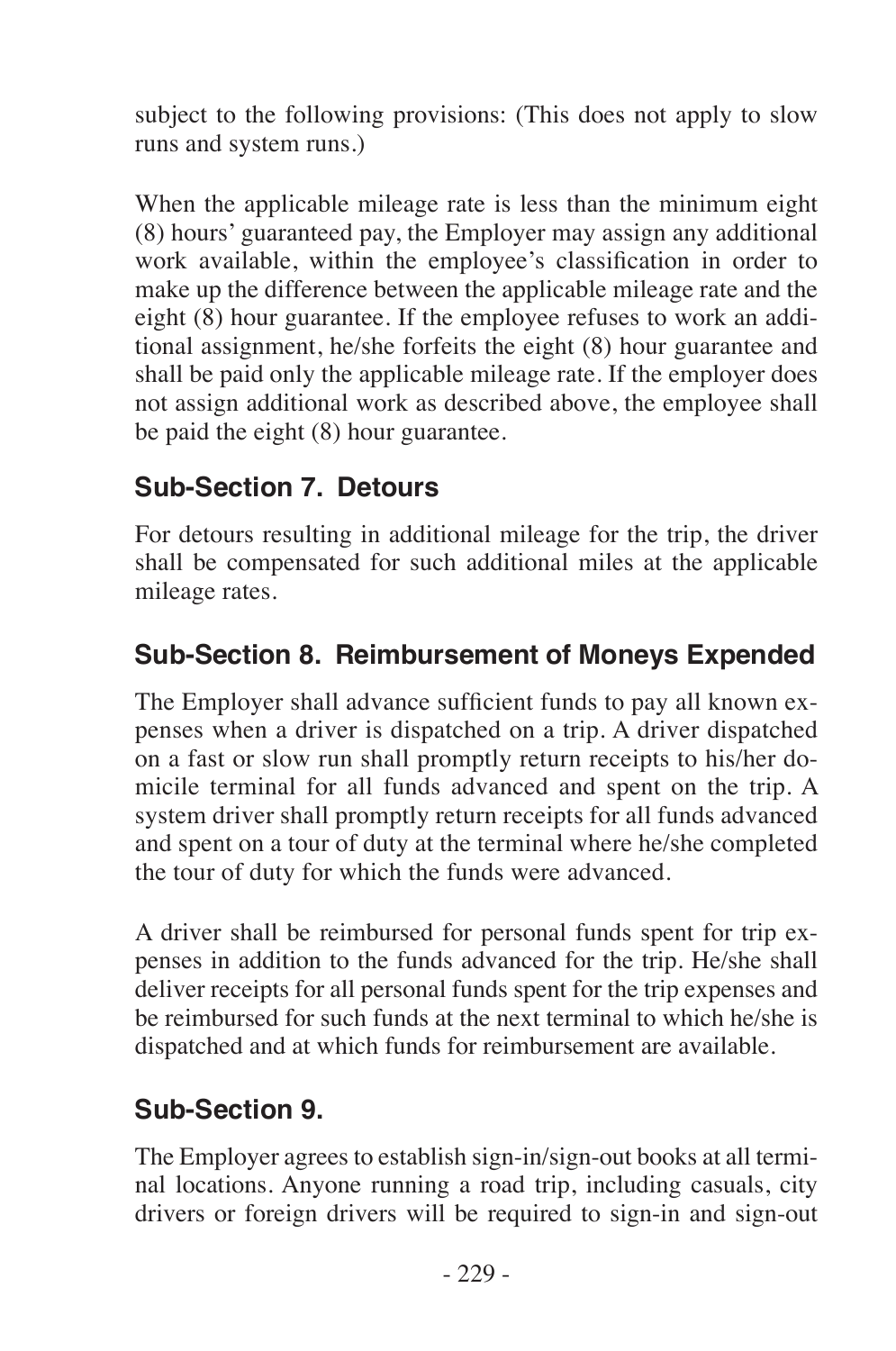correctly the origin, destination, unit numbers and times, for each run. Any Central PA driver failing to make correct and proper entry will be subject to discipline. Any disputes on arrival or departure shall be governed by clock punches.

# **Sub-Section 10.**

Foreign drivers must be dispatched in the direction of their home terminal and cannot return to the foreign terminal they left until they have reached their home terminal, unless the board at the foreign terminal is exhausted at the time of dispatch. Foreign drivers on arrival at a foreign terminal will be permitted to make a subsequent trip to complete a tour of duty.

# **Section 4. Holidays**

# **Sub-Section 1.**

Holidays under this Agreement shall be New Year's Day, Memorial Day, Independence Day, Labor Day, Thanksgiving Day, day after Thanksgiving, day before Christmas, Christmas Day, Employee's Birthday and three (3) personal holidays.

# **Sub-Section 2.**

All employees considered on the seniority list as regular employees, as defined in Article 42, Section 1 (b), shall be paid for any holiday occurring during any week of their employment. However, all employees must be on the seniority list April 1 of each year to be eligible for personal holidays. Employee's request for a personal holiday and/or single day vacation if qualified must be approved by the Employer; however, in no event may the Employer refuse such employee's request unless the number of requests exceed five percent  $(5\%)$ unless the request is made during deer season when the requests are limited to three percent (3%) of the total number of employees by classification on the seniority list as of April 1 each year. Where the Local Union has a better practice, it shall be maintained.

# **Sub-Section 3.**

If an employee works in the thirty (30) day period prior to the holiday he/she shall be paid for the holiday except an employee who was discharged or voluntarily quit.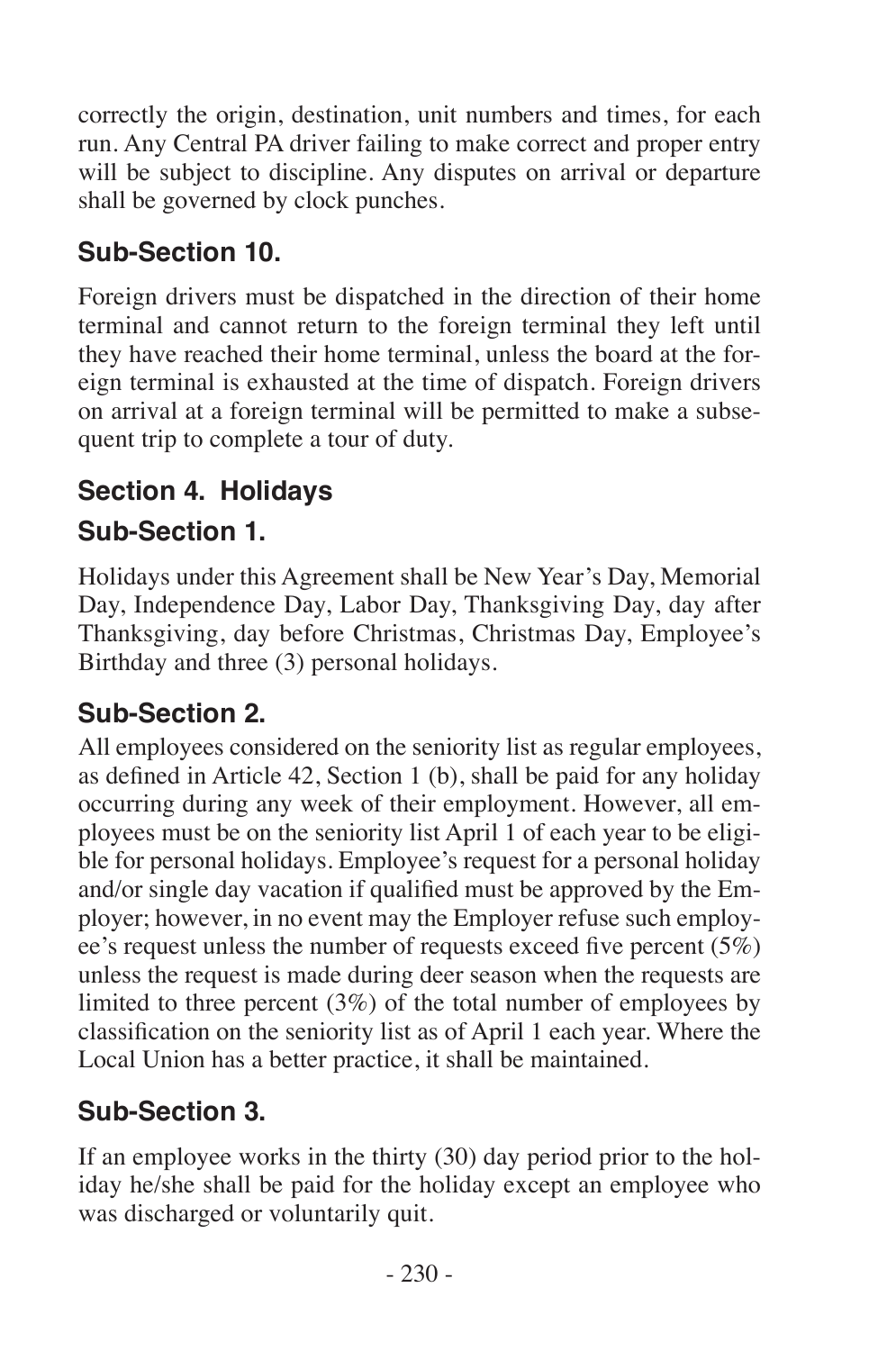### **Sub-Section 4.**

When any of the above specified holidays occur on Sunday, except day before Christmas and Christmas, the following Monday shall be considered the holiday for application of the provisions of this Article.

No employee will be required to begin or end a tour of duty on Christmas Day.

# **Sub-Section 5. Holiday Pay**

(a) All road drivers shall be paid ten (10) hours pay at the applicable straight time hourly rate.

(b) Regular road drivers performing work on holidays listed in Section 4, Sub-section 1 of this Article shall be paid two (2) straight time hours in addition to holiday pay, unless they are dispatched after 8:00 p.m. on a holiday.

(c) The provisions of paragraph (b) do not apply to personal holidays or birthdays.

### **Sub-Section 6.**

Personal holidays not used by March 31 of any contract year will be paid as unused personal days in accordance with the rules of the Health, Welfare and Pension Fund as they pertain to unused sick days.

# **ARTICLE 58. LOCAL CARTAGE PROVISIONS**

# **Section 1. Paid For Time**

#### **Sub-Section 1.**

All employees covered by this Agreement shall be paid for all time spent in service of the Employer. Rates of pay provided for by this Agreement shall be minimums. Time shall be computed from the time that the employee is ordered to report for work and registers in until he/she is effectively released from duty.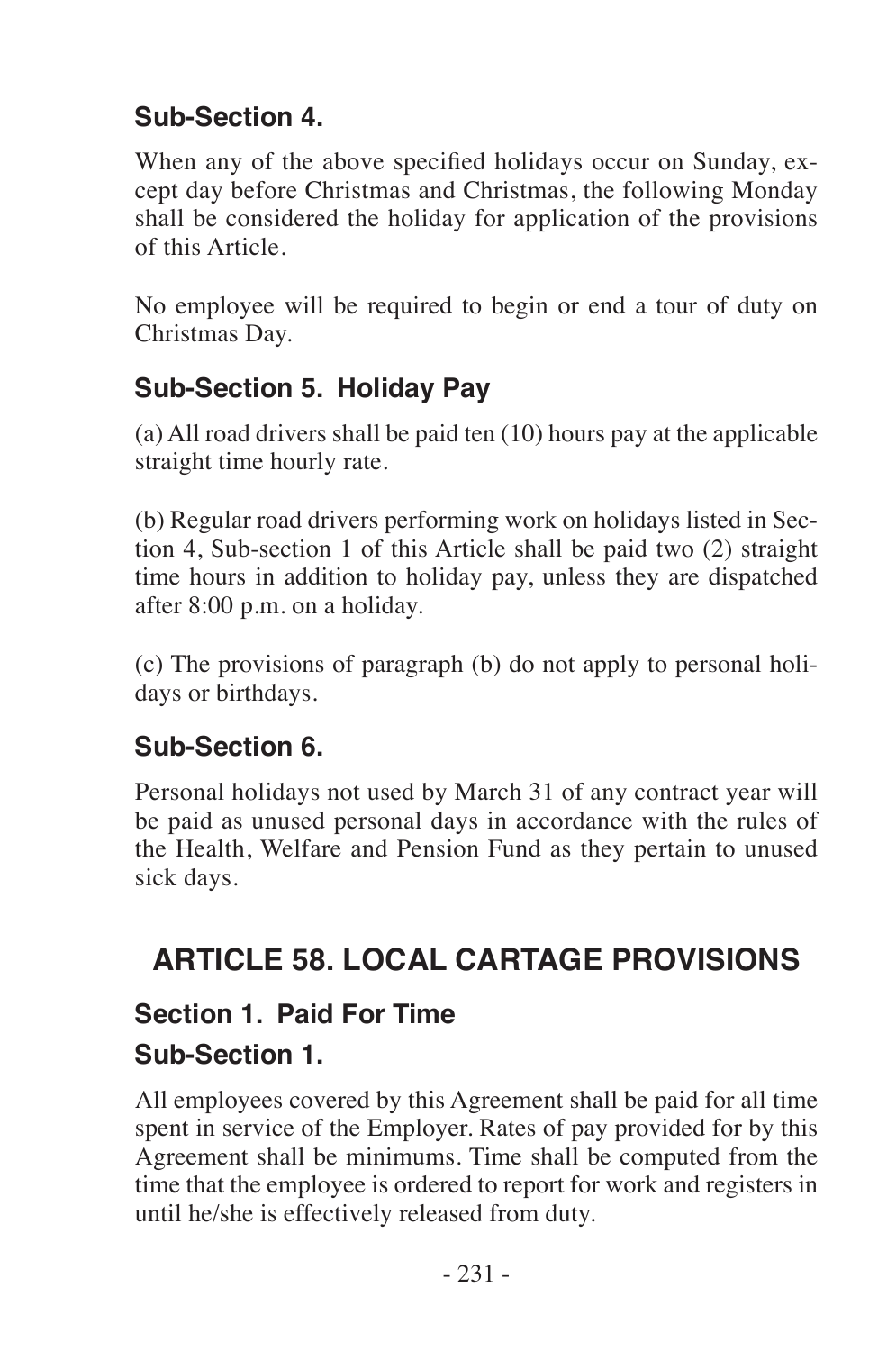All time lost due to delays as a result of overloads or certificate violations involving federal, state or city regulations, which occur through no fault of the driver, shall be paid for.

### **Sub-Section 2.**

Employees called to work shall be given a minimum two (2) hour work call without pay, to get to the garage or terminal and shall be paid from the time they report or register in as ordered. Employees will not be called to work on a "collect" call basis. If called and reporting and not put to work, employees shall be guaranteed eight (8) hours' pay at the rate specified in this Agreement for their classification of work. If an employee is put to work, he/she shall be guaranteed a minimum of eight (8) hours' pay.

### **Section 2. Wages and Working Conditions**

#### **Sub-Section 1. City Drivers and Tow Motor Operators Teamster Riggers\* Switchers (Hostlers)**

City drivers shall include all drivers employed in operations which do not extend into the Local Unions established peddle area. City drivers, tow motor operators, Teamster riggers and switchers (hostlers) shall receive compensation at the following hourly rate:

| Effective | Straight Time Per Hour | Overtime Per Hour |
|-----------|------------------------|-------------------|
| 7/1/2018  | \$25,0032              | \$37.5048         |
| 7/1/2019  | \$25.3532              | \$38,0298         |
| 7/1/2020  | \$25.7532              | \$38,6298         |
| 7/1/2021  | \$26.2032              | \$39,3048         |
| 7/1/2022  | \$26,7032              | \$40.0548         |

Effective April 1, 2013, Utility Employees shall receive an additional \$1.00 (one dollar) per hour over the CDL hourly rate.

\*A Twenty-five cents (25 cents) per hour differential for riggers will apply.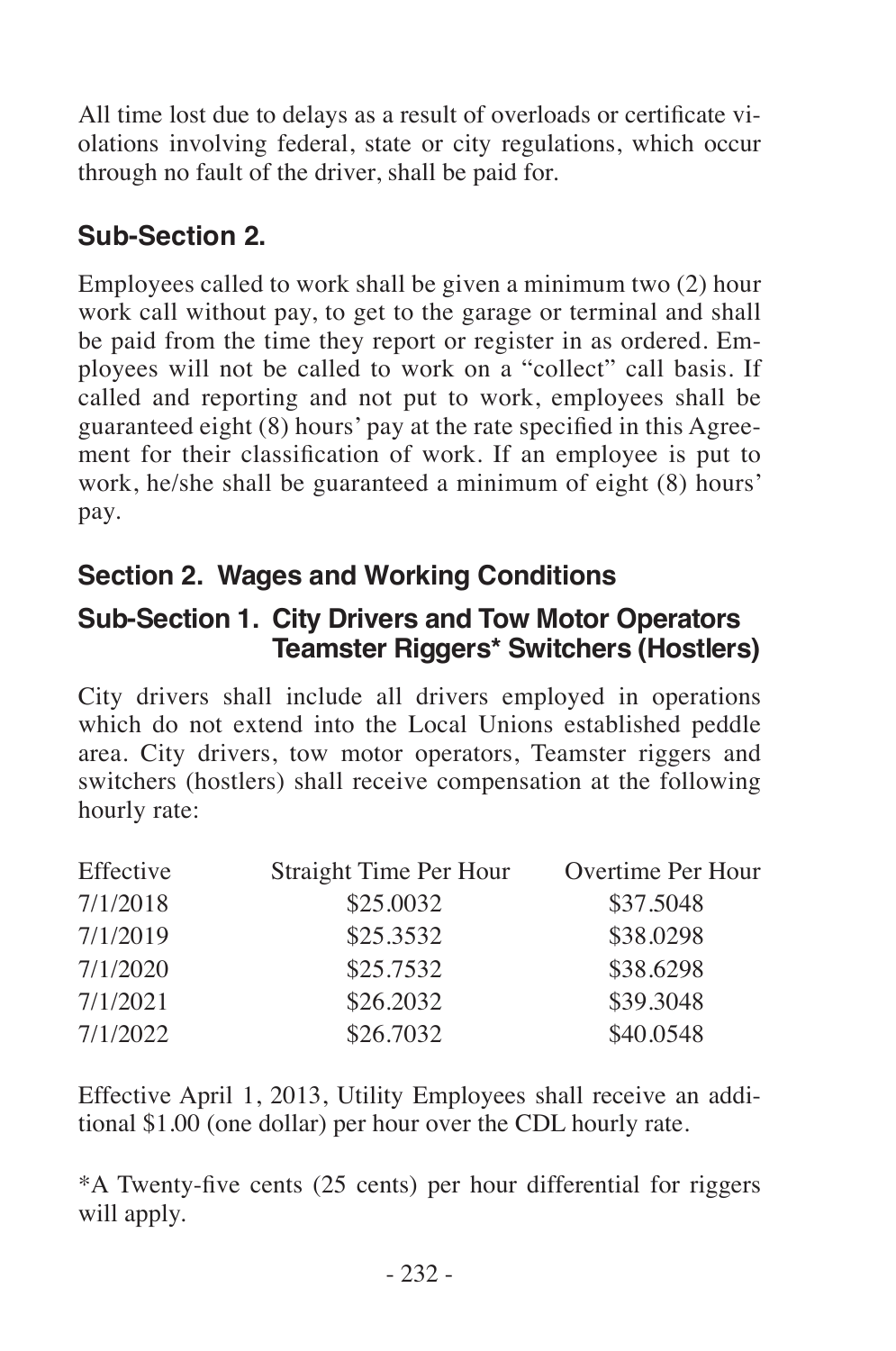#### **Sub-Section 2. Platform Men, Freight Handlers and Helpers on Trucks**

Platform men, freight handlers and helpers on trucks, shall receive compensation at the following hourly rate:

| Effective | Straight Time Per Hour | Overtime Per Hour |
|-----------|------------------------|-------------------|
| 7/1/2018  | \$24.9121              | \$37.3682         |
| 7/1/2019  | \$25.2621              | \$37.8932         |
| 7/1/2020  | \$25.6621              | \$38.4932         |
| 7/1/2021  | \$26.1121              | \$39.1682         |
| 7/1/2022  | \$26.6121              | \$39.9182         |

Effective April 1, 2013, Utility Employees shall receive an additional \$1.00 (one dollar) per hour over the CDL hourly rate.

\*A Twenty-five cents (25 cents) per hour differential for riggers will apply.

#### **Sub-Section 3. Casual Employees**

All dock casual employees shall receive compensation at the following hourly rate:

| Effective | Per Hour  |
|-----------|-----------|
| 7/1/2018  | \$16,2500 |
| 7/1/2019  | \$16,5000 |
| 7/1/2020  | \$16,7500 |
| 7/1/2021  | \$17,0000 |
| 7/1/2022  | \$17.2500 |

All combination casual wage rates will be increased according to the following schedule:

| Effective | Per Hour  |
|-----------|-----------|
| 7/1/2018  | \$20.9486 |
| 7/1/2019  | \$21.2461 |
| 7/1/2020  | \$21.5861 |
| 7/1/2021  | \$21.9686 |
| 7/1/2022  | \$22.3936 |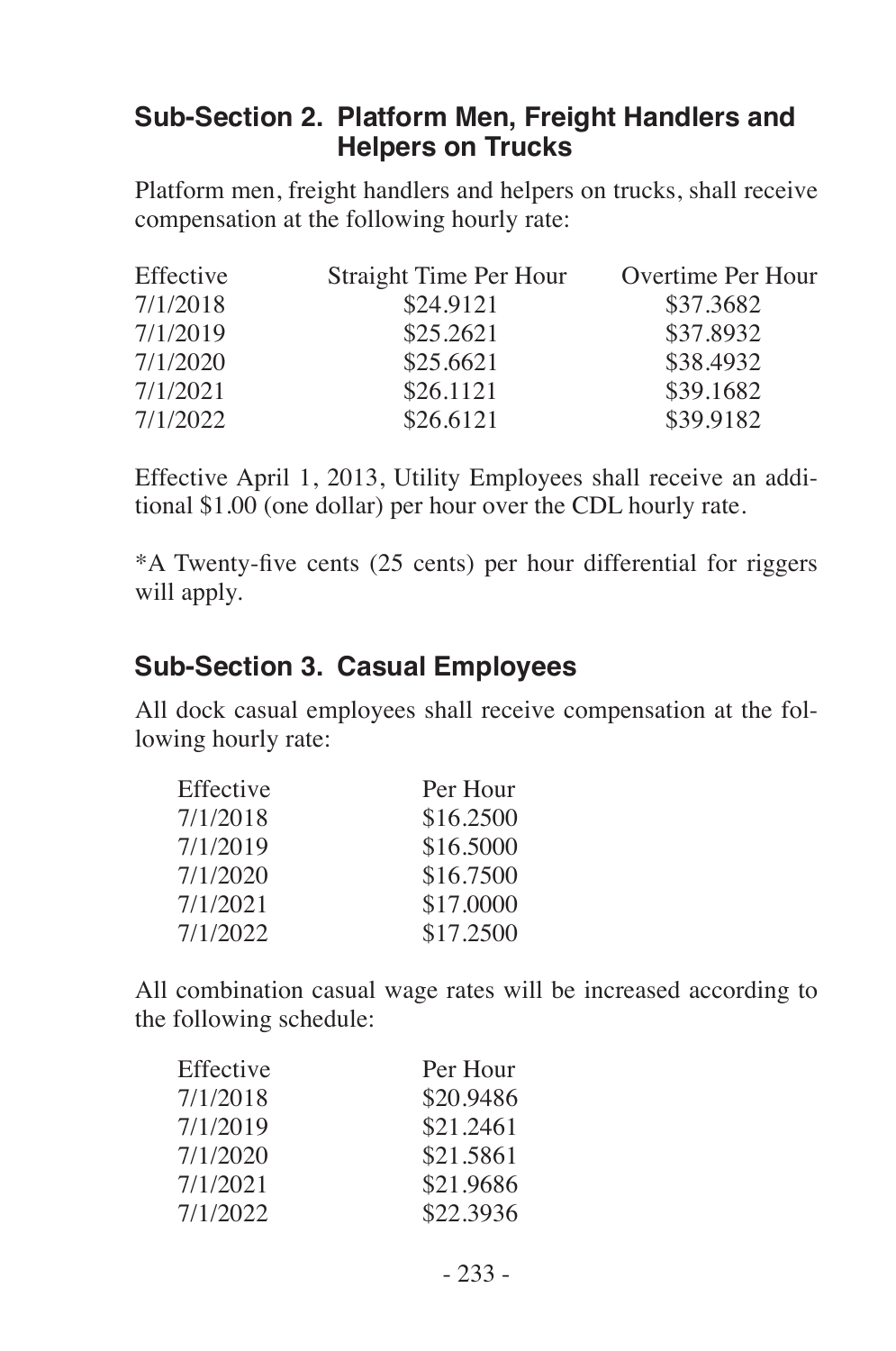#### **Sub-Section 4. Workday, Workweek Applicable to City Drivers, Tow Motor Operators, Teamster Riggers, Switchers (Hostlers), Platform Men, Freight Handlers and Helpers on Trucks**

(a) Workday: All employees working in the job classifications covered by this Section shall be guaranteed a minimum of eight (8) hours work each day they are ordered to report to work, except four (4) hour casuals, who shall be guaranteed a minimum of four (4) hours.

(b) Workweek for all employees working in the job classifications covered by Subsections 1 and 2 of this Section may be bid as follows:

1. Four days per week at not less than ten (10) hours per day and not more than one (1) day off between scheduled workdays (except platform employees and switchers).

2. Five consecutive days per week at not less than eight (8) hours per day.

Employees shall be paid time and one-half  $(1 \frac{1}{2})$  for all time worked in excess of their bid.

Non-bid employees shall be paid time and one-half (1 ½) for all time worked in excess of eight hours except when used for replacement on bid as specified above.

(c) i. Employees required to work on a sixth (6th) or seventh (7th) tour of duty in the workweek shall be paid one and one-half  $(1 \frac{1}{2})$ times the straight time rate for all work performed on the sixth (6th) tour of duty and double time (2 times the straight time rate) for all work performed on the seventh (7th) tour of duty.

It is further understood, the Employer may not require an employee to work a sixth (6th) tour of duty more than one (1) time in a calendar month. Employees bid four (4) ten (10) hour days will not be required to work a fifth (5th) tour of duty more than one (1) time in a calendar month. Employees as described below who have volunteered and work a sixth (6th) tour of duty cannot be forced to work a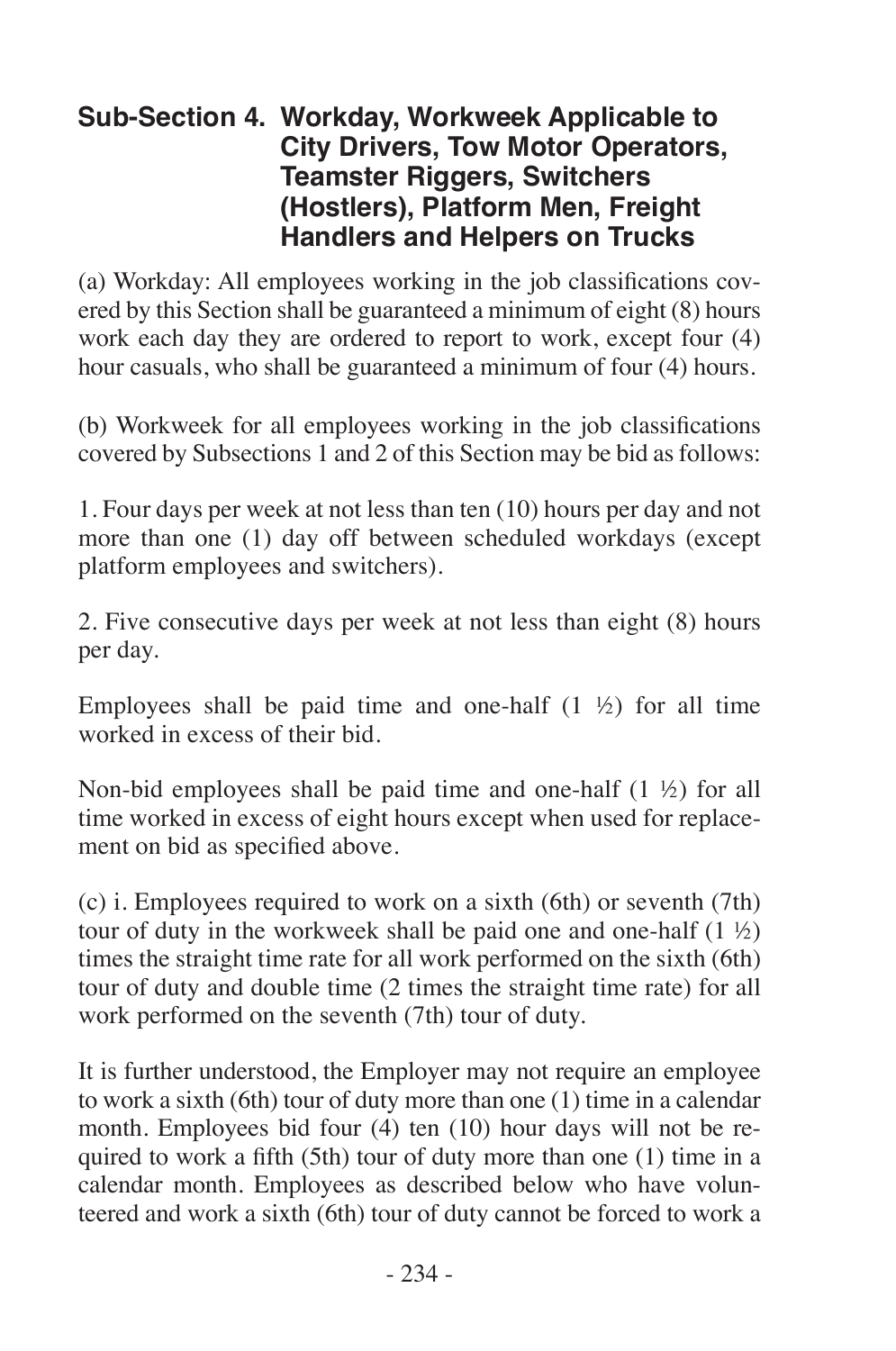sixth (6th) punch. Employees with or obtaining ten (10) years of service during the contract year on his/her seniority date who volunteer for a 5th or 6th tour of duty cannot be forced in that calendar month.

It is understood work in excess of eight (8) hours on a sixth (6th) tour or a seventh (7th) tour of duty will be on a voluntary basis except in cases of emergency as defined in Article 59. It is further understood, work on a seventh (7th) tour of duty will be on a voluntary basis.

ii. Non-Bid Work: The Employer shall establish a uniform workweek within a seven (7) day period, for all non-bid work.

iii. The above-named overtime provisions shall not be duplicated when a non-bid employee works as a replacement on a bid job.

(d) An employee when requested by an Employer during the regular workweek may be required to work past the regular quitting time for a reasonable time at the overtime rates set forth herein. The Union shall have the right to file a grievance against Employers who consistently insist that employees work more than ten (10) hours a day. This applies to city drivers returning to terminals after completing tour of duty as well as all other classifications.

An employee when requested by the Employer during the regular workweek may be required to work past the regular quitting time provided, however, the Employer must notify the employee no later than the sixth (6th) hour of his/her regular shift. The employee may not be required to work more than ten (10) hours in a day unless it is a combo employee who must be sent out in the city due to an unforeseen situation.

(e) Applicable to Breakbulk

The Employer may require an employee to work a sixth (6th) tour of duty in the workweek provided, however, the Employer when requiring the entire shift to work a sixth (6th) tour shall notify the affected employees prior to the end of their fifth (5th) tour of duty.

Work on a seventh (7th) tour of duty will be on a voluntary basis.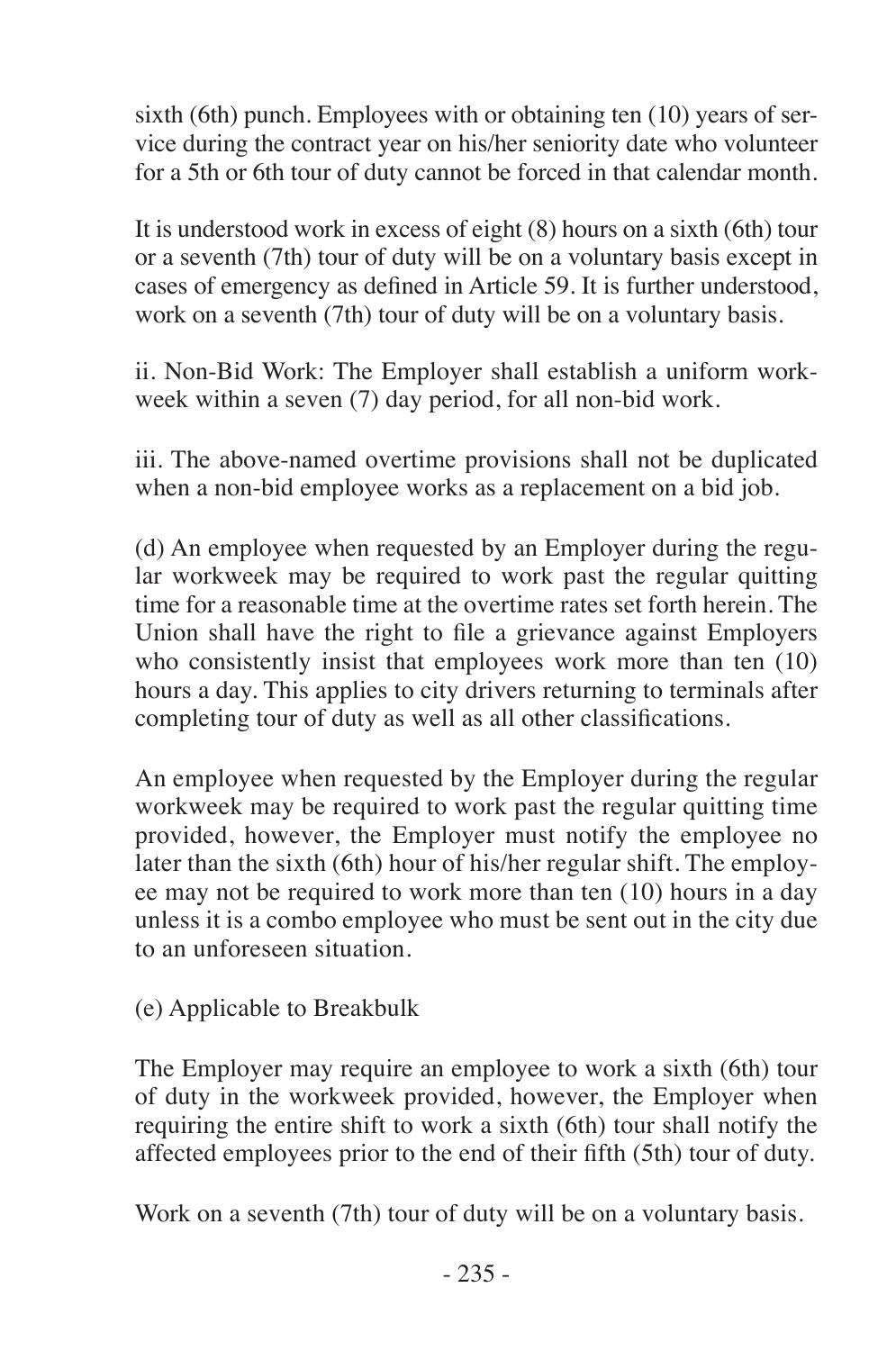An employee when requested by an Employer during the regular workweek may be required to work past the regular quitting time provided, however, the Employer must notify the employee no later than the sixth (6th) hour of his/her regular shift. The employee may not be required to work more than ten (10) hours in a day.

The Employer and the Local Union may agree to establish a bid consisting of four (4) days per week and not less than ten (10) hours per day in the dock and jockey classification and such work must be bid consecutively. Failure of the parties to agree will subject the issue to the grievance procedure.

It is further understood, the Employer may not require an employee to work a sixth (6th) tour of duty more than one (1) time in a calendar month. Employees bid four (4) ten (10) hour days will not be required to work a fifth (5th) tour of duty more than one (1) time in a calendar month. Employees as described below who have volunteered and work a sixth (6th) tour of duty cannot be forced to work a sixth (6th) punch. Employees with or obtaining ten (10) years of service during the contract year on his/her seniority date who volunteer for a 5th or 6th tour of duty cannot be forced in that calendar month.

Bid employees working job classifications subject to hourly rates shall receive pay at the applicable rate equal to the hours of their bid, unless the holiday falls on a non-bid day, they shall receive eight (8) hours' pay.

#### **Sub-Section 5. Compensation for Work in Different Classifications**

When an employee is requested to do work in a higher rated classification, he/she shall receive the higher rate of pay for the entire day in which such work is performed. When an employee is requested to work in a lower rated classification, he/she shall receive his/her regular rate of pay for all such lower rated work performed.

#### **Sub-Section 6. Overtime Application**

It is understood that no time shall be subject to the application of more than one (1) overtime provision.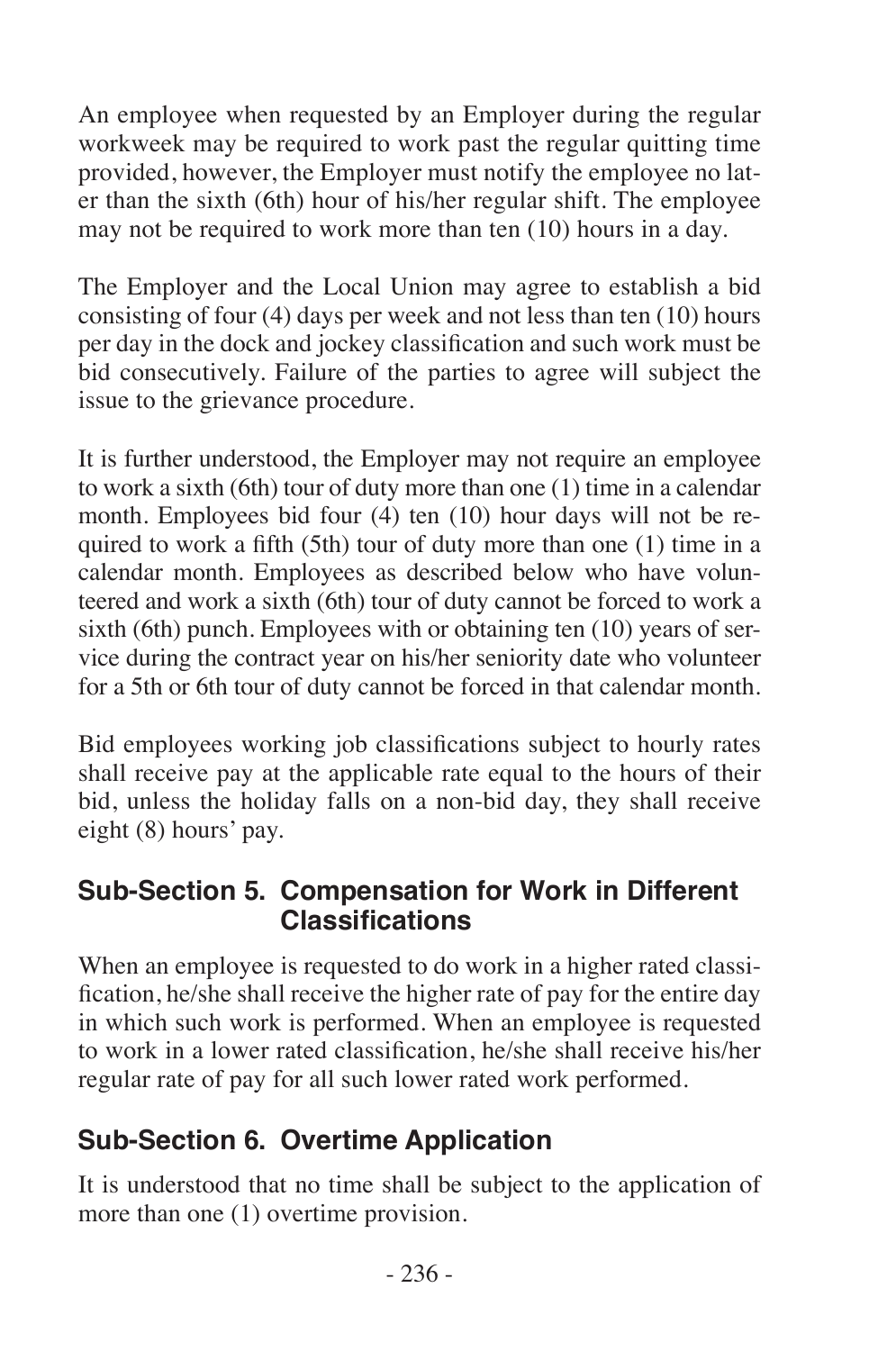# **Sub-Section 7. Peddle Run Drivers**

Peddle run drivers shall include all drivers employed in pickup and delivery service, whether door to door or terminal to terminal. which extends into the Local Unions established peddle area.

## **Sub-Section 8. Spotting Trailers**

Trailers may be spotted for loading and/or unloading without an accompanying employee.

### **Sub-Section 9. Workweek for Peddle Run Drivers**

The Employer having filed and received approval for the institution of the following run(s) from the Central Pennsylvania Joint Area Committee, may bid work weeks for peddle run drivers as follows:

(a) Three (3) regular trips per week or a three (3) day bid job per week at not less than thirteen (13) hours and twenty (20) minutes per day.

(b) Five (5) regular trips per week or a five (5) day bid job per week at not less than nine (9) hours per day.

(c) Employees shall be paid time and one-half  $(1 \frac{1}{2})$  for all time worked in excess of their bid.

### **Section 3. Sunday and Holiday Work Sub-Section 1.**

Holidays under this Agreement shall be New Year's Day, Memorial Day, Independence Day, Labor Day, Thanksgiving Day, day after Thanksgiving, day before Christmas, Christmas Day, Employee's Birthday and three (3) personal holidays.

Employee's request for a personal holiday and/or single day vacation if qualified must be approved by the Employer; however, in no event may the Employer refuse such employee's request unless the number of requests exceeds five percent (5%) unless the request is made during deer season when the requests are limited to three percent (3%) of the total number of employees by classification on the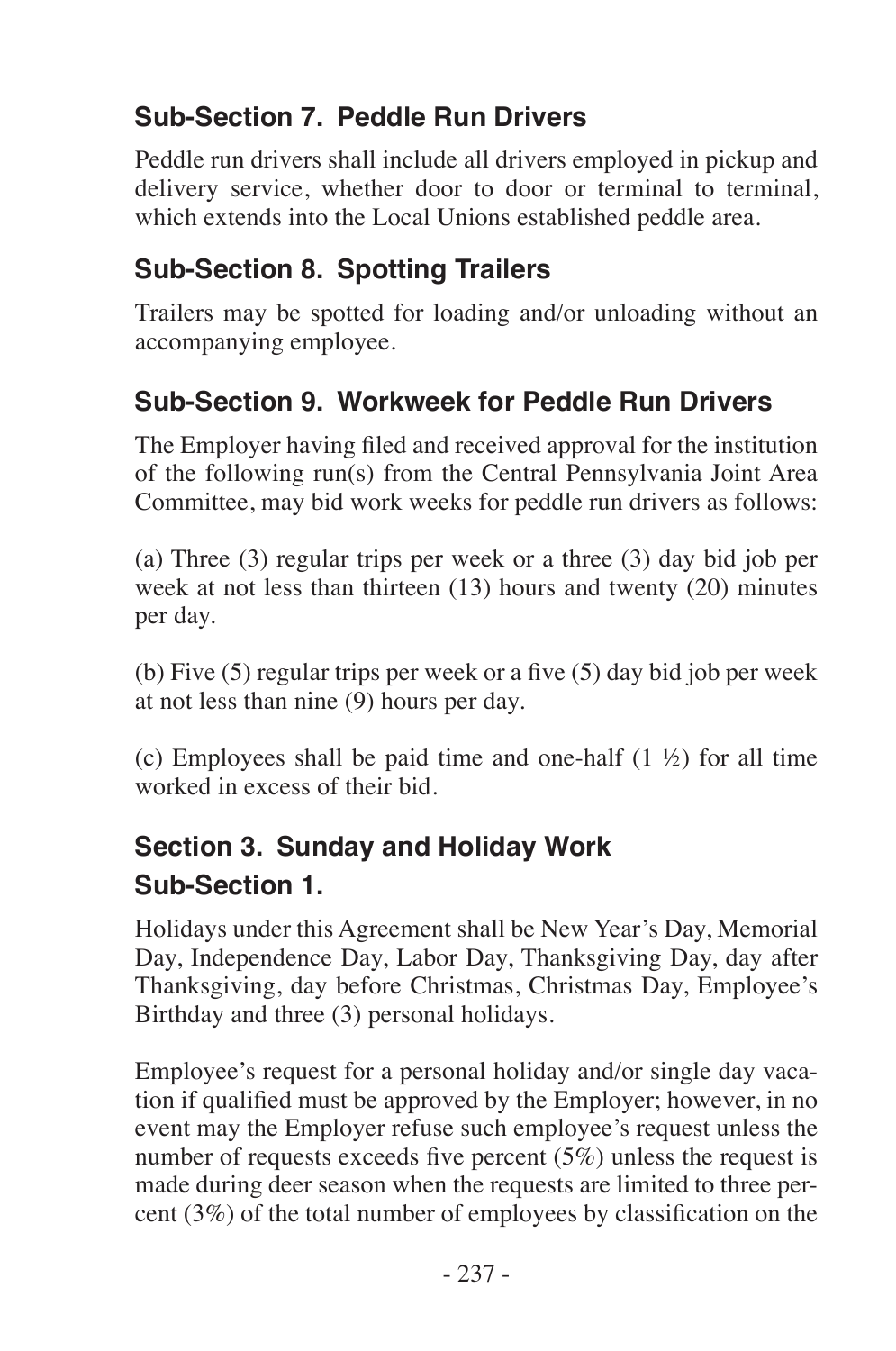seniority list as of April 1 each year. Where a Local Union has a better practice, it shall be maintained.

# **Sub-Section 2.**

All time worked on Sundays and holidays shall be at double time in addition to holiday pay, except when the employee's regular work period starts on a Sunday or holiday evening or ends on a Sunday or holiday morning. Employees working Sunday in an established seven (7) consecutive day operation or on an established Sunday operation shall not be paid double time for work on Sunday, but shall be paid double time for the seventh (7th) consecutive day worked in the Employer's established workweek. Employees working on a holiday shall be guaranteed a minimum of eight (8) hours' pay.

# **Sub-Section 3.**

All employees considered on the seniority list as regular employees, as defined in Article 42, shall be paid for any holiday occurring during any week of their employment. However, all employees must be on the seniority list April 1 of each contract year to be eligible for personal holidays.

# **Sub-Section 4.**

During a week in which any of the above specified holidays occur, the workweek for bid employees for weekly overtime purposes shall be reduced by the number of hours of the daily bid for each such holiday falling during the employees established workweek; however, no such reduction shall be made for those holidays which fall on an employee's non-scheduled workday or when an employee works on a specified holiday. Non- bid employees shall be subject to weekly overtime if, in addition to holiday pay, they are worked a fifth (5th) or sixth (6th) day in their established workweek unless the holiday falls on the sixth (6th) or seventh (7th) day in their established workweek in which event overtime shall be paid over forty (40) straight time hours worked.

# **Sub-Section 5.**

If an employee works in the thirty (30) day period prior to the holiday he/she shall be paid for the holiday except an employee who was discharged or voluntarily quit.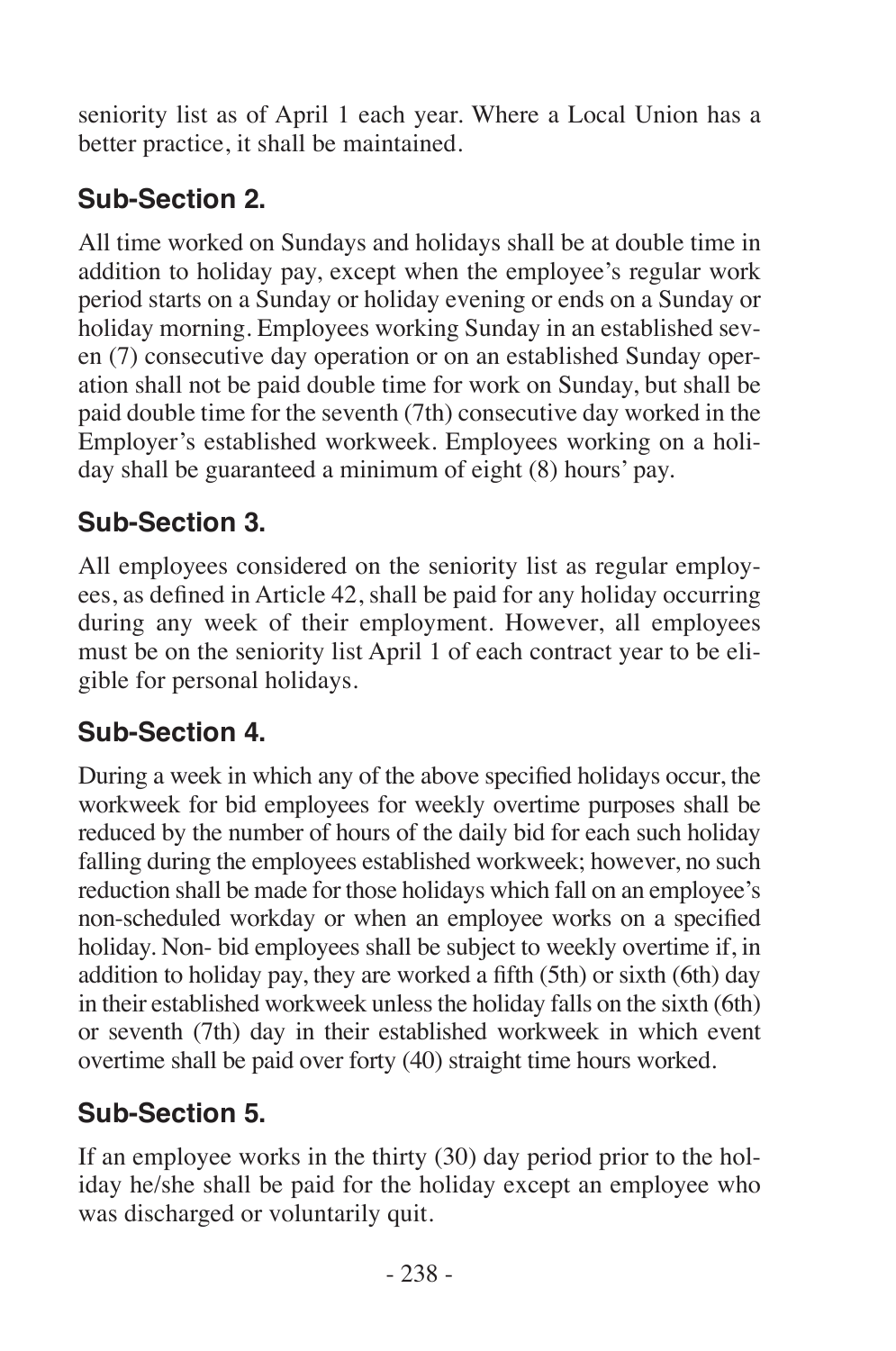### **Sub-Section 6.**

When any of the above specified holidays occur on a Sunday, except day before Christmas, Christmas and birthday in a seven (7) day operation, the following Monday shall be considered the holiday for application of the provisions of this Section. No employee will be required to begin and end a tour of duty on Christmas Day.

### **Sub-Section 7. Holiday Pay**

Bid employees working job classifications subject to hourly rates shall receive pay at the applicable rate equal to the hours of their bid.

Non-bid employees working job classifications subject to hourly rates shall receive eight (8) hours pay at the applicable rate.

#### **Sub-Section 8.**

Personal holidays not used by March 31 of any contract year will be paid as unused personal days in accordance with the rules of the Health, Welfare and Pension Fun as they pertain to unused sick days.

# **ARTICLE 59. WORK ASSIGNMENT and PAY DURING AN EMERGENCY**

(a) Emergency Defined

An Employer may immediately suspend the daily and/or weekly guarantees for the duration of an emergency beyond the Employer's control, which compels an interruption or delays in operations when the emergency is caused by strikes, sleet or snow storms, ice, flood, fire, or power failure.

(b) Determining an Emergency

An Employer may individually determine when emergency situations named in paragraph (a) will interrupt or delay his/her operations. He/she may then declare an emergency and suspend his/her bid jobs during the workdays in which the emergency exists. In the event of a dispute as to the existence of an emergency, the question of the emergency shall be subject to the grievance procedure.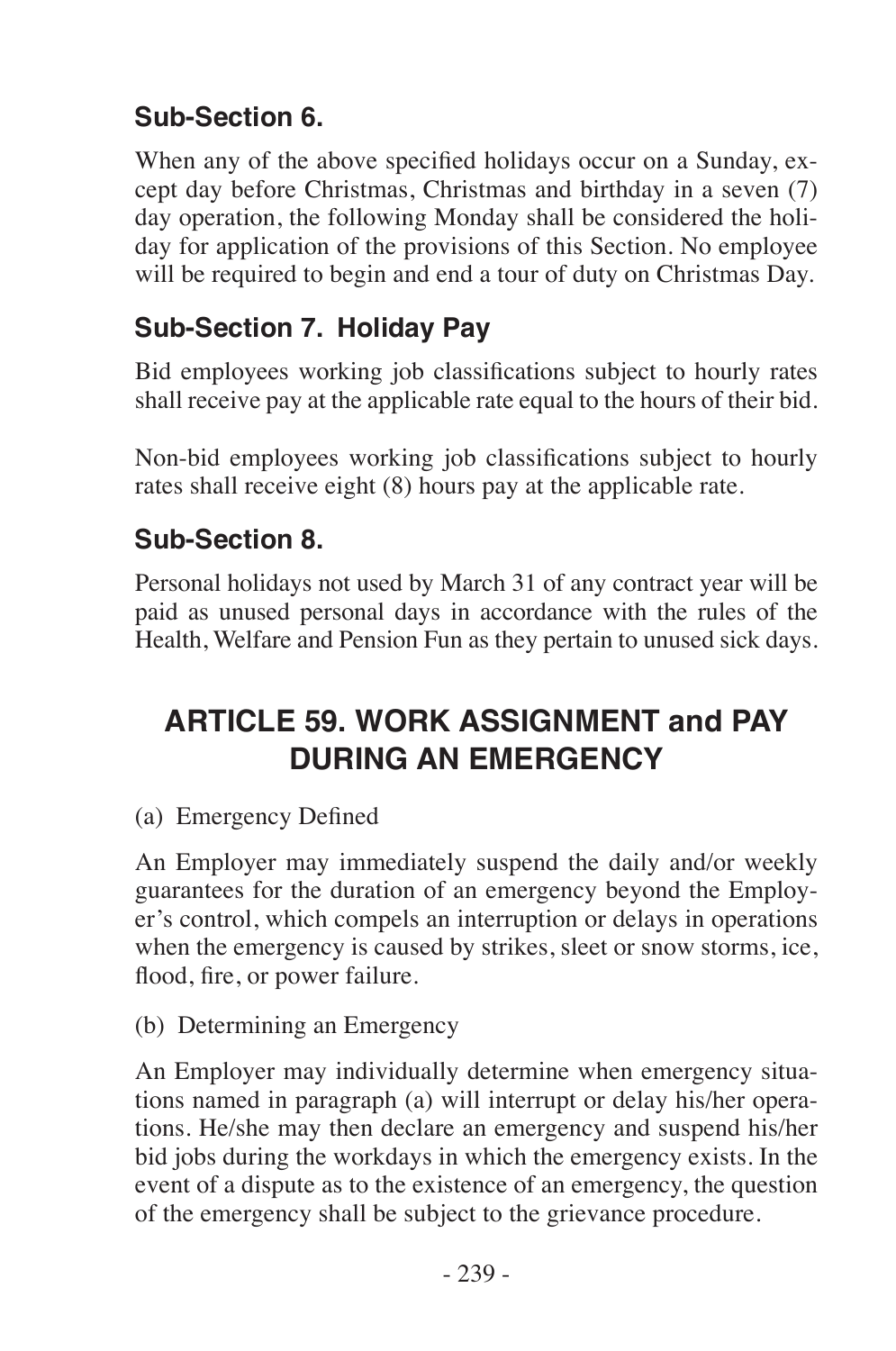The Employer upon declaration of an emergency shall notify the Local Union as well as the news media (i.e., radio and TV station) for spot announcements. It will be the responsibility of the employee to be apprised of the emergency situation by listening to the news media. In the event the employee has a question if an emergency has been declared, it will be that employee's responsibility to check with his/her Employer.

(c) Application of Seniority

All employees will remain in the job classification according to their present bid. The classifications for the Five-Six Day Workweek employees will be: road, local. The classification for the Seven Day Workweek employees will be road, local, platform and forklift operators, & switchers (where applicable).

(d) Work and Pay Guarantees

(i) Hourly Rate Job Classifications—Employees assigned to and working in job classifications subject to guaranteed eight (8) hours' pay at the applicable hourly rate each time they are assigned work during a declared emergency. Weekly guarantees do not apply during a declared emergency.

Daily overtime is subject to the provisions defined in Article 58.

These employees shall, in seniority, be assigned not less than eight (8) straight time hours each day until they have worked or have been paid for a minimum of forty (40) straight time hours in each workweek during a declared emergency. Upon declaration of an emergency, employees in each classification will be placed in seniority position in accordance with the workweek for nonbid employees. Employees will be afforded work opportunity in seniority until they have received forty (40) straight time hours during the nonbid employees workweek.

Employees shall only be afforded one tour of duty in a calendar day, unless the list should become exhausted in their classification. Any employee who is not available for work at the time of call shall not be recalled for a period of twenty- four (24) hours unless the list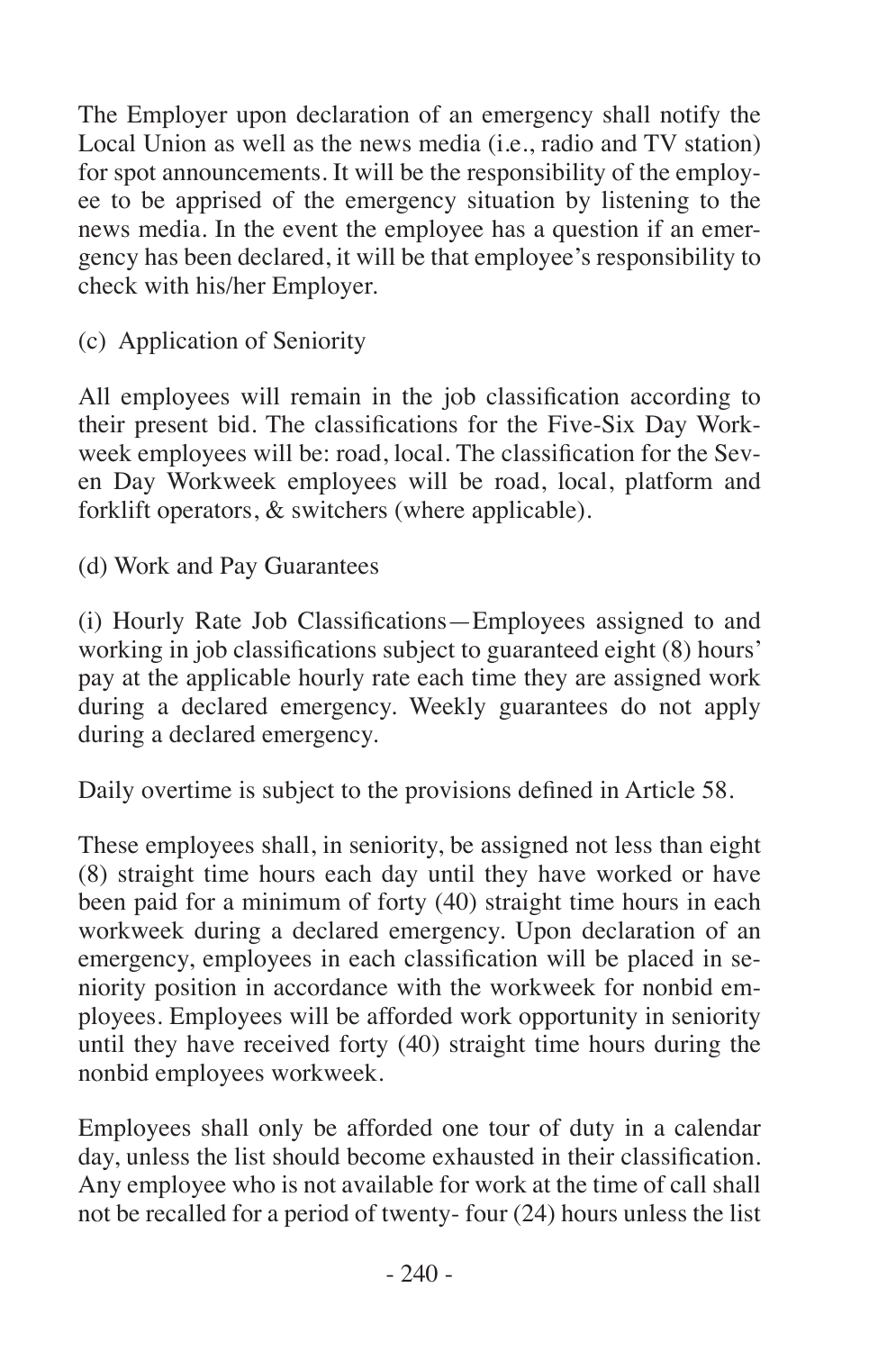should become exhausted in their classification. The provisions of this paragraph are not intended to conflict with the calling procedure established at the terminal.

(ii) Road Runs—Employees will be subject to call for work in accordance with the work rules of their respective domiciles after their statutory rest.

(a) Employees working fast turns and delayed at intermediate or destination terminals and employees working slow trips and delayed at intermediate terminals shall be considered on duty and paid at the applicable rate for the first eight (8) hours out of each twenty four (24) hour period.

(b) The provisions of Article 57, Section 2, paragraph (f) will apply when drivers on slow runs or multiple runs are not dispatched from a foreign terminal for an extended period because of a declared emergency.

(c) During such conditions as referred to in (a) and (b) of this section, road drivers will receive one meal allowance for each eight (8) hour period paid, except as otherwise provided in Article 57, Section 2 (f).

# **ARTICLE 60. COMBINATION CITY AND ROAD WORK**

Employees may be assigned and work in job classifications included in Article 57 and Article 58 performing the regular and usual work of each job classification, subject to the following provisions:

(a) When an employee starts a work day in a local job classification and is then assigned and works a road run, he/she shall be paid the applicable hourly rate for the time worked in the local job classification and the applicable mileage rate.

(b) When an employee completes a work day in a local job classification after working on a road run, he/she shall be paid the applicable mileage rate and the applicable hourly rate for the time worked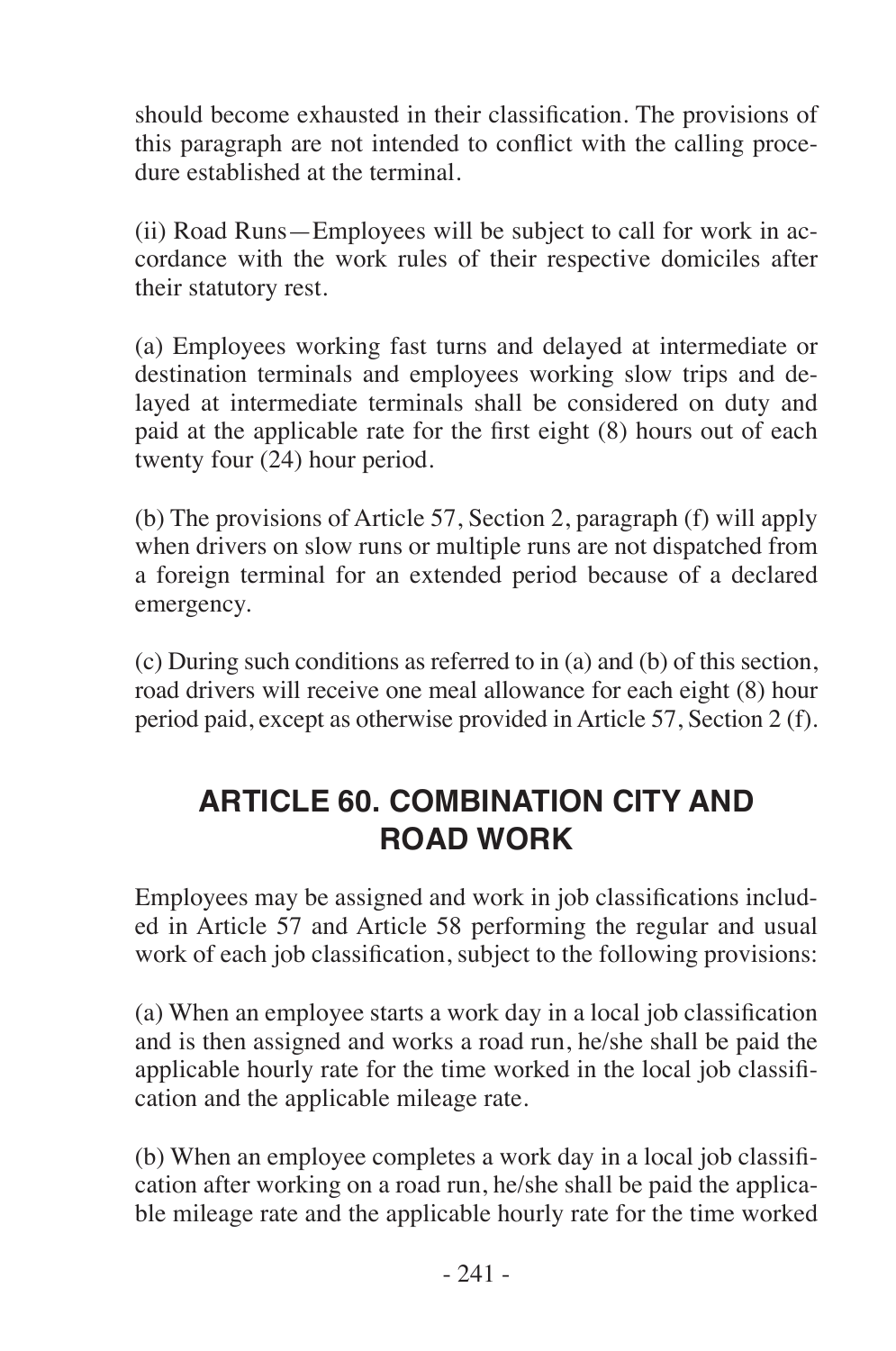on the local job classification. All hours worked shall be included for computing daily overtime.

It is understood and the conditions of Article 60 are for less than seven (7) day breakbulk operations. It is understood that the conditions of Article 60 are for non-bid employees only, during their 5/6 day workweek. It is understood that the application of Article 60 only applies as described in Section (a) and (b), which describes work performed in the local and road classification and road and local classification. If an employee performs work in a local, road, local classification, or road, local, road classification during the same tour of duty, then all time shall be paid at the applicable hourly rate. When an employee runs a road trip outside his/her regular workweek, he/she shall be paid at the applicable rate under Article 57 of the Central PA Supplement. This condition applies to all (5/6 and 7-day breakbulk) Central PA operations. Article 60 is not intended to violate the provisions of the primary designated Central PA Supplemental road operations.

# **ARTICLE 61. TRAINEES**

The Employer may establish a training program including the schedule and criteria of the training period to meet such standards and/or requirements of the Employer, subject to the approval of the Local Union. Failure of the parties to agree shall subject the matter to the Negotiating Committee.

All training programs must be submitted to the Negotiating Committee for approval.

Trainees are those applicants who lack the necessary skills and/or experience in the driving classification.

# **ARTICLE 62.**

#### **Section 1. Entry Rates (New Hires)**

Non CDL Qualified Employees (excluding mechanics):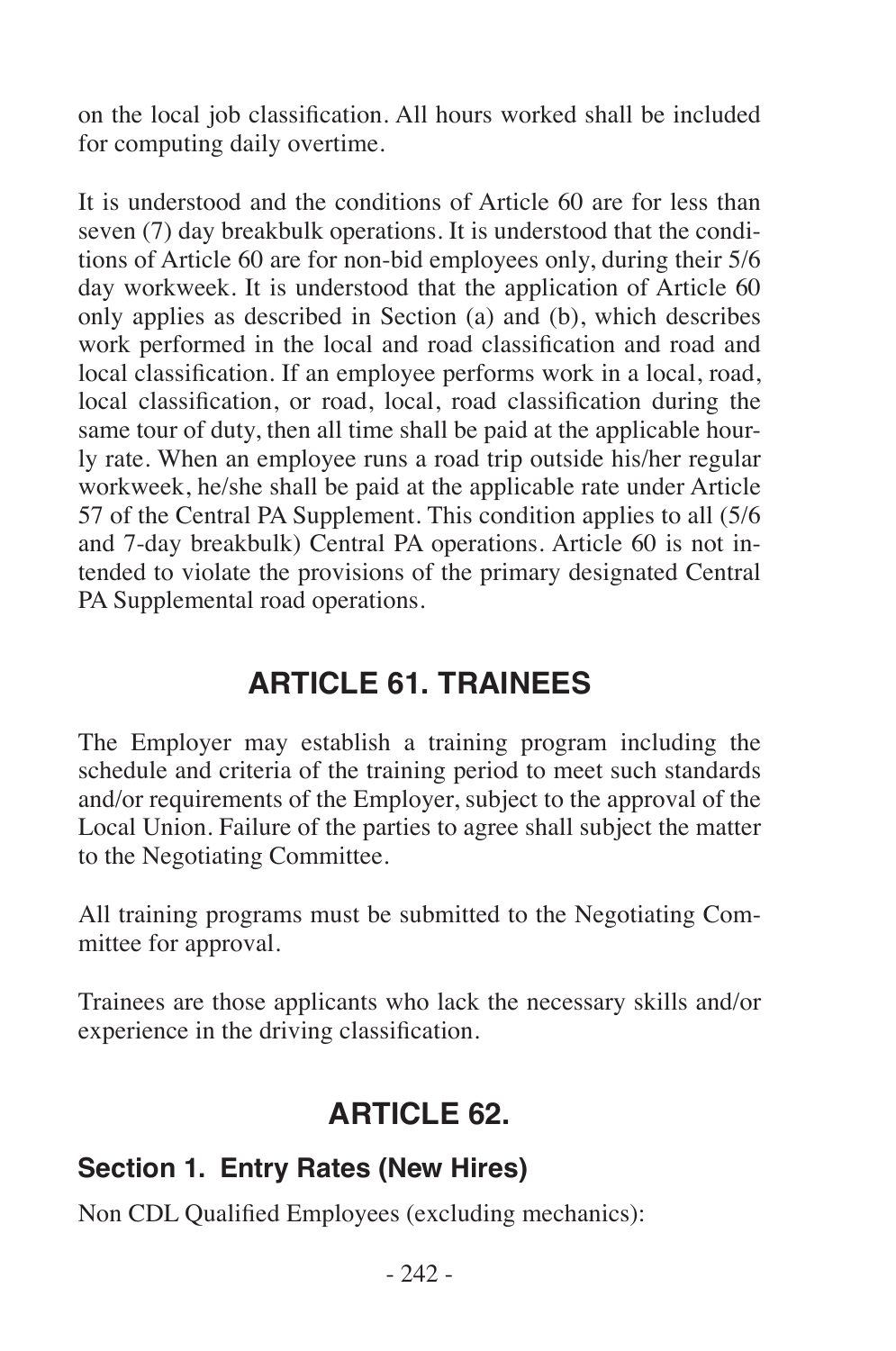Effective first day of employment—Seventy percent (70%) of the current rate.

Effective first day of employment plus one year—Seventy-five percent (75%) of the current rate.

Effective first day of employment plus two years—Eighty percent (80%) of the current rate.

Effective first day of employment plus three years—Ninety percent (90%) of the current rate.

Effective first day of employment plus four years—One hundred percent (100%) of the current rate.

CDL Qualified Employees and Mechanics:

Effective first day of employment—Ninety percent (90%) of the current rate.

Effective first day of employment plus one year—One hundred percent (100%) of the current rate.

The term "current rates" is the applicable hourly and/or mileage rate of pay for the job classification including all wages and guaranteed cost-of-living adjustments payable under this Agreement.

The above rates shall not apply to casual employees.

# **ARTICLE 63. TERM OF AGREEMENT**

Term of this Supplemental Agreement is subject to and controlled by all of the provisions of Article 39 of the Master Agreement between the parties hereto.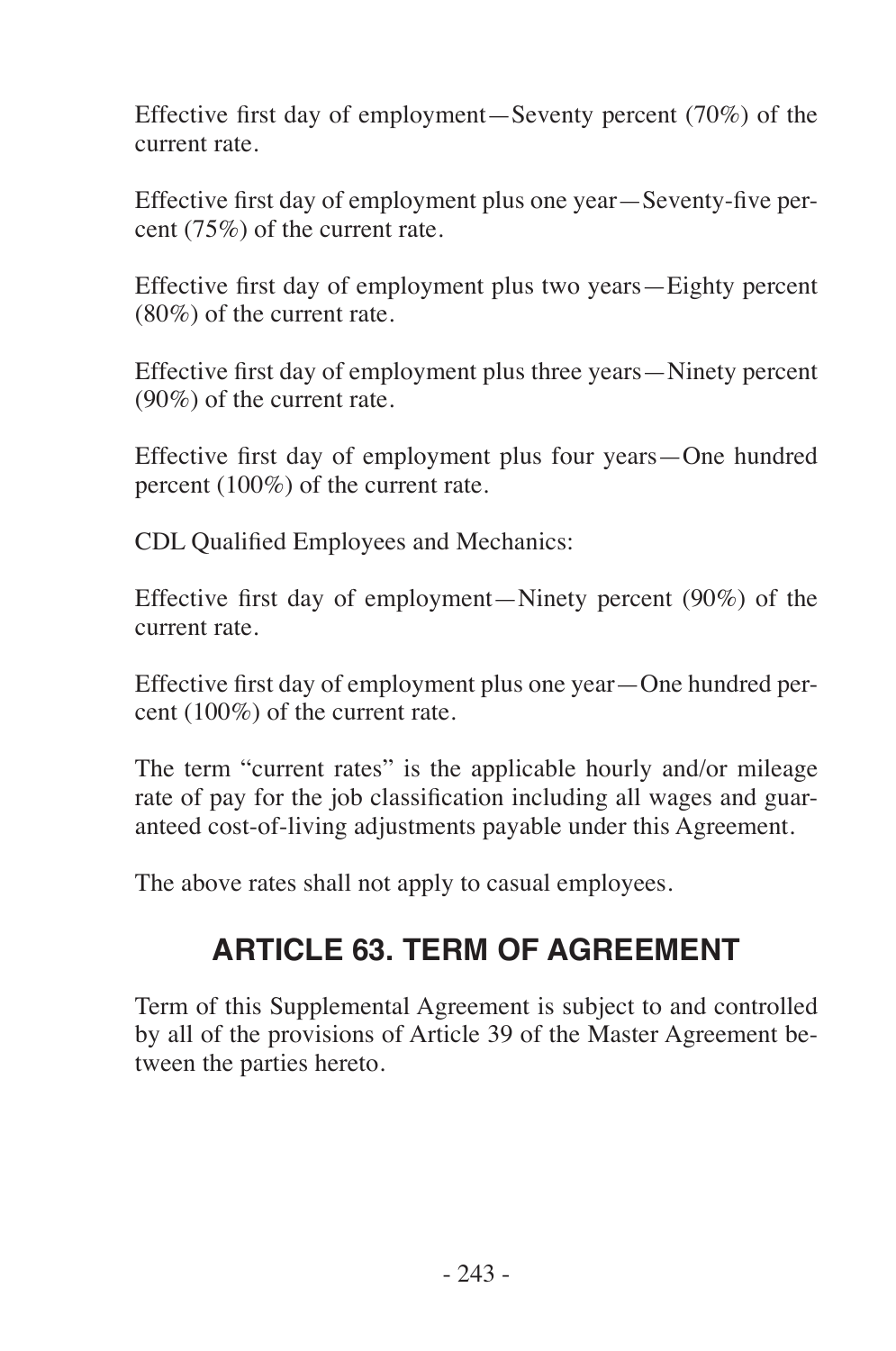IN WITNESS WHEREOF the parties hereto have set their hands and seals this \_\_\_\_\_\_\_ day of \_\_\_\_\_\_\_\_, 2018, to be effective as of April 1, 2018, except as to those areas where it has been otherwise agreed between the parties:

## **NEGOTIATING COMMITTEES**

#### **For the Local Unions:**

## **TEAMSTERS NATIONAL FREIGHT INDUSTRY NEGOTIATING COMMITTEE**

James P. Hoffa, Chairman Ernie Soehl, *Co-Chairman*

### CENTRAL PENNSYLVANIA UNION NEGOTIATING COMMITTEE

Chuck Shafer, Chairman

#### **For the Employer:**

ABF Freight System, Inc. Eric Bucheit, Chairman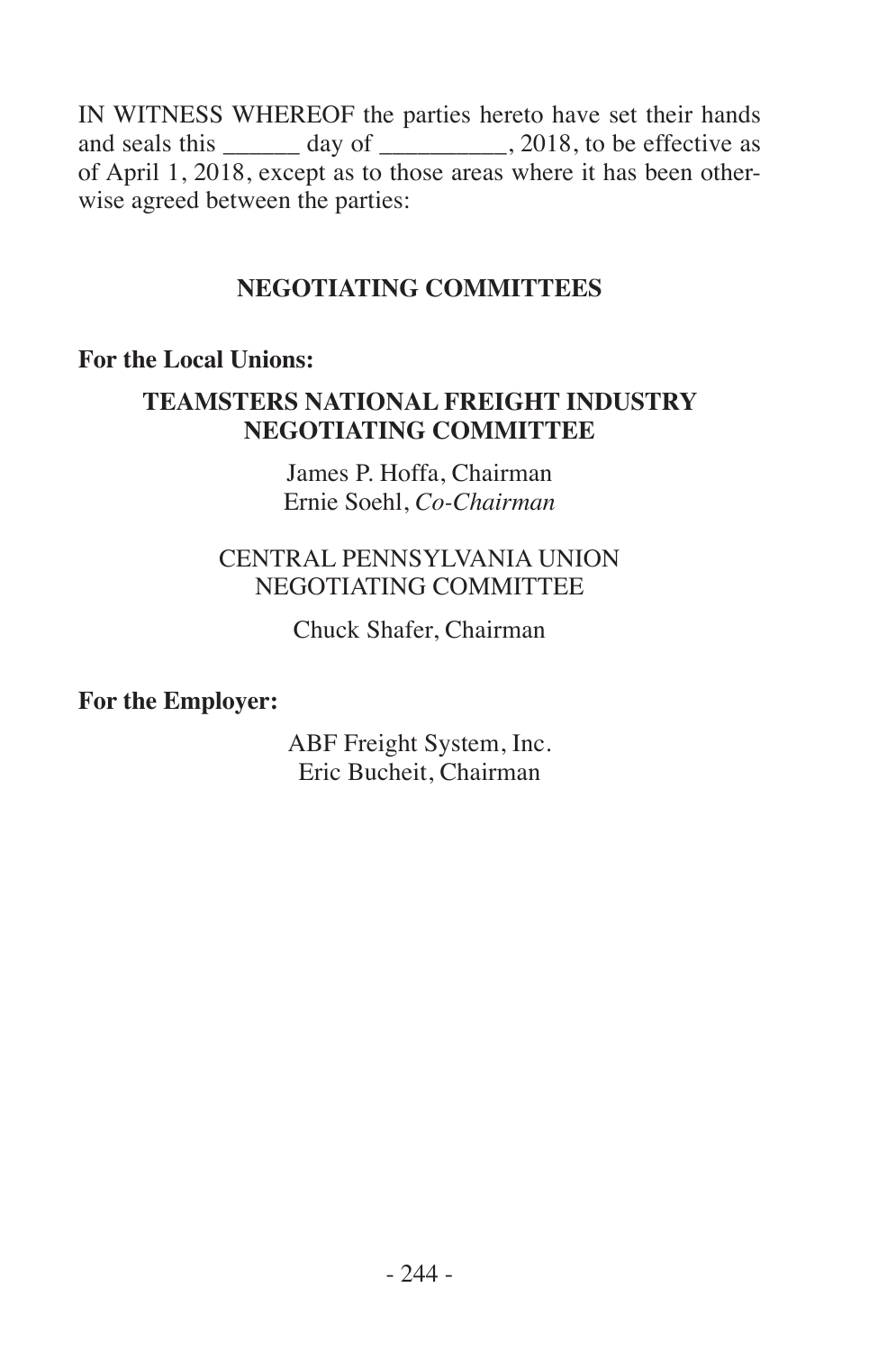| IN WITNESS HEREOF the undersigned do duly execute The ABF<br>National Master Freight Agreement and Supplemental Agreement<br>set forth herein. Check one: |                                  |  |
|-----------------------------------------------------------------------------------------------------------------------------------------------------------|----------------------------------|--|
|                                                                                                                                                           | $\Box$ OTR $\Box$ LC $\Box$ BOTH |  |
| <b>FOR THE UNION</b>                                                                                                                                      |                                  |  |
| LOCAL UNION No. ___________________, affiliate of International<br>Brotherhood of Teamsters.                                                              |                                  |  |
| $\mathbf{B} \mathbf{y}$                                                                                                                                   |                                  |  |
|                                                                                                                                                           | (Signed)                         |  |
|                                                                                                                                                           |                                  |  |
|                                                                                                                                                           | (Title)                          |  |
| <b>FOR THE COMPANY</b>                                                                                                                                    |                                  |  |
| $\mathbf{B} \mathbf{v}$                                                                                                                                   |                                  |  |
|                                                                                                                                                           | (Signed)                         |  |
|                                                                                                                                                           |                                  |  |
|                                                                                                                                                           | (Title)                          |  |
| Home Office Address:                                                                                                                                      |                                  |  |
|                                                                                                                                                           | (Street)                         |  |
|                                                                                                                                                           | (City/State)                     |  |
|                                                                                                                                                           |                                  |  |

(Date Signed)

The parties herein agree that in the event any language which might have been inadvertently left out of this Supplement, when combining the 2008-2013 Central Pennsylvania Over-the-Road and Local Cartage Supplements, would automatically be made a part of this Supplement.